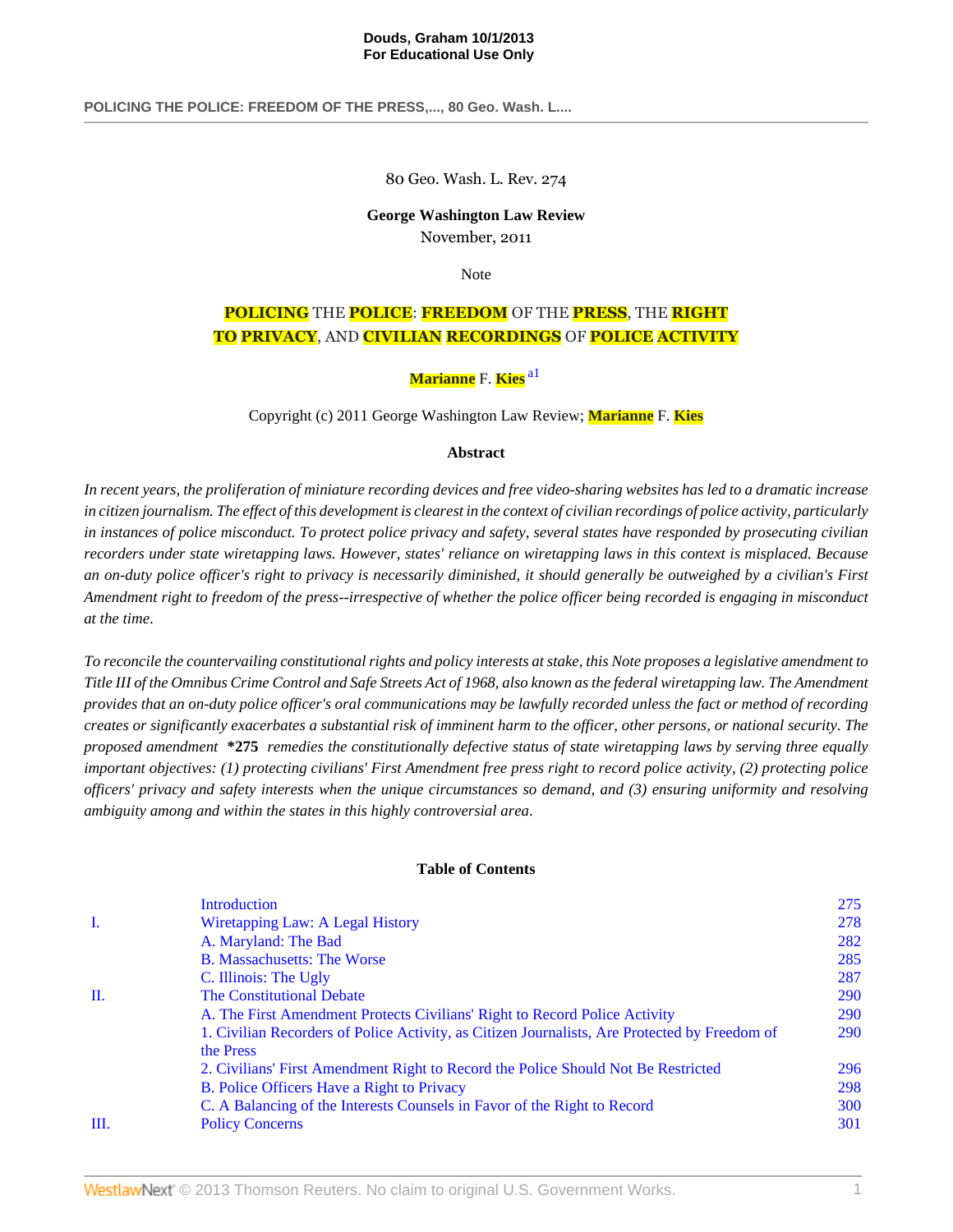# **POLICING THE POLICE: FREEDOM OF THE PRESS,..., 80 Geo. Wash. L....**

|     | A. Policy Concerns in Favor of the Right to Record Include Ensuring Police Accountability<br>and Principles of Basic Fairness | <b>301</b> |
|-----|-------------------------------------------------------------------------------------------------------------------------------|------------|
|     | 1. Civilian Recordings Ensure Police Accountability to the Public                                                             | <b>302</b> |
|     | 2. Basic Fairness Also Counsels in Favor of the Right to Record                                                               | <b>303</b> |
|     | B. Policy Concerns in Favor of Police Privacy Include Protecting Police Safety and National                                   | 304        |
|     | Security                                                                                                                      |            |
|     | C. A Federal Solution Is Necessary                                                                                            | 305        |
| IV. | The Proposed Legislation                                                                                                      | 307        |
|     | Conclusion                                                                                                                    | 310        |
|     |                                                                                                                               |            |

# <span id="page-1-12"></span><span id="page-1-10"></span><span id="page-1-8"></span><span id="page-1-7"></span><span id="page-1-6"></span><span id="page-1-4"></span><span id="page-1-3"></span><span id="page-1-1"></span>**Introduction**

<span id="page-1-5"></span><span id="page-1-2"></span><span id="page-1-0"></span>Chicago artist and teacher Chris Drew has long been waging a private war against the city's stringent regulations regarding the sale \*276 of artwork on the streets.<sup>[1](#page-17-1)</sup> Frustrated by the lack of support from his fellow artists, Mr. Drew took his campaign to a new level.<sup>[2](#page-17-2)</sup> On December 2, 2009, he stood on one of Chicago's most heavily trafficked blocks, wearing a vibrant red poncho marked "Art for sale--\$1," and defiantly sold his artwork to pedestrians until beat cops took the bait and arrested him.<sup>[3](#page-17-3)</sup> Mr. Drew went peaceably, expecting to be charged with a violation of the peddling law. <sup>[4](#page-17-4)</sup> This miscalculation would cost him dearly. Instead of being charged with a misdemeanor, Mr. Drew was charged with a first-class felony for violating Illinois's wiretapping law.<sup>[5](#page-17-5)</sup> The prosecution's evidence for this unexpected charge was, quite literally, in the bag: namely, a digital recorder in a sandwich bag taped to Mr. Drew's poncho, which Mr. Drew had used to record the audio of his own arrest. <sup>[6](#page-17-6)</sup> At a hearing in May 2010, Mr. Drew's attorney moved to dismiss the felony charge on the grounds that Mr. Drew's First Amendment right to freedom of the press outweighed the police officer's right to privacy.  $^7$  $^7$  An Illinois circuit court judge denied the motion  $^8$  $^8$ and Mr. Drew's case is now pending. <sup>[9](#page-17-9)</sup> If convicted, he could serve up to fifteen years in prison--only slightly less time than he would serve had he been convicted of first degree murder. <sup>[10](#page-17-10)</sup>

<span id="page-1-13"></span><span id="page-1-11"></span><span id="page-1-9"></span>In recent years, the proliferation of miniature recording devices and free video-sharing websites has led to a dramatic increase in citizen journalism. <sup>[11](#page-17-11)</sup> The effect of this development is clearest in the context  $*277$  of civilian recordings of police activity, <sup>[12](#page-17-12)</sup> particularly instances of police misconduct. <sup>[13](#page-17-13)</sup> Indeed, the "Founding Father" of citizen journalism is George Holliday, who famously used his Sony Handycam to record a group of Los Angeles policemen delivering over fifty blows to Rodney King on March 3, 1991.<sup>[14](#page-17-14)</sup>

<span id="page-1-15"></span><span id="page-1-14"></span>The increase in civilian recordings of police activity has not gone unnoticed by opponents of the practice. In a concerted effort to protect police privacy and safety, several states have responded by prosecuting civilian recorders under state wiretapping laws. <sup>[15](#page-17-15)</sup> Frequently, they have done so on the grounds that the method of recording was surreptitious or that the recorded conversation was construable as "private." [16](#page-17-16)

<span id="page-1-17"></span><span id="page-1-16"></span>States' reliance on wiretapping laws in this context is misplaced. Specifically, because an on-duty police officer's right to privacy is necessarily diminished, it should generally be outweighed by a civilian's First Amendment right to freedom of the press- irrespective of whether the police officer being recorded is engaging in misconduct at the time.  $^{17}$  $^{17}$  $^{17}$  Policy concerns, such as the need to ensure police accountability, similarly point in favor of protecting such citizen journalists.

<span id="page-1-18"></span>To correct this injustice, Congress should pass a legislative amendment to Title III of the Omnibus Crime Control and Safe Streets Act of 1968, ("Title III"), [18](#page-18-1) also known as the federal wiretapping **\*278** law, providing that an on-duty police officer's oral communications may be lawfully recorded unless the fact or method of recording creates or significantly exacerbates a substantial risk of imminent harm to the officer, other persons, or national security.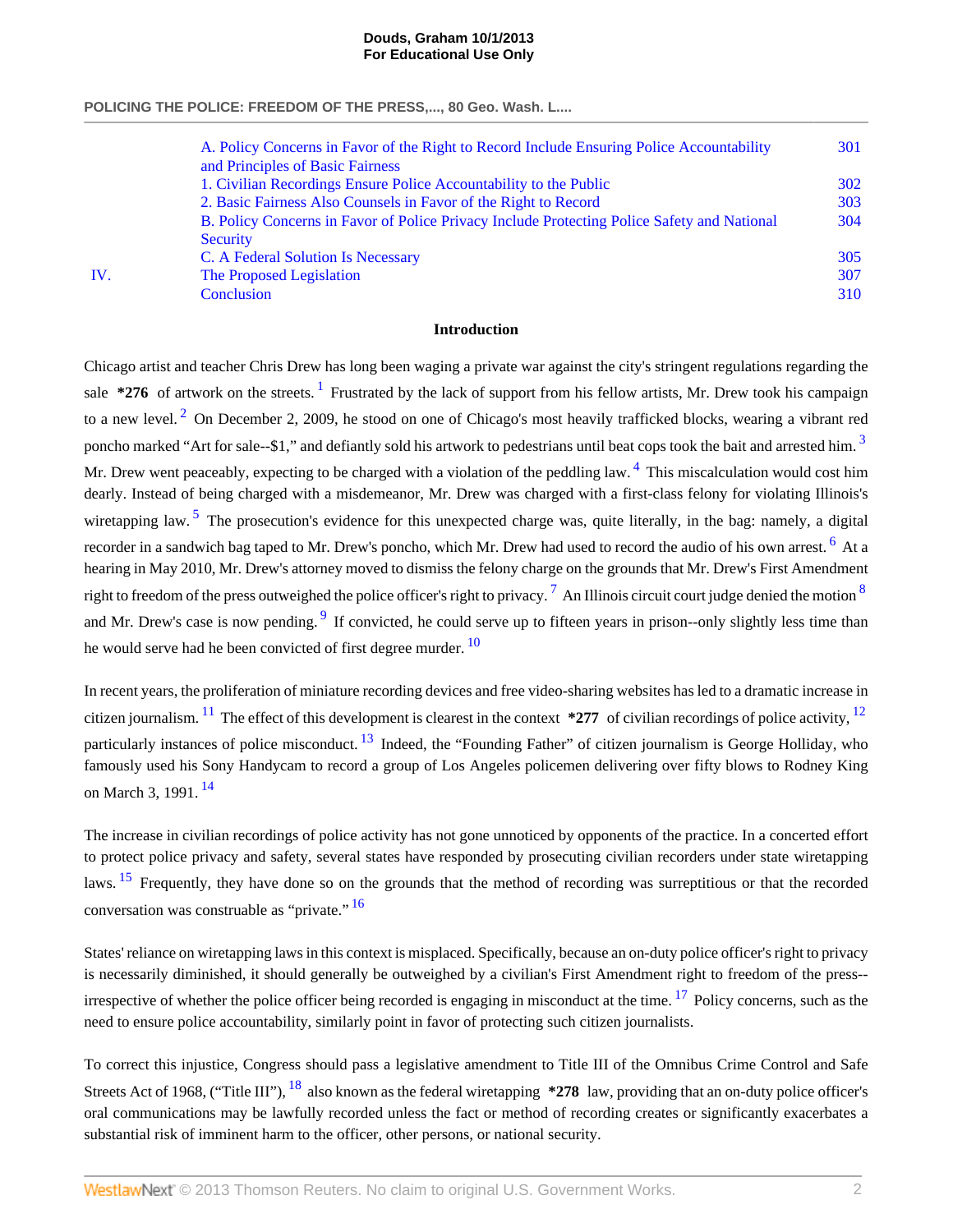## **POLICING THE POLICE: FREEDOM OF THE PRESS,..., 80 Geo. Wash. L....**

Part I of this Note provides a historical overview of wiretapping law in the United States and also examines the recent application of state wiretapping laws to civilians who record police activity.  $\frac{19}{19}$  $\frac{19}{19}$  $\frac{19}{19}$  Part II deconstructs the competing rights implicated by this issue: the civilian's First Amendment right to record and the police officer's right to privacy. Part III explores the relevant policy arguments on both sides of the debate, including the need for police accountability, basic fairness concerns, and police safety. To combat the constitutionally defective application of wiretapping law to civilian recorders of police activity, Part IV proposes a federal statutory amendment to Title III that would preempt conflicting state laws. The Note concludes that the proposed legislative amendment would effectively and efficiently reconcile the countervailing constitutional rights and policy interests at stake.

# <span id="page-2-9"></span><span id="page-2-8"></span><span id="page-2-6"></span><span id="page-2-5"></span><span id="page-2-4"></span><span id="page-2-3"></span><span id="page-2-2"></span><span id="page-2-1"></span>**I. Wiretapping Law: A Legal History**

<span id="page-2-0"></span>Wiretapping law is, in many ways, a creature of the twentieth century: a direct result of the numerous technological advancements that abruptly pervaded, and have come to define, our collective social and cultural reality.  $^{20}$  $^{20}$  $^{20}$  The legal and theoretical justifications for wiretapping law, however, can be traced back much further in American history. Wiretapping law is, fundamentally, a reflection of the belief that every citizen has the right to be free from unbridled governmental intrusion.  $2<sup>1</sup>$ 

The importance of citizens' right to privacy is demonstrated by the Framers' decision to include it in the Fourth Amendment to the U.S. Constitution, which protects people from unreasonable government searches and seizures.<sup>[22](#page-18-5)</sup> The Amendment provides, The right of the people to be secure in their persons, houses, papers, and effects, against unreasonable searches and seizures, shall not be violated, and no Warrants shall issue, **\*279** but upon probable cause, supported by Oath or affirmation, and particularly describing the place to be searched, and the persons or things to be seized.  $^{23}$  $^{23}$  $^{23}$ 

The spirit of the Fourth Amendment was given considerable clout by the U.S. Supreme Court, which has held that evidence seized by the government in violation thereof is inadmissible at trial (the "exclusionary rule").  $^{24}$  $^{24}$  $^{24}$  Under the Supreme Court's construction of the Fourth Amendment, the right to be let alone is thus the "enabling rule," and a government search and seizure is the exception.  $25$ 

<span id="page-2-10"></span><span id="page-2-7"></span>In the early twentieth century, a number of technological innovations facilitated the creation of a type of search and seizure unforeseen by the Framers: government-authorized police recordings of civilian communications. <sup>[26](#page-18-9)</sup> Although the Supreme Court initially refused to hold that the Fourth Amendment protected such conversations,  $27$  the Court ultimately reversed its position in the seminal case of Katz v. United States.  $28$  In so doing, the Court laid the foundation for modern electronic surveillance law. [29](#page-18-12)

<span id="page-2-16"></span><span id="page-2-15"></span><span id="page-2-14"></span><span id="page-2-13"></span><span id="page-2-12"></span><span id="page-2-11"></span>In Katz, the petitioner had been convicted in district court under an eight-count indictment charging him with placing illegal bets. <sup>[30](#page-18-13)</sup> At trial, the government was permitted to introduce evidence of the petitioner's end of telephone conversations, which had been overheard by FBI agents who attached an electronic recording device to the public telephone booth where the petitioner had placed the calls. <sup>[31](#page-18-14)</sup> The Ninth Circuit held that there was no Fourth Amendment violation because the government did not physically intrude into the area occupied **\*280** by the petitioner. [32](#page-18-15) The Supreme Court overturned the conviction, holding that the Fourth Amendment "protects people, not places."<sup>[33](#page-18-16)</sup> According to the Court, Mr. Katz was entitled to privacy even though the conversation for which he was arrested transpired in a public phone booth.  $34$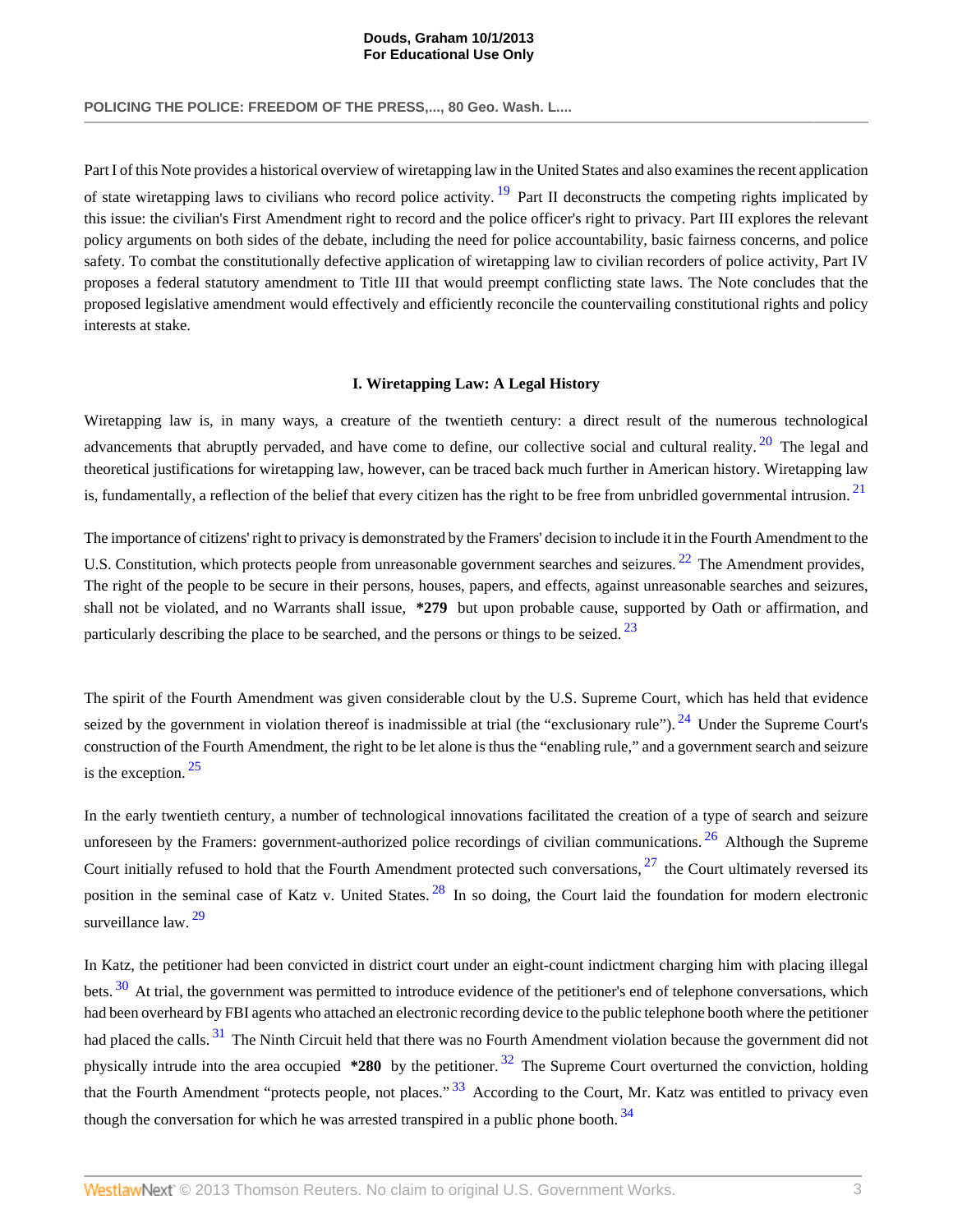### **POLICING THE POLICE: FREEDOM OF THE PRESS,..., 80 Geo. Wash. L....**

<span id="page-3-4"></span><span id="page-3-3"></span><span id="page-3-2"></span><span id="page-3-1"></span>Congress acknowledged the importance of citizens' right to privacy when it applied the principles embodied by Katz to Title III, which applies to state actors and private parties alike.  $35$  Under the federal wiretapping law, electronic surveillance is presumed illegal unless one of the following conditions is satisfied: (1) one or more parties to the recorded conversation consented to be recorded,  $36$  (2) one party to the recorded conversation lacked a reasonable expectation of privacy,  $37$  or (3) a warrant was procured by a law enforcement official prior to the recording. <sup>[38](#page-19-0)</sup> After Title III was enacted, forty-nine states passed their own wiretapping laws, which, for the most part, emulated their federal counterpart.<sup>[39](#page-19-1)</sup> To date, Vermont is the only state without an explicit wiretapping law.  $40$ 

<span id="page-3-9"></span><span id="page-3-8"></span><span id="page-3-7"></span><span id="page-3-6"></span><span id="page-3-5"></span>According to the legislative history of Title III, state wiretapping laws are subject to the sole limitation that they be at least as restrictive as Title III itself. [41](#page-19-3) States are thus authorized to enact more restrictive **\*281** wiretapping laws, [42](#page-19-4) and many have done so.<sup>[43](#page-19-5)</sup> Moreover, some state courts have interpreted their state wiretapping laws to be more restrictive than what the statutory language mandates. For example, although Nevada's law does not explicitly require that all parties to a telephone conversation consent to a recording for the recording to be lawful, the Nevada Supreme Court has read this requirement into the law. [44](#page-19-6)

<span id="page-3-11"></span><span id="page-3-10"></span>The distinction between lenient and stringent state wiretapping laws generally rests on the breadth of the law's consent requirement. More specifically, whether a wiretapping law is lenient or stringent depends on how many parties to a communication must consent to the communication being recorded for the recording to be lawful. The most lenient state wiretapping laws, similar to Title III, allow for interception of a communication with the consent of only one party to the communication, at least in some circumstances. <sup>[45](#page-19-7)</sup> Under Title III, an "interception" is defined as "the aural or other acquisition of the contents of any wire, electronic, or oral communication through the use of any electronic, mechanical, or other device." <sup>[46](#page-19-8)</sup> "Consent exists where a person's behavior manifests acquiescence or a comparable voluntary diminution of his or her otherwise protected rights," and it may be express or implied. <sup>[47](#page-19-9)</sup>

<span id="page-3-15"></span><span id="page-3-14"></span><span id="page-3-13"></span><span id="page-3-12"></span>**\*282** By contrast, under state wiretapping laws that are more restrictive than Title III, all parties to the intercepted communication must consent to be recorded for the recording to be lawful.  $^{48}$  $^{48}$  $^{48}$  Massachusetts's wiretapping law further distinguishes between legal and illegal recordings based on the manner in which the recording was made, specifically, whether it was made in plain view of the person being recorded as opposed to "secretly."<sup>[49](#page-19-11)</sup> This Note next examines three of the most stringent state wiretapping laws, with a focus on how these laws have enabled the prosecution of numerous civilians for recording police activity without the police officer's knowledge or affirmative consent.

## <span id="page-3-0"></span>**A. Maryland: The Bad**

<span id="page-3-20"></span><span id="page-3-19"></span><span id="page-3-18"></span><span id="page-3-17"></span><span id="page-3-16"></span>Maryland, as mentioned above, has a significantly more stringent wiretapping law than Title III.  $50$  Except as otherwise authorized, Maryland's wiretapping law provides that an individual may not "[w]illfully intercept, endeavor to intercept, or procure any other person to intercept or endeavor to intercept, any wire, oral, or electronic communication."<sup>[51](#page-19-13)</sup> "Oral communication" is defined as "any conversation or words spoken to or by any person in private conversation."  $52$  As such, the legality of a recording in Maryland hinges on whether the recorded statements were part of a "private conversation" and therefore fall within the definition of an "oral communication."  $53$  Unless the interceptor is a law enforcement officer or an employee of a wire communication service, to whom different rules apply,  $54$  a person can intercept a wire, oral, or electronic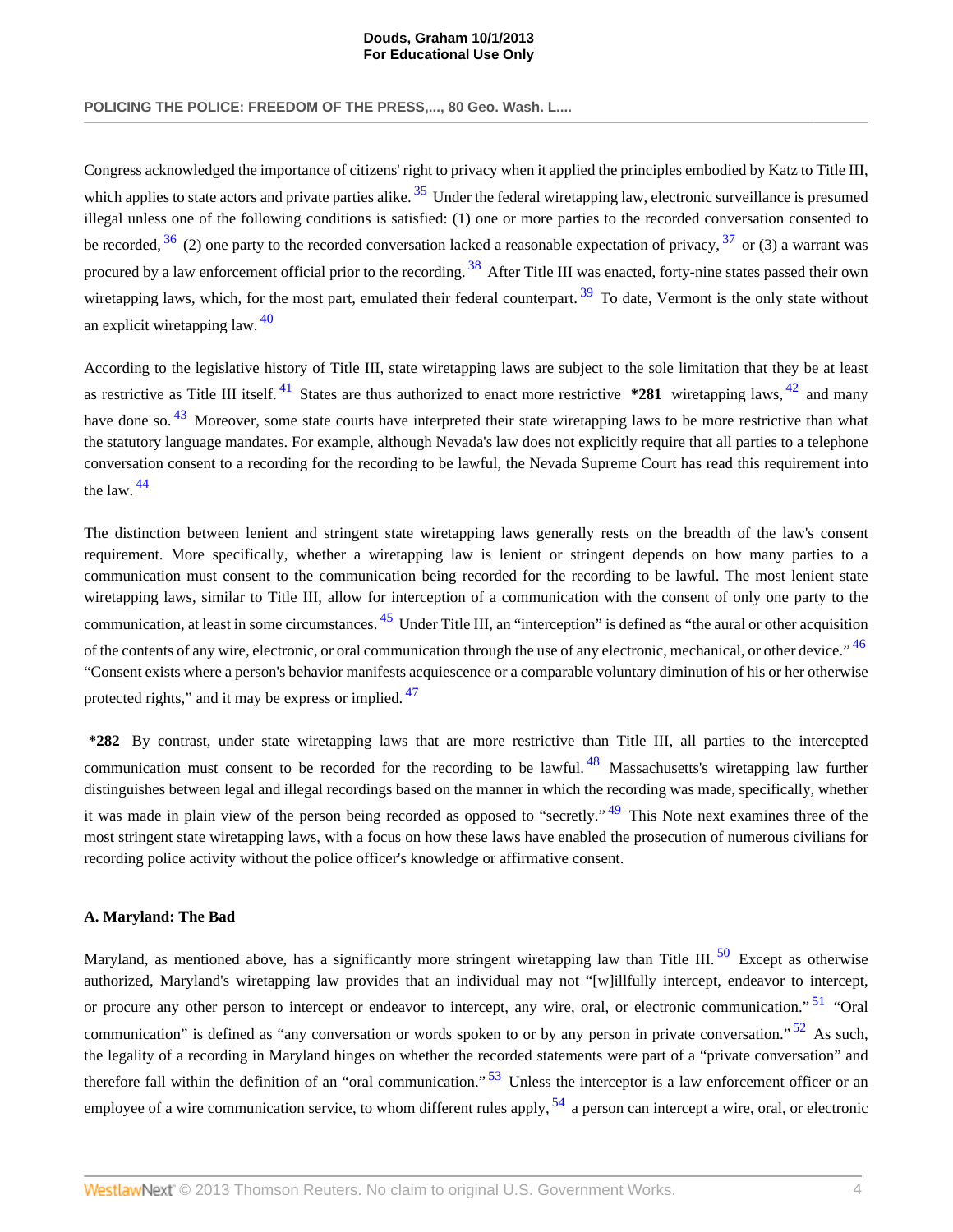## **POLICING THE POLICE: FREEDOM OF THE PRESS,..., 80 Geo. Wash. L....**

<span id="page-4-0"></span>communication only if she is a party to the communication and all of the parties to the communication have given prior consent to the interception. [55](#page-20-2)

<span id="page-4-2"></span><span id="page-4-1"></span>**\*283** Maryland's wiretapping law was enacted in the 1970s, before VHS players were invented; it could not, and did not, "anticipate the advent of video cameras attached to helmets or embedded in cellphones." <sup>[56](#page-20-3)</sup> In the late twentieth century, its "most infamous alleged violator" was Linda Tripp-- then a resident of Columbia, Maryland--who taped conversations with Monica Lewinsky about her affair with former President Clinton.  $57$  Since then, a series of unexpected violators have emerged: Maryland citizens who record police activity and upload the recordings to the Internet for public viewing.<sup>[58](#page-20-5)</sup>

<span id="page-4-6"></span><span id="page-4-5"></span><span id="page-4-4"></span><span id="page-4-3"></span>State v. Graber <sup>[59](#page-20-6)</sup> provides fitting evidence that whether a communication is "private," and thus protected from interception, truly is in the eye of the beholder. On March 5, 2010, Anthony Graber, a staff sergeant for the Maryland Air National Guard, was driving his motorcycle on Interstate 95 when "an unmarked gray sedan cut him off as he stopped behind several other cars" on Exit 80.  $^{60}$  $^{60}$  $^{60}$  A man emerged from the driver's side of the sedan, wearing a gray sweatshirt and jeans and brandishing a gun. <sup>[61](#page-20-8)</sup> Only after ordering Mr. Graber to dismount his bike did the man identify himself as a state police officer and cite Mr. Graber for "doing 80 in a 65 mph zone."  $62$  Mr. Graber recorded the traffic stop using a camera on the top of his motorcycle helmet, which he had long since installed and "often used to record his journeys." <sup>[63](#page-20-10)</sup> On March 10, Mr. Graber uploaded the recording of the incident to YouTube. <sup>[64](#page-20-11)</sup>

<span id="page-4-11"></span><span id="page-4-10"></span><span id="page-4-9"></span><span id="page-4-8"></span><span id="page-4-7"></span>On April 8, he was awakened by six officers searching through his parents' home in Abingdon, Maryland, at which point he learned that state prosecutors had "obtained a grand jury indictment alleging he had violated state wiretap laws by recording the trooper without his consent." <sup>[65](#page-20-12)</sup> Police confiscated four computers, Mr. Graber's camera, external hard drives, and thumb drives during a ninety-minute **\*284** search. <sup>[66](#page-20-13)</sup> Mr. Graber spent twenty-six hours in jail and was arraigned on June 1, 2010, facing up to sixteen years in prison for the alleged offense.<sup>[67](#page-20-14)</sup>

<span id="page-4-15"></span><span id="page-4-14"></span><span id="page-4-13"></span><span id="page-4-12"></span>Maryland prosecutor Joseph Cassilly expressed his surprise to reporters about the ensuing public outcry over Mr. Graber's arrest and prosecution. <sup>[68](#page-20-15)</sup> Cassilly, like many members of the law enforcement community, thinks that police officers "should be able to consider their on-duty conversations to be private." <sup>[69](#page-20-16)</sup> Ultimately, the judge disagreed and the charges against Mr. Graber were dismissed on the grounds that the oral exchange between himself and the police officer was not, in fact, a private one.  $\frac{70}{10}$  $\frac{70}{10}$  $\frac{70}{10}$  The lasting significance of Mr. Graber's arrest and subsequent prosecution should not be understated. After all, had another judge concluded that the recorded oral exchange were private, the outcome of his case would have been drastically different.  $^{71}$  $^{71}$  $^{71}$  Instead of going home, Mr. Graber could have spent the next sixteen years behind bars for recording a conversation that occurred in public, between himself and a public officer.  $72$ 

<span id="page-4-20"></span><span id="page-4-19"></span><span id="page-4-18"></span><span id="page-4-17"></span><span id="page-4-16"></span>Graber was neither the first nor the last Maryland case in which a civilian was pursued for recording the police in public. More recently, a twenty-seven-year-old woman named Yvonne Shaw faced similar charges for recording a police officer with her cell phone when he was acting aggressively toward one of her friends.  $^{73}$  $^{73}$  $^{73}$  The officer, upon seeing the phone, grabbed it from Ms. Shaw's hand, followed Ms. Shaw into her friend's house, and arrested her.  $^{74}$  $^{74}$  $^{74}$  The prosecutor ultimately dropped the charges, but not without cost to Ms. Shaw; she spent almost \$200 to buy a new cell phone, in addition to having been issued a \$60 traffic ticket by the same officer whom she had recorded.<sup>[75](#page-20-22)</sup> Although these costs may seem insignificant, they constitute a further injustice that only compounds the significant injury of Ms. Shaw's improper arrest.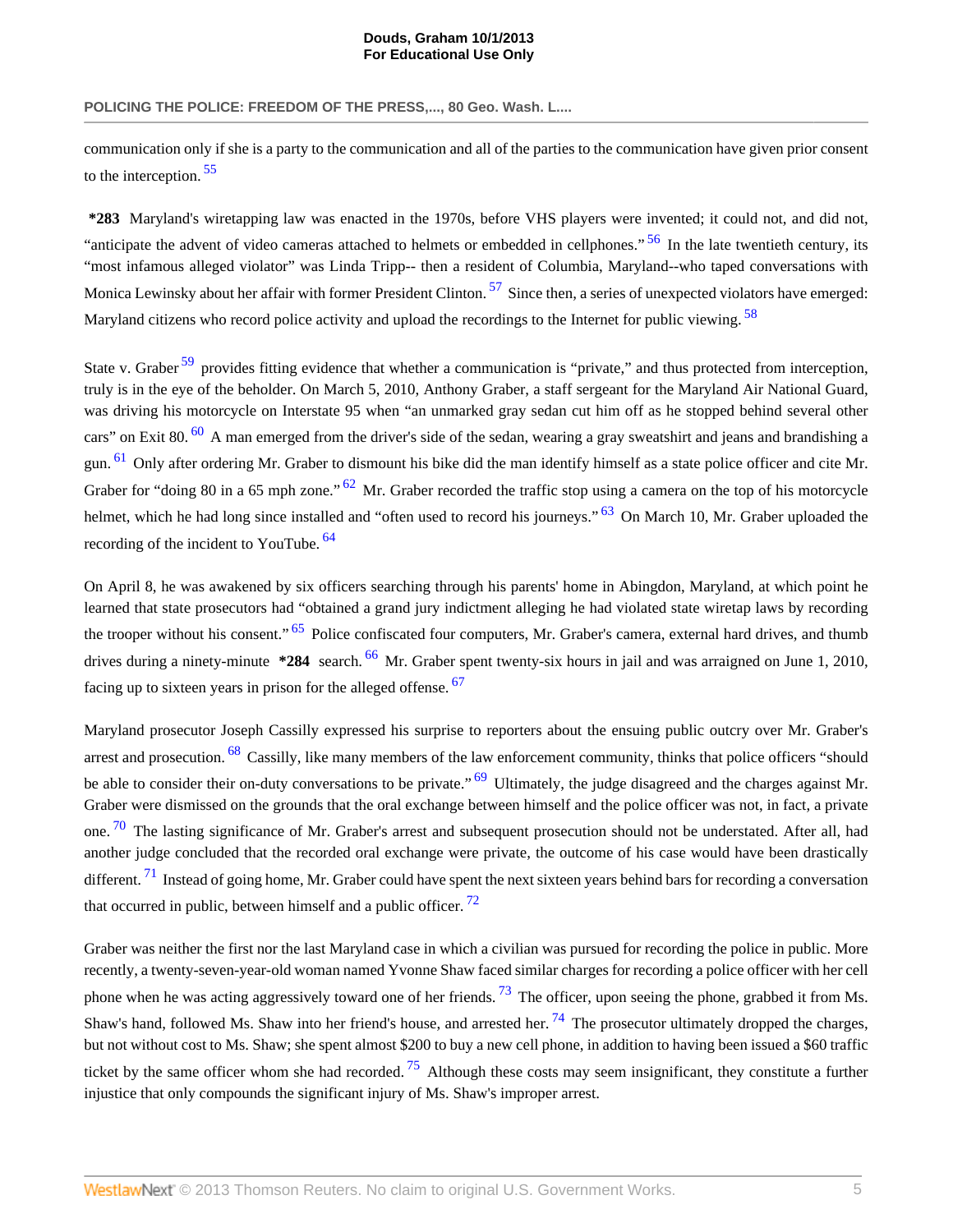## **POLICING THE POLICE: FREEDOM OF THE PRESS,..., 80 Geo. Wash. L....**

<span id="page-5-1"></span>**\*285** Yvonne Shaw and Anthony Graber's arrests illustrate the monetary and psychological damage, and harm to dignity, caused by ambiguous wiretapping laws like Maryland's. Without guidance as to what constitutes a "private communication," civilians and police officers are left in a state of uncertainty concerning their respective rights. This uncertainty places a heavy burden on the civilian recorder, whose First Amendment right to free press is at risk of being impermissibly chilled.<sup>[76](#page-20-23)</sup> After all, in the words of the Supreme Court, "a free society prefers to punish the few who abuse rights of speech after they break the law than to throttle them and all others beforehand."<sup>[77](#page-20-24)</sup>

## <span id="page-5-2"></span><span id="page-5-0"></span>**B. Massachusetts: The Worse**

<span id="page-5-5"></span><span id="page-5-4"></span><span id="page-5-3"></span>Similar to Maryland's wiretapping law and Title III, the Massachusetts wiretapping law criminalizes the interception of wire and oral communications.<sup>[78](#page-20-25)</sup> Massachusetts differs appreciably, however, insofar as its wiretapping law is concerned with the method by which a recording is made, as opposed to the privacy expectations of the parties to the recording. In Massachusetts, to intercept means "to secretly hear, secretly record, or aid another to secretly hear or secretly record the contents of any wire or oral communication through the use of any intercepting device by any person other than a person given prior authority by all parties to such communication."<sup>[79](#page-20-26)</sup> Thus, unless all parties have given consent to be recorded, the legality of a recording hinges on whether it was made covertly as opposed to openly.  $80$  The absence of privacy language in the law has led Massachusetts state courts to hold that a surreptitious recording is illegal even if the party being recorded had no expectation of privacy whatsoever. <sup>[81](#page-21-1)</sup> Therefore, had George Holliday videotaped the Rodney King beating in Massachusetts and not California, Mr. Holliday would have almost certainly been subject to criminal prosecution rather than being lauded as a public hero. <sup>[82](#page-21-2)</sup> Simply put, whereas Maryland's wiretapping **\*286** law makes the issue of privacy unclear, Massachusetts's makes it entirely irrelevant.

<span id="page-5-12"></span><span id="page-5-11"></span><span id="page-5-10"></span><span id="page-5-9"></span><span id="page-5-8"></span><span id="page-5-7"></span><span id="page-5-6"></span>The lack of privacy language in Massachusetts's wiretapping law has, in recent years, been utilized in state prosecutions of civilians who secretly recorded police activity.  $83$  The archetypical case is Commonwealth v. Hyde.  $84$  In that case, defendant Michael Hyde was pulled over by an Abington police officer on October 26, 1998.<sup>[85](#page-21-5)</sup> Three other officers arrived shortly thereafter, and Mr. Hyde began to secretly record the police officers' statements with a tape recorder. <sup>[86](#page-21-6)</sup> As the officers' search of Mr. Hyde and his vehicle continued, the interaction between Mr. Hyde and the officers became increasingly heated and ultimately led to the exchange of profanities.  $87$  Six days after the traffic stop, Mr. Hyde lodged a formal complaint with the internal affairs division of the Abington Police Department. <sup>[88](#page-21-8)</sup> To substantiate his allegations against the police officers, Mr. Hyde submitted a copy of his tape recording of the incident. <sup>[89](#page-21-9)</sup> Unbeknownst to Mr. Hyde, his recording would lead to his own prosecution, as opposed to disciplinary action against the police officers. <sup>[90](#page-21-10)</sup>

<span id="page-5-19"></span><span id="page-5-18"></span><span id="page-5-17"></span><span id="page-5-16"></span><span id="page-5-15"></span><span id="page-5-14"></span><span id="page-5-13"></span>Mr. Hyde was convicted of violating Massachusetts's wiretapping law for secretly recording the police officers without their knowledge or consent. <sup>[91](#page-21-11)</sup> He was sentenced to six months probation. <sup>[92](#page-21-12)</sup> The Massachusetts Supreme Judicial Court upheld Mr. Hyde's conviction, reasoning that "our Legislature chose not to follow those States whose statutes prohibit wiretapping or secret electronic recording based on privacy rights."  $93$  Because it did not matter whether the officers could have reasonably expected their interaction with Mr. Hyde to be private, his conviction plainly conformed to the statutory language. [94](#page-21-14) **\*287** The fact that Michael Hyde did not receive jail time, like Anthony Graber and Yvonne Shaw, is of little consolation to the citizens of Massachusetts, who are now on notice that if they secretly record a police officer--even if she is on duty, in public, and engaging in misconduct--they are subject to criminal prosecution, notwithstanding the constitutional rights at stake. <sup>[95](#page-21-15)</sup>

<span id="page-5-20"></span>Massachusetts is unique in its distinction between public and secret recordings. Although troubling, Massachusetts's law is by no means the most restrictive state wiretapping law in existence today. That title is held by the state of Illinois, where civil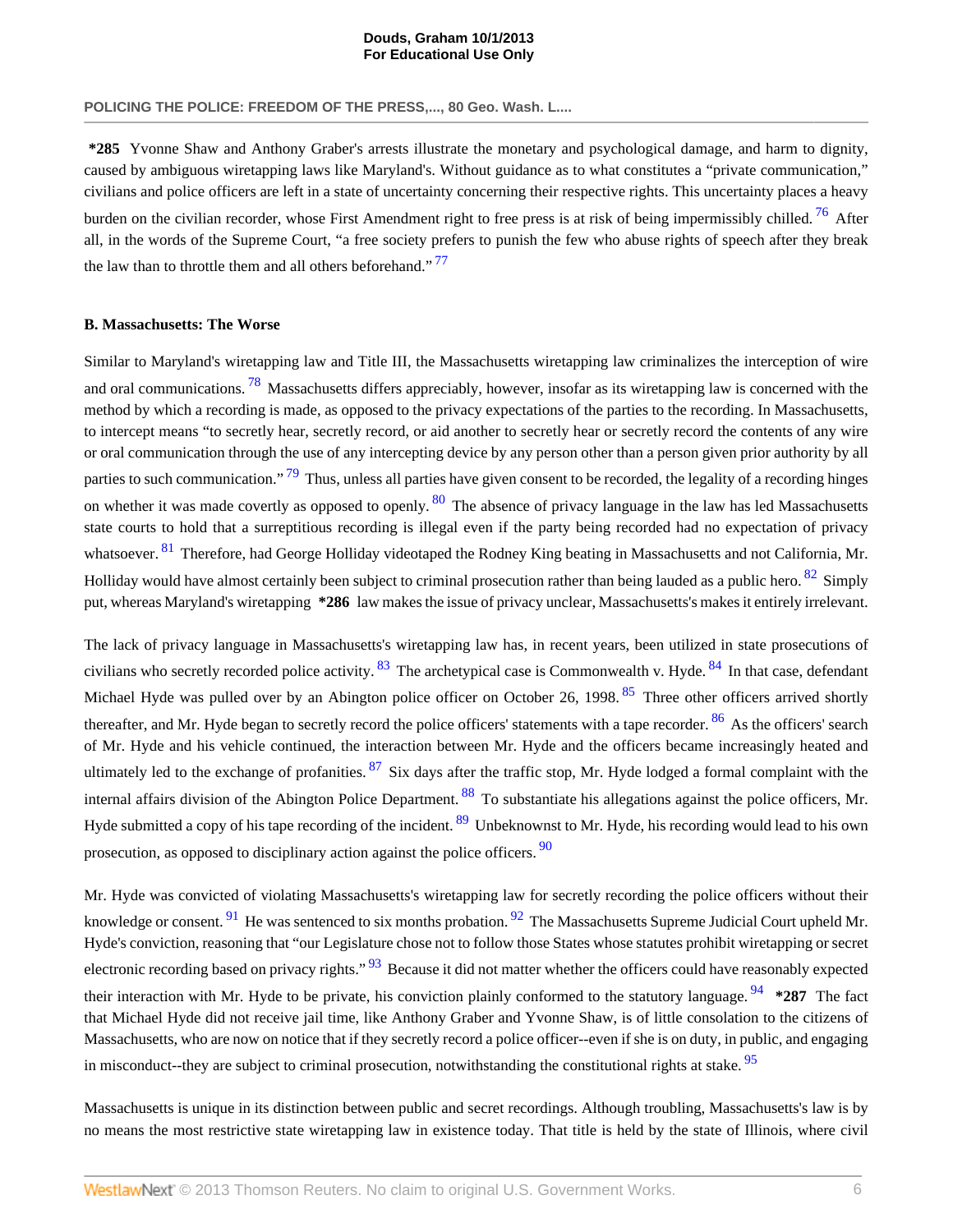**POLICING THE POLICE: FREEDOM OF THE PRESS,..., 80 Geo. Wash. L....**

rights groups have been among the first to challenge the law's application to civilian recorders of police activity as a violation of the First Amendment to the U.S. Constitution.<sup>[96](#page-21-16)</sup>

# <span id="page-6-0"></span>**C. Illinois: The Ugly**

Illinois's wiretapping law is the most restrictive wiretapping law in the country.  $\frac{97}{11}$  $\frac{97}{11}$  $\frac{97}{11}$  It provides:

<span id="page-6-6"></span><span id="page-6-5"></span><span id="page-6-4"></span><span id="page-6-3"></span><span id="page-6-2"></span><span id="page-6-1"></span>A person commits eavesdropping when he[ ] [k]nowingly and intentionally uses an eavesdropping device for the purpose of hearing or recording all or any part of any conversation . . . unless he does so . . . with the consent of all of the parties to such conversation or electronic communication  $\ldots$ .

The law further defines "conversation" to mean "any oral communication between 2 or more persons regardless of whether one or more of the parties intended their communication to be of a private nature under circumstances justifying that expectation."<sup>[99](#page-21-19)</sup> Thus, under Illinois's wiretapping law, regardless of whether any party to a recording had a reasonable expectation of privacy, all parties to a communication must consent to be recorded for a recording of the communication to be lawful.

A string of prosecutions against civilian recorders of police activity,  $^{100}$  $^{100}$  $^{100}$  including Chicago artist Chris Drew,  $^{101}$  $^{101}$  $^{101}$  has shed new light on the **\*288** problematic application of Illinois's wiretapping law in this context. One such case is pending against Tiawanda Moore, a twenty-year-old woman charged with violating the wiretapping law for using her Blackberry to record internal affairs investigators at police headquarters.  $102$ 

<span id="page-6-9"></span><span id="page-6-8"></span><span id="page-6-7"></span>Ms. Moore's case is particularly disturbing. In July 2010, during a domestic violence incident, Ms. Moore's boyfriend called the police. <sup>[103](#page-21-23)</sup> Upon arriving at the scene, according to Ms. Moore, one of the two police officers took her upstairs, fondled her, and left her with his personal telephone number.  $104$ 

<span id="page-6-13"></span><span id="page-6-12"></span><span id="page-6-11"></span><span id="page-6-10"></span>On August 18, with the officer's phone number in hand, Ms. Moore and her boyfriend went to police headquarters to file a sexual harassment claim. <sup>[105](#page-21-25)</sup> Instead of helping Ms. Moore with her claim, the internal affairs investigators attempted to convince her to drop it, emphasizing that the officer had a "good record" and that they could ensure he would never bother her again. <sup>[106](#page-22-0)</sup> Outraged by the investigators' behavior, Ms. Moore began recording the conversation. <sup>[107](#page-22-1)</sup> Upon discovering that the recording was taking place, the investigators arrested Ms. Moore and charged her with two counts of eavesdropping. <sup>[108](#page-22-2)</sup> Ms. Moore's case is unusually compelling given that--unlike Chris Drew, Anthony Graber, and Michael Hyde--she had committed no alleged crime other than the recording itself. "Before they arrested me for it," Ms. Moore has since stated, "I didn't even know there was a law about eavesdropping.  $\dots$  I just wanted somebody to know what had happened to me."  $^{109}$  $^{109}$  $^{109}$  Like Chris Drew, Tiawanda Moore faces up to fifteen years in prison.  $\frac{110}{10}$  $\frac{110}{10}$  $\frac{110}{10}$ 

<span id="page-6-18"></span><span id="page-6-17"></span><span id="page-6-16"></span><span id="page-6-15"></span><span id="page-6-14"></span>The American Civil Liberties Union of Illinois ("ACLU") has recently joined the fray in support of civilian recorders, filing a complaint in federal district court on August 18, 2010.  $^{111}$  $^{111}$  $^{111}$  In its preenforcement action, the ACLU declared its intention to undertake a program to record police officers, without the officers' consent, provided **\*289** that the officers are (1) performing public duties, (2) in public places, (3) speaking at a volume "audible to the unassisted human ear," and (4) "the manner of recording is otherwise lawful." <sup>[112](#page-22-6)</sup> The ACLU further indicated its intention to disseminate these recordings to the public and to use them to petition the government for a redress of grievances.  $^{113}$  $^{113}$  $^{113}$  Alleging fear of prosecution under Illinois's wiretapping law, the ACLU sought declaratory and injunctive relief against Anita Alvarez, in her official capacity as Cook County State's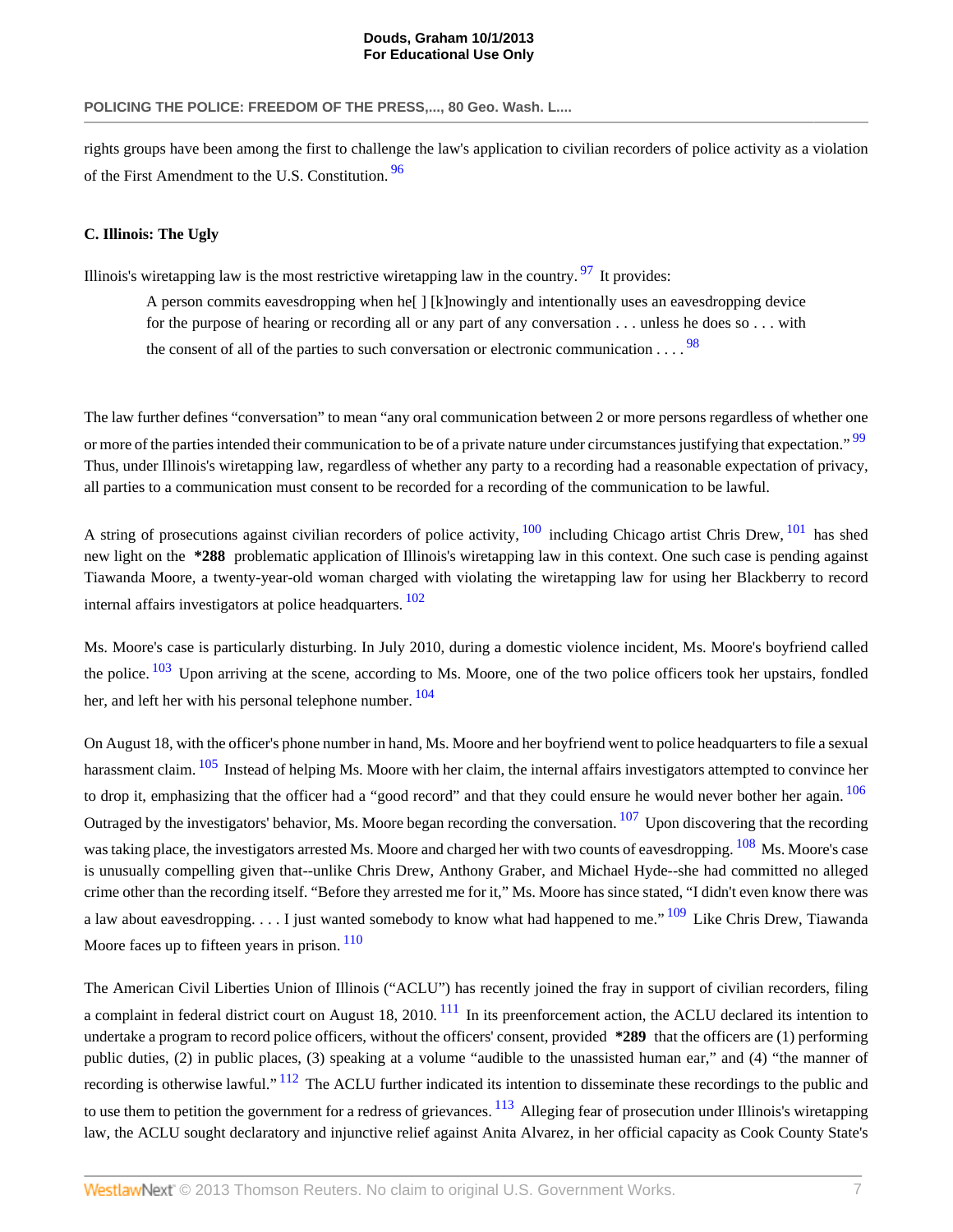**POLICING THE POLICE: FREEDOM OF THE PRESS,..., 80 Geo. Wash. L....**

<span id="page-7-4"></span><span id="page-7-3"></span>Attorney. <sup>[114](#page-22-8)</sup> The court did not rule on the ACLU's constitutional contentions, however, as the case was ultimately dismissed without prejudice for lack of standing.  $^{115}$  $^{115}$  $^{115}$  Nevertheless, ACLU of Illinois v. Alvarez  $^{116}$  $^{116}$  $^{116}$  illustrates the First Amendment issues raised by the application of Illinois's wiretapping law to civilian recorders of on-duty police officers. <sup>[117](#page-22-11)</sup> The ACLU may be one of the first plaintiffs to argue that a wiretapping law, so applied, contravenes the First Amendment, but it likely will not be the last.

<span id="page-7-7"></span>State wiretapping laws, as illustrated above, are increasingly employed to prosecute civilians for recording on-duty police officers.  $\frac{118}{118}$  $\frac{118}{118}$  $\frac{118}{118}$  In some cases, the prosecutions have resulted in convictions.  $\frac{119}{119}$  $\frac{119}{119}$  $\frac{119}{119}$  Civilian recorders who were not convicted nevertheless bear considerable scars from their experiences. Until the issues surrounding civilian recordings of police activity are resolved, more Americans will be prosecuted pursuant to laws originally enacted to protect them. Many will likely cease monitoring the police altogether, lest they be jailed for unknowingly contravening state wiretapping laws. Civilians' First **\*290** Amendment rights--and the effectiveness of law enforcement throughout the country--will suffer the severe consequences. <sup>[120](#page-22-14)</sup>

#### <span id="page-7-18"></span><span id="page-7-14"></span><span id="page-7-13"></span><span id="page-7-10"></span><span id="page-7-9"></span><span id="page-7-8"></span><span id="page-7-6"></span><span id="page-7-5"></span>**II. The Constitutional Debate**

<span id="page-7-0"></span>The application of wiretapping law to civilian recorders of police activity raises serious questions implicating the First Amendment's Free Press Clause and the right to privacy.  $121$  This Part examines each of the foregoing rights in turn.

## <span id="page-7-1"></span>**A. The First Amendment Protects Civilians' Right to Record Police Activity**

<span id="page-7-12"></span><span id="page-7-11"></span>The First Amendment provides, in relevant part, that "Congress shall make no law . . . abridging the freedom of speech, or of the press." <sup>[122](#page-22-16)</sup> The relationship between the free flow of information and a self-governing people is "[a]t the heart of the First Amendment." <sup>[123](#page-22-17)</sup> As such, in the words of the Second Circuit, courts "must remain profoundly skeptical of government claims that state action affecting expression can survive constitutional objections."  $124$  This Section contends that restrictive state wiretapping laws abridge civilian recorders' right to freedom of the press-- specifically, their right to gather news by recording police officers while the officers are on duty and performing official police duties in the public sphere. The Section concludes that this freedom should not be restricted absent a state need of the highest order.

<span id="page-7-2"></span>1. Civilian Recorders of Police Activity, as Citizen Journalists, Are Protected by Freedom of the Press

<span id="page-7-17"></span><span id="page-7-16"></span><span id="page-7-15"></span>Journalism is an unlicensed vocation in the United States,  $125$  with no continuing education requirements or entry examination. [126](#page-22-20) The absence of government regulation derives from the fundamental First **\*291** Amendment vision that "no one should have to obtain a license to speak." <sup>[127](#page-22-21)</sup> According to the Supreme Court, the word "freedom" vis-à-vis the press includes not only the right to be free from prior restraints on publication, but also a nearly absolute exemption from subsequent punishment when reporting on matters of public concern. <sup>[128](#page-22-22)</sup> Whether civilian recorders of police activity are protected by freedom of the press is thus contingent upon the resolution of two factors: (1) that recordings of police activity necessarily implicate matters of "public concern," and (2) that civilian recorders of the police belong to the special category of the "press."

<span id="page-7-20"></span><span id="page-7-19"></span>The first condition is easily satisfied, as exemplified by the Supreme Court's rulings in Near v. Minnesota ex rel. Olson <sup>[129](#page-23-0)</sup> and New York Times Co. v. Sullivan. <sup>[130](#page-23-1)</sup> In Near, the Court stated that public officials, "whose character and conduct remain open to debate and free discussion in the press," cannot institute proceedings to restrain publications commenting on those topics.  $\frac{131}{131}$  $\frac{131}{131}$  $\frac{131}{131}$  The Court applied this rule to strike down a Minnesota law that allowed the suppression of publications containing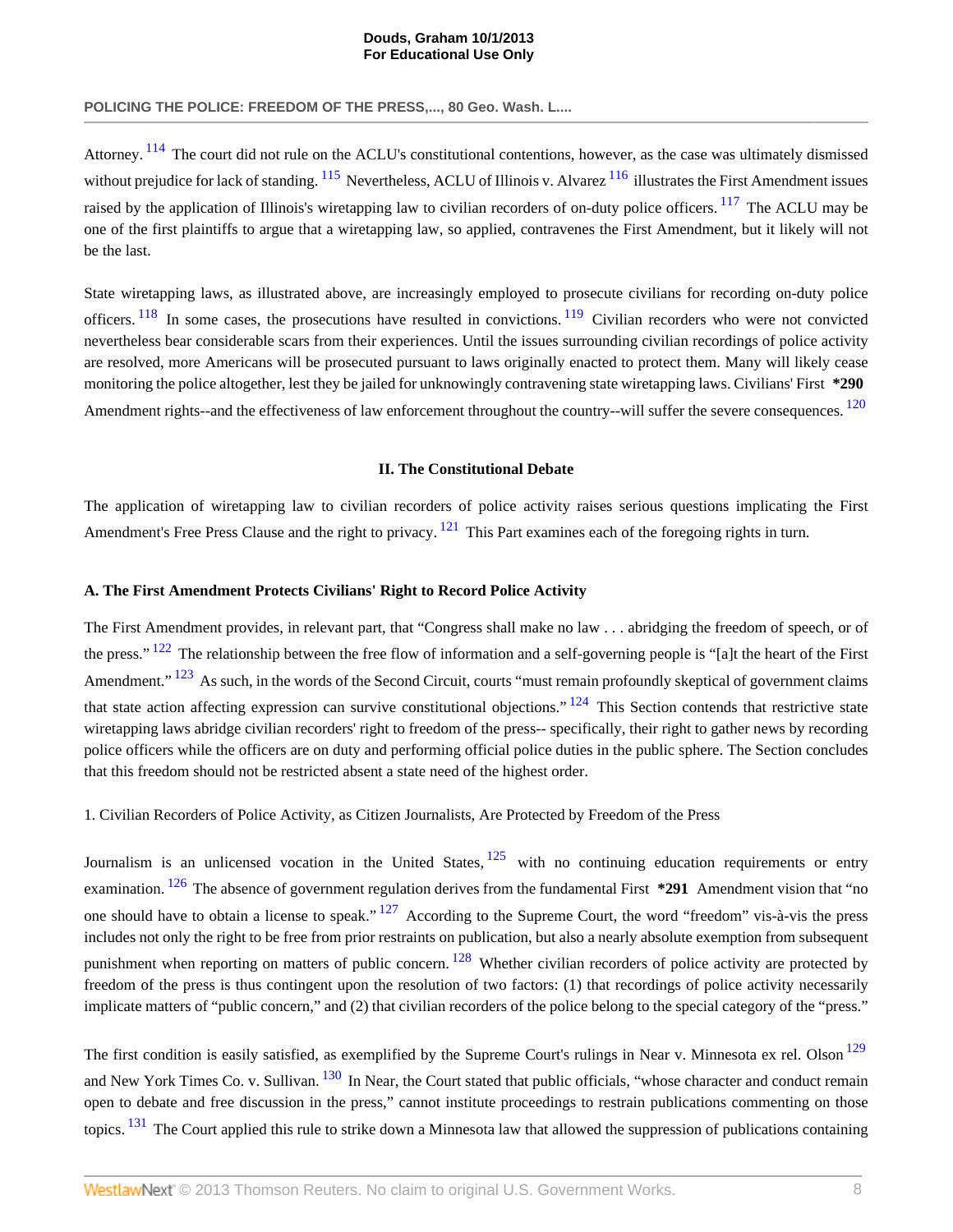# **POLICING THE POLICE: FREEDOM OF THE PRESS,..., 80 Geo. Wash. L....**

<span id="page-8-2"></span><span id="page-8-1"></span><span id="page-8-0"></span>malicious, scandalous, or defamatory material targeting public officials. <sup>[132](#page-23-3)</sup> After Near, the Court extended its emboldened reading of the First Amendment to establish that any punishment for publications concerning public officials must be extremely limited to withstand judicial scrutiny. <sup>[133](#page-23-4)</sup> In Sullivan, the Court stated that even falsehoods concerning public officials are constitutionally protected unless the statements were made with "actual malice." <sup>[134](#page-23-5)</sup> Near and Sullivan express the Court's position that information about the conduct of public officials is necessarily of public concern, and therefore is protected by freedom of the press from both prior restraint and almost all subsequent punishment.

<span id="page-8-4"></span><span id="page-8-3"></span>Whether civilian recorders of police activity are members of the "press" is slightly more difficult to establish. Historically, members of the press consisted only of "traditional media" such as newspapers, television, and radio.  $135$  In the twenty-first century, however, "spatial **\*292** and temporal barriers" to journalistic endeavors have disappeared. [136](#page-23-7) Due to the advent of miniature recording devices and the Internet, participation in public debate has never been easier. <sup>[137](#page-23-8)</sup>

<span id="page-8-11"></span><span id="page-8-10"></span><span id="page-8-9"></span><span id="page-8-8"></span><span id="page-8-7"></span><span id="page-8-6"></span><span id="page-8-5"></span>The Supreme Court has yet to define citizen journalists as members of the "press." <sup>[138](#page-23-9)</sup> In August 2011, the First Circuit became the only federal circuit court to explicitly so hold in Glik v. Cunniffe.  $^{139}$  $^{139}$  $^{139}$  Simon Glik was arrested on October 1, 2007, for using his cell phone's video camera to film an arrest transpiring in the Boston Commons. <sup>[140](#page-23-11)</sup> The Commonwealth charged Glik under Massachusetts's wiretapping law,  $^{141}$  $^{141}$  $^{141}$  and following the dismissal of these charges, Glik brought suit under [42 U.S.C. §](http://www.westlaw.com/Link/Document/FullText?findType=L&pubNum=1000546&cite=42USCAS1983&originatingDoc=I3c48c5ba222d11e18b05fdf15589d8e8&refType=LQ&originationContext=document&vr=3.0&rs=cblt1.0&transitionType=DocumentItem&contextData=(sc.Search)) [1983](http://www.westlaw.com/Link/Document/FullText?findType=L&pubNum=1000546&cite=42USCAS1983&originatingDoc=I3c48c5ba222d11e18b05fdf15589d8e8&refType=LQ&originationContext=document&vr=3.0&rs=cblt1.0&transitionType=DocumentItem&contextData=(sc.Search)). <sup>[142](#page-23-13)</sup> The district court denied the defendant police officers' claim to qualified immunity. <sup>[143](#page-23-14)</sup> On appeal, the First Circuit affirmed the district court order, concluding that Glik was exercising "clearly-established First Amendment rights in filming the officers in a public space," <sup>[144](#page-23-15)</sup> and that the police officers violated Glik's Fourth Amendment rights by arresting him without probable cause. [145](#page-23-16)

<span id="page-8-15"></span><span id="page-8-14"></span><span id="page-8-13"></span><span id="page-8-12"></span>Although Glik constitutes the first instance of an federal appellate court defining civilian recorders as citizen journalists, at least one commentator  $^{146}$  $^{146}$  $^{146}$  and several federal circuit courts have suggested that citizen journalists may constitute members of the "press" in the related context of reporter privilege.  $147$ 

<span id="page-8-22"></span><span id="page-8-21"></span><span id="page-8-20"></span><span id="page-8-19"></span><span id="page-8-18"></span><span id="page-8-17"></span><span id="page-8-16"></span>**\*293** In von Bulow v. von Bulow, [148](#page-23-19) for example, the Second Circuit adopted a functional test to distinguish journalists from nonjournalists, holding that whether a person is a journalist, and thus deserving of reporter privilege, must be determined by the person's intent at the onset of the information-gathering process. <sup>[149](#page-23-20)</sup> According to the court, only persons who intend to distribute the information they acquire qualify as journalists.  $150$  Importantly, the court emphasized that a person could be a journalist even if she is someone "not traditionally associated with the institutionalized press." <sup>[151](#page-24-1)</sup> In Shoen v. Shoen, <sup>[152](#page-24-2)</sup> the Ninth Circuit adopted the von Bulow test and extended a First Amendment privilege to a nonfiction writer of investigative books. <sup>[153](#page-24-3)</sup> The von Bulow test was also upheld by the First Circuit in Cusumano v. Microsoft Corp., <sup>[154](#page-24-4)</sup> and by the Third Circuit in In re Madden. <sup>[155](#page-24-5)</sup> Insofar as it emphasizes the intent to distribute as the essential criterion for classification as a journalist, this test protects civilians like Chris Drew, who recorded the police with the intent to distribute the recordings and thus bring attention to Chicago's street art laws. <sup>[156](#page-24-6)</sup> It does not, however, protect civilians who record the police with the initial intent to keep the recording for themselves. <sup>[157](#page-24-7)</sup>

<span id="page-8-26"></span><span id="page-8-25"></span><span id="page-8-24"></span><span id="page-8-23"></span>Constitutional law scholar Mary-Rose Papandrea suggests that although the von Bulow test is a step in the right direction, it should be extended to cover scenarios where the journalist did not initially intend to disseminate her information to the public, but ultimately did **\*294** so. [158](#page-24-8) This extension of the rule recognizes that, sometimes, a person does not realize that what she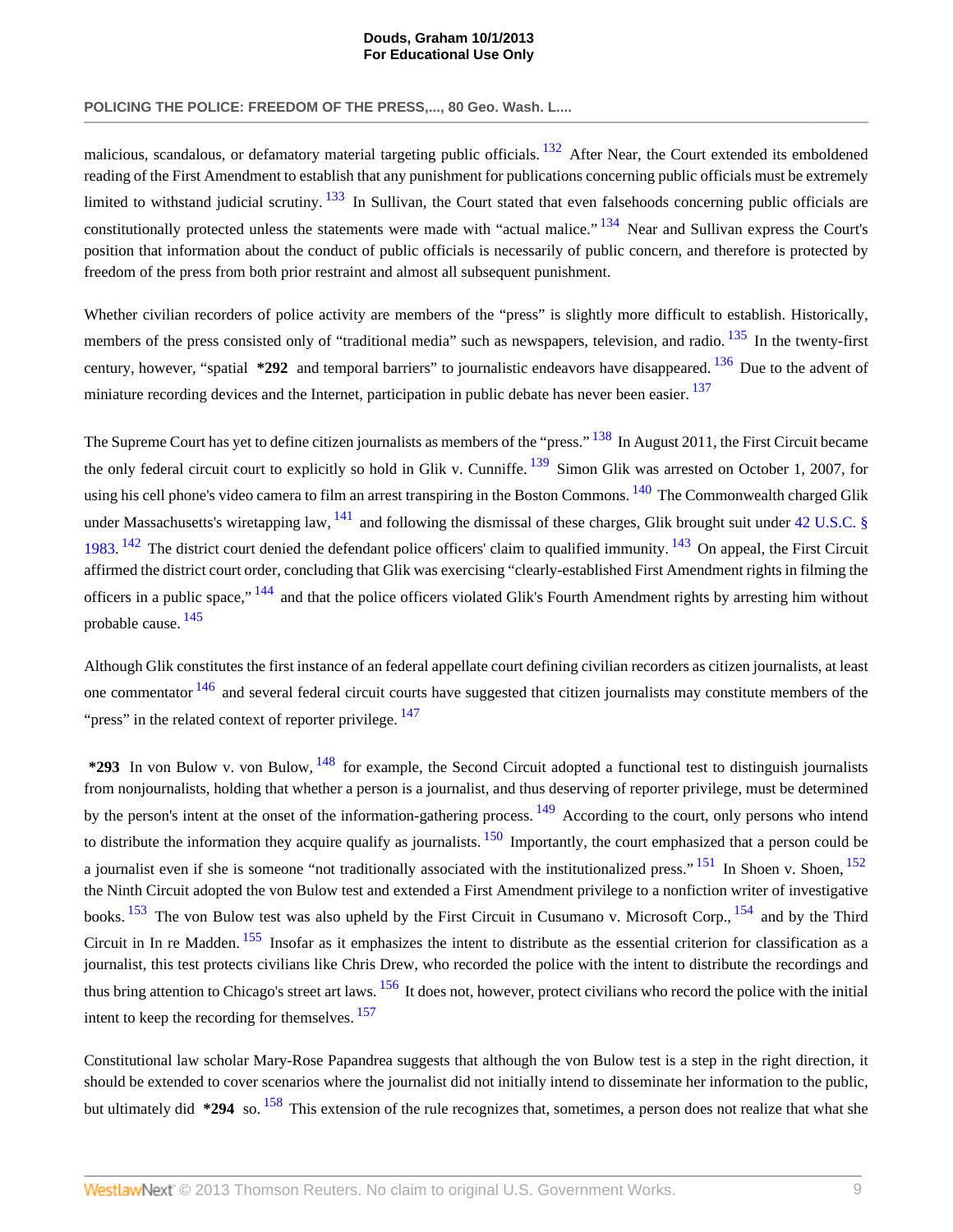# <span id="page-9-0"></span>**POLICING THE POLICE: FREEDOM OF THE PRESS,..., 80 Geo. Wash. L....**

<span id="page-9-1"></span>is witnessing is newsworthy until the moment has passed. <sup>[159](#page-24-9)</sup> Anthony Graber, who had long recorded his motorcycle trips but decided to upload his traffic stop to YouTube after it occurred, is an example of such a person. <sup>[160](#page-24-10)</sup>

<span id="page-9-4"></span><span id="page-9-3"></span><span id="page-9-2"></span>Under the combined von Bulow and Papandrea tests, many civilian recorders of police activity should be considered journalists protected by freedom of the press under the First Amendment. But what of the civilian recorders whose recordings were intended to remain private and ultimately were not distributed to the public? There is, in fact, a strong argument that such recorders should also be protected under the Free Press Clause. Indeed, the von Bulow and Papandrea tests fail to acknowledge that information of public concern is fundamentally valuable even if it is not exposed to millions of people. At least one commentator has argued that the inquiry should avoid distribution concerns and should instead turn on whether the information at issue is of value to a self-governing public.  $^{161}$  $^{161}$  $^{161}$  The First, Ninth, and Eleventh Circuits appear to have agreed with this proposition.  $^{162}$  $^{162}$  $^{162}$  In Smith v. City of Cumming, <sup>[163](#page-24-13)</sup> for example, the Eleventh Circuit stated that that members of the public have "a First Amendment" right . . . to photograph or videotape police conduct" because "[t]he First Amendment protects the right to gather information about what public officials do on public property."  $\frac{164}{164}$  $\frac{164}{164}$  $\frac{164}{164}$  As such, the court explicitly acknowledged that the initial gathering of information concerning public officials, as opposed to its eventual publication, is itself constitutionally protected.  $^{165}$  $^{165}$  $^{165}$  Under the Eleventh Circuit's interpretation, even civilians who neither intend nor decide to publish their recordings **\*295** of police activity are protected by the Free Press Clause. <sup>[166](#page-24-16)</sup> The First Circuit, as discussed above, has unequivocally held that civilian recorders are protected by the First Amendment. [167](#page-24-17)

<span id="page-9-9"></span><span id="page-9-8"></span><span id="page-9-7"></span><span id="page-9-6"></span><span id="page-9-5"></span>This approach to distinguishing journalists from nonjournalists is also most consistent with the dual purposes of the Free Press Clause: to ensure freedom in the "marketplace of ideas" and to establish a so-called "Fourth Estate check" on the government. [168](#page-24-18)

<span id="page-9-11"></span><span id="page-9-10"></span>The theory of the marketplace of ideas, conceptualized in a 1919 dissent by Justice Holmes, posits that a democracy will arrive at truth only by providing everyone with a competing voice in the public discourse. <sup>[169](#page-24-19)</sup> Under Holmes's theory, a model press would necessarily incorporate a variety of viewpoints, methods of collection and distribution, and audiences. <sup>[170](#page-24-20)</sup>

<span id="page-9-14"></span><span id="page-9-13"></span><span id="page-9-12"></span>Under the related Fourth Estate theory, the goal of the Free Press Clause is to "create a fourth institution outside the Government as an additional check on the three official branches."<sup>[171](#page-24-21)</sup> In Estes v. Texas, <sup>[172](#page-24-22)</sup> the Court explained the importance of the Fourth Estate model, noting that the press has "been a mighty catalyst in awakening public interest in governmental affairs, exposing corruption among public officers and employees and generally informing the citizenry of public events and occurrences." <sup>[173](#page-25-0)</sup> Unlike freedom of speech, which protects the individual, freedom of the press is meant to protect the press as an institution. <sup>[174](#page-25-1)</sup>

<span id="page-9-16"></span><span id="page-9-15"></span>Because any man, woman, or child with a cell phone or similar device is capable of recording conversations, civilian recorders of police activity ensure greater variety in the marketplace of ideas as to viewpoint, method of collection, and audience--even if the audience is only the recorder's immediate family and friends. Civilian recorders also provide an important check on the significant police power **\*296** wielded by the state because police officers who know they are being recorded will amend their behavior accordingly. After all, a police officer being recorded cannot know whether the civilian recording her will ultimately share the footage with the rest of the world. Because civilian recorders of police activity gather news of public concern, in a manner supportive of the dual theories behind the Free Press Clause, they should constitute members of the press protected by the First Amendment regardless of whether they intend or decide to share their recordings with the world. <sup>[175](#page-25-2)</sup> As James Madison stated in 1800,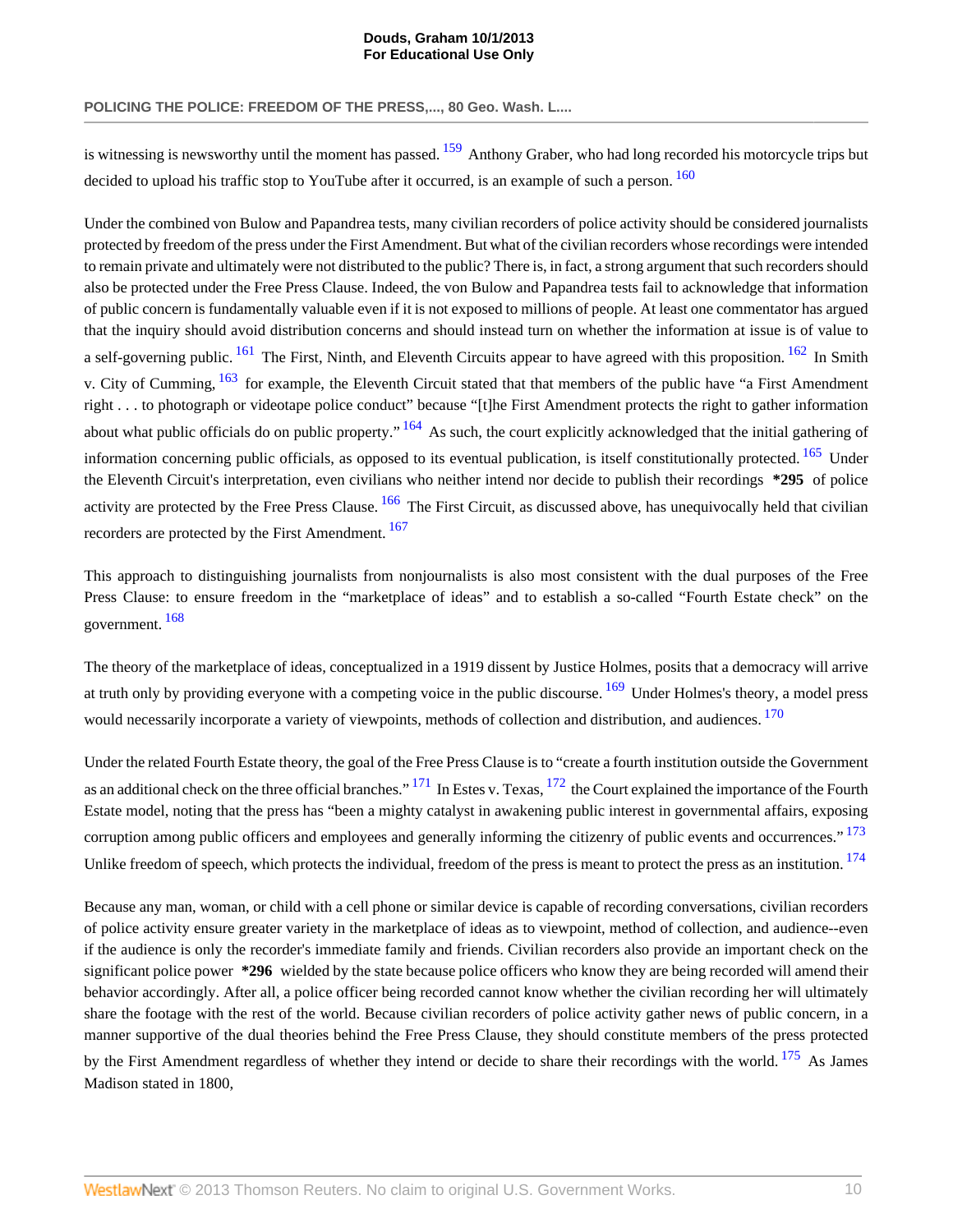## **POLICING THE POLICE: FREEDOM OF THE PRESS,..., 80 Geo. Wash. L....**

<span id="page-10-2"></span>In every state, probably, in the Union, the press has exerted a freedom in canvassing the merits and measures of public men, of every description, which has not been confined to the strict limits of the common law. On this footing the freedom of the press has stood; on this foundation it yet stands  $[.]^{176}$  $[.]^{176}$  $[.]^{176}$ 

It is, indeed, from this very foundation that the right to record has arisen and pursuant to which it must be protected from abridgment.

<span id="page-10-0"></span>2. Civilians' First Amendment Right to Record the Police Should Not Be Restricted

<span id="page-10-3"></span>Having determined that the First Amendment's Free Press Clause protects civilians' right to record the police, the second question is whether, and to what extent, that right can be constitutionally restricted.  $177$  Of interest here is the overlap between the civilian's right to record and the legal protections of the person or event being recorded. In the context of civilian recorders of police activity, civilians are not merely gathering information; they are gathering information at the expense of the police officer, whose image and words are being consigned to posterity. Under such circumstances, the right to gather information is not absolute--a balance must be struck between the civilian's First Amendment rights and the potential privacy interests at stake. [178](#page-25-5) The Supreme Court, in Zemel v. Rusk, [179](#page-25-6) used the **\*297** prohibition of unauthorized entry into the White House as an example of this delicate balance, noting that such a prohibition "diminishes the citizen's opportunities to gather information he might find relevant" but is nevertheless legal because "[t]he right to speak and publish does not carry with it the unrestrained right to gather information."<sup>[180](#page-25-7)</sup>

<span id="page-10-11"></span><span id="page-10-10"></span><span id="page-10-9"></span><span id="page-10-8"></span><span id="page-10-7"></span><span id="page-10-6"></span><span id="page-10-5"></span><span id="page-10-4"></span>Several cases illustrate that limitations on the right to record the police, though permissible, should be extremely narrow. <sup>[181](#page-25-8)</sup> In Bartnicki v. Vopper, <sup>[182](#page-25-9)</sup> for example, the Court considered application of the Title III provision that imposes liability for disclosing the contents of an illegally intercepted communication. <sup>[183](#page-25-10)</sup> The Court found the law to be content-neutral and generally applicable, meaning that it did not discriminate based on the content of speech and it applied to a wide variety of conduct including both speech and nonspeech. [184](#page-25-11) The Court nevertheless held that the disclosure provision violated the First Amendment as applied to the broadcaster of the communication and to the person who received the broadcast. <sup>[185](#page-25-12)</sup> The Court based its reasoning on the principle that as a regulation of "pure speech,"  $186$  the Title III provision was bound by the First Amendment rule that publication of "lawfully obtain[ed] truthful information" on a matter of public interest cannot be constitutionally punished barring a need "of the highest order."  $187$  Thus, whether and to what extent civilians' First Amendment right to record can be constitutionally abridged by state wiretapping laws is contingent upon a thorough assessment of the countervailing interest at stake and the state's proffered interest in protecting it.

# <span id="page-10-14"></span><span id="page-10-13"></span><span id="page-10-12"></span><span id="page-10-1"></span>**\*298 B. Police Officers Have a Right to Privacy**

<span id="page-10-15"></span>The Fourth Amendment provides one of the clearest expressions of a constitutional right to privacy. <sup>[188](#page-25-15)</sup> As such, it is natural to assume that police officers' Fourth Amendment right to privacy protects them from civilian recorders. Because the Fourth Amendment's protection of privacy only applies against state action, <sup>[189](#page-25-16)</sup> such a challenge cannot succeed. This does not mean, however, that police officers lack any right to privacy whatsoever; the Fourth Amendment is not the sole guarantor of privacy rights in the U.S. Constitution. [190](#page-25-17)

<span id="page-10-18"></span><span id="page-10-17"></span><span id="page-10-16"></span>Indeed, in a series of landmark twentieth-century decisions, the Supreme Court substantially expanded the constitutional right to privacy beyond the express terms of the Fourth Amendment.  $^{191}$  $^{191}$  $^{191}$  In Griswold v. Connecticut,  $^{192}$  $^{192}$  $^{192}$  the Court held that specific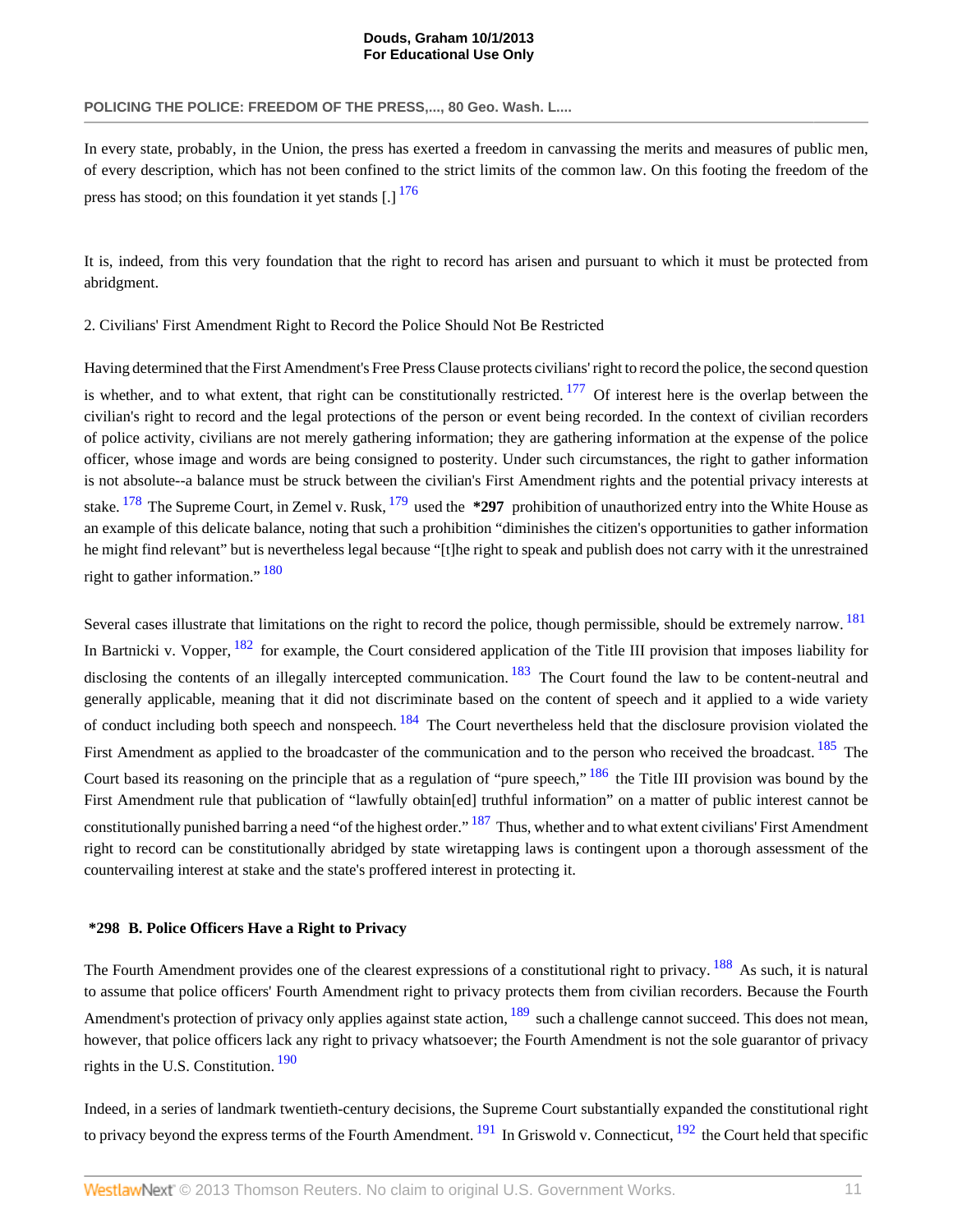# <span id="page-11-0"></span>**POLICING THE POLICE: FREEDOM OF THE PRESS,..., 80 Geo. Wash. L....**

<span id="page-11-5"></span><span id="page-11-4"></span><span id="page-11-3"></span><span id="page-11-2"></span><span id="page-11-1"></span>guarantees in the Bill of Rights have "penumbras," into which the right to privacy falls.  $193$  The Court applied this logic to invalidate a Connecticut law prohibiting the use of contraceptives on the grounds that the law violated the right to privacy in marriage.  $^{194}$  $^{194}$  $^{194}$  In Stanley v. Georgia,  $^{195}$  $^{195}$  $^{195}$  the Court upheld a citizen's privacy-based right to possess obscenity in his own home. <sup>[196](#page-26-0)</sup> In Roe v. Wade, <sup>[197](#page-26-1)</sup> the Court held that the right to privacy protects a woman's right to choose to have an abortion. <sup>[198](#page-26-2)</sup> Most recently, in Lawrence v. Texas, <sup>[199](#page-26-3)</sup> the Court invalidated a Texas sodomy law on the grounds that it violated the right to privacy in intimate consensual sexual conduct. [200](#page-26-4)

<span id="page-11-10"></span><span id="page-11-9"></span><span id="page-11-8"></span><span id="page-11-7"></span><span id="page-11-6"></span>Admittedly, these decisions all protected privacy interests from state infringement, suggesting that even an expanded interpretation of the constitutional right to privacy might not protect police officers from civilian recorders. <sup>[201](#page-26-5)</sup> However, this fact alone does not resolve **\*299** the issue, as the relevance of privacy in wiretapping law remains undoubtedly muddled. Most significantly, Title III itself expressly regulates wiretapping by both civilians and government officials.  $202$  Notwithstanding the inapplicability of the Fourth Amendment to civilian recorders of police activity, numerous courts have accordingly operated under the assumption that police officers have a right to privacy from wiretapping in limited situations.  $203$  These courts have done so by applying Justice Harlan's two-prong test delineated in Katz v. United States, the decision that prompted Congress to enact Title III.<sup>[204](#page-26-8)</sup> This test provides that the Fourth Amendment privacy inquiry is twofold, hinging on whether a person had a genuine expectation of privacy and whether that expectation was objectively reasonable.  $\frac{205}{205}$  $\frac{205}{205}$  $\frac{205}{205}$ 

<span id="page-11-16"></span><span id="page-11-15"></span><span id="page-11-14"></span><span id="page-11-13"></span><span id="page-11-12"></span><span id="page-11-11"></span>Examples abound. In Hornberger v. American Broadcasting Cos., <sup>[206](#page-26-10)</sup> the New Jersey Superior Court's Appellate Division emphasized that "police officers do not have a reasonable expectation of privacy when they are interacting with suspects." <sup>[207](#page-26-11)</sup> The inference is that police officers, when they are not interacting with suspects, do have a right to privacy. In Jean v. Massachusetts State Police, <sup>[208](#page-26-12)</sup> the First Circuit stated that a police officer's privacy interest is "virtually irrelevant" where the police officer's allegedly private communications were intercepted during a search by the officer of a private civilian's home. <sup>[209](#page-26-13)</sup> Again, the court's language is telling; in the First Circuit's words, a police officer's right to privacy is virtually irrelevant, but not completely irrelevant. In sum, although the Supreme Court has yet to rule on the issue, there are both state and federal cases supporting the proposition that police officers have a right to privacy, albeit a diminished one.

<span id="page-11-19"></span><span id="page-11-18"></span><span id="page-11-17"></span>A number of statutes and policies recognize that police officers' expectation of privacy is objectively less reasonable than civilians'. [210](#page-26-14) For example, [42 U.S.C. § 1983](http://www.westlaw.com/Link/Document/FullText?findType=L&pubNum=1000546&cite=42USCAS1983&originatingDoc=I3c48c5ba222d11e18b05fdf15589d8e8&refType=LQ&originationContext=document&vr=3.0&rs=cblt1.0&transitionType=DocumentItem&contextData=(sc.Search)) provides civilians with a private cause **\*300** of action against law enforcement officials and municipalities for damages resulting from constitutional violations.  $^{211}$  $^{211}$  $^{211}$  [Section 1983](http://www.westlaw.com/Link/Document/FullText?findType=L&pubNum=1000546&cite=42USCAS1983&originatingDoc=I3c48c5ba222d11e18b05fdf15589d8e8&refType=LQ&originationContext=document&vr=3.0&rs=cblt1.0&transitionType=DocumentItem&contextData=(sc.Search)) reflects society's consensus that police officers, who act under color of state law, cannot be entirely immune from civilian monitoring; to the contrary, the law sets up a clear mechanism by which police officers are directly liable to civilians whose rights they infringed.  $212$  In addition, numerous police departments have taken it upon themselves to limit the privacy expectations of their officers. <sup>[213](#page-26-17)</sup> For example, a large number of police agencies have begun recording custodial interrogations,  $^{214}$  $^{214}$  $^{214}$  and police departments are also increasingly recording public rallies and traffic stops. [215](#page-26-19)

<span id="page-11-24"></span><span id="page-11-23"></span><span id="page-11-22"></span><span id="page-11-21"></span><span id="page-11-20"></span>These laws and policies, in addition to the Supreme Court's privacy jurisprudence, compel four conclusions. First, the Fourth Amendment's primary purpose is to protect civilians from unbridled governmental intrusion, not to protect members of law enforcement from watchful civilians. Second, society has a constitutionally valid and socially significant interest in monitoring police activity. Third, police officers have a legitimate expectation of privacy that derives from the penumbras of the Bill of Rights  $^{216}$  $^{216}$  $^{216}$  and has been expressed by a substantial line of precedent.  $^{217}$  $^{217}$  $^{217}$  Fourth, police officers' right to privacy, though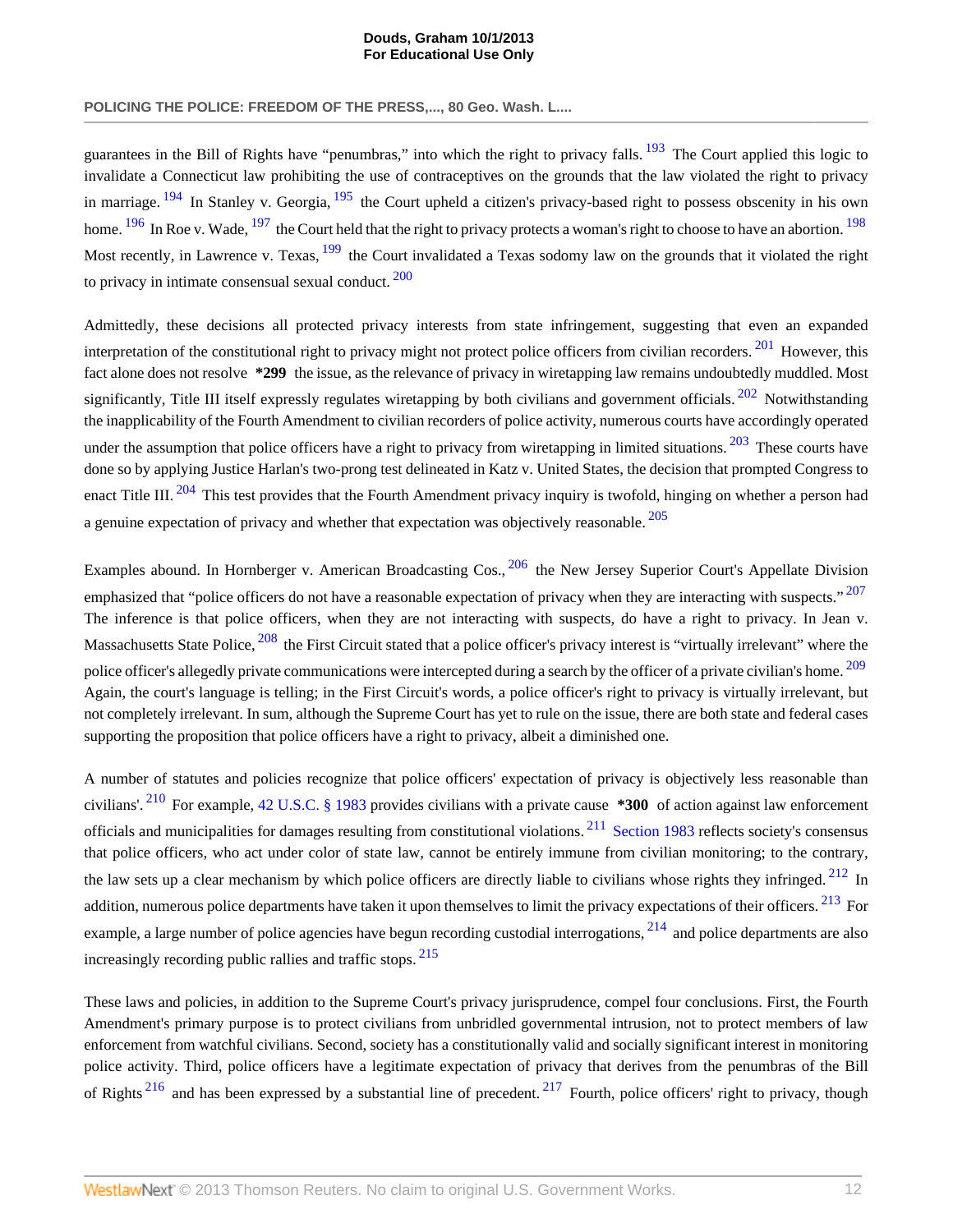## **POLICING THE POLICE: FREEDOM OF THE PRESS,..., 80 Geo. Wash. L....**

legitimate, is seriously diminished while on duty due to the public nature of their office. The question remains, how do we reconcile civilians' right to freedom of the press with police officers' right to privacy?

# <span id="page-12-0"></span>**C. A Balancing of the Interests Counsels in Favor of the Right to Record**

<span id="page-12-7"></span><span id="page-12-6"></span><span id="page-12-5"></span><span id="page-12-4"></span>Resolving competing free press and privacy claims is a daunting task; indeed, the Supreme Court itself has purposely avoided doing so.  $^{218}$  $^{218}$  $^{218}$  In Florida Star v. B.J.F.,  $^{219}$  $^{219}$  $^{219}$  a rape victim sought damages from a newspaper that had published her name in violation of a Florida **\*301** law. [220](#page-26-24) The Court held that the law violated the First Amendment, on the limited grounds that a newspaper that publishes truthful information about a matter of public significance cannot be punished absent a compelling state interest.  $221$  The Court acknowledged its avoidance of more sweeping principles, explaining that "the sensitivity and significance of the interests presented in clashes between First Amendment and privacy rights" counseled in favor of its narrow holding. [222](#page-27-0)

<span id="page-12-9"></span><span id="page-12-8"></span>The Court's concern is certainly valid. A law that favors one of two competing constitutional rights is likely to restrict the other. <sup>[223](#page-27-1)</sup> However, the difficulty of striking a balance between privacy and free press interests simply cannot preclude legislative attempts to do so in the context at issue. The B.J.F. Court, after all, expressed unease over balancing First Amendment and privacy rights in 1989, before the invention of miniaturized electronic recording devices. <sup>[224](#page-27-2)</sup> Citizen journalism covering police activity could not have occurred, and did not occur, in the manner it does today. Times have changed and so must the law.

# <span id="page-12-16"></span><span id="page-12-14"></span><span id="page-12-11"></span><span id="page-12-10"></span>**III. Policy Concerns**

<span id="page-12-1"></span>In addition to constitutional arguments, significant policy concerns are implicated by the application of wiretapping law to civilians who record the police. This Part examines such concerns on both sides of the debate and discusses why a federal solution in this area is preferable to a state one.

# <span id="page-12-2"></span>**A. Policy Concerns in Favor of the Right to Record Include Ensuring Police Accountability and Principles of Basic Fairness**

Policy concerns in favor of the right to record include ensuring police accountability to the public  $225$  and basic fairness. This Section examines each of these considerations in turn.

<span id="page-12-3"></span>**\*302** 1. Civilian Recordings Ensure Police Accountability to the Public

<span id="page-12-17"></span><span id="page-12-15"></span><span id="page-12-13"></span><span id="page-12-12"></span>Despite the development of judicial and legislative remedies intended to prevent abuses of power by law enforcement officials, police corruption and misconduct still occur.  $^{226}$  $^{226}$  $^{226}$  Police misconduct, as compared to harms inflicted by civilians, is problematic for two reasons. <sup>[227](#page-27-5)</sup> First, "the government's coercive and invasive powers" exceed private citizens'. <sup>[228](#page-27-6)</sup> Second. "police abuses [of power] are symbolically worse" insofar as all police actions, as the actions of public officers, are "taken on behalf of all citizens."  $229$  Viewed in this light, the argument in favor of permitting recordings to ensure police accountability is straightforward. If on-duty police officers know that they could be recorded at any given moment, they will be more likely to act in full accordance with the law, lest their misconduct be published for the world to see.  $230$  There is empirical evidence to support this conclusion: "Nationally, the use of video and audio recordings has proven instrumental in both criminal and civil cases against wayward police officers."<sup>[231](#page-27-9)</sup>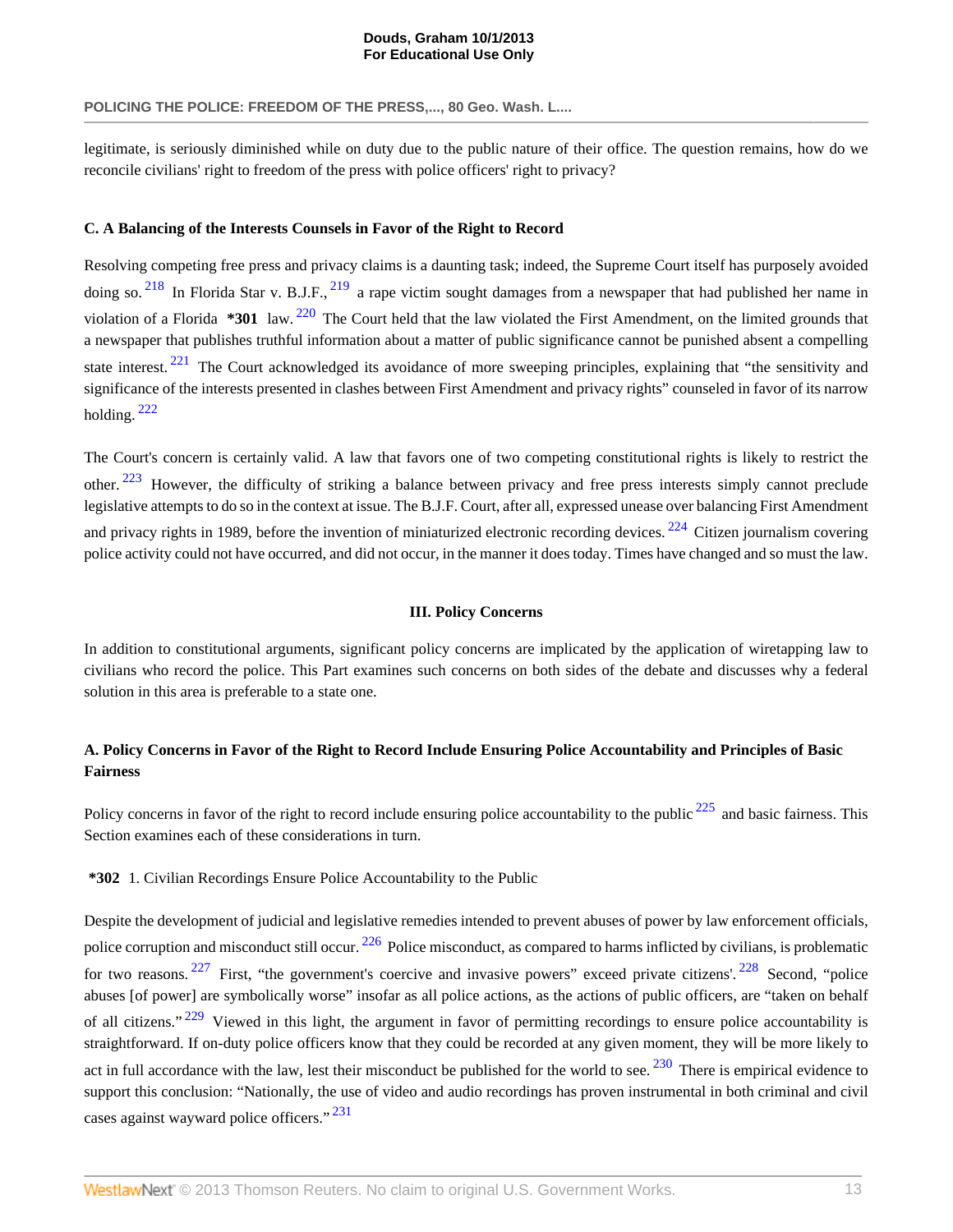## **POLICING THE POLICE: FREEDOM OF THE PRESS,..., 80 Geo. Wash. L....**

<span id="page-13-4"></span><span id="page-13-3"></span><span id="page-13-2"></span>As this Note has discussed, internal checks on law enforcement officers, such as the recording of custodial interrogations, already limit the officers' privacy to protect civilians from law enforcement abuses.  $^{232}$  $^{232}$  $^{232}$  However, police officers are capable of turning off their recorders, recording over questionable footage, or hiding recordings from the public under the guise of national security or confidentiality.<sup>[233](#page-27-11)</sup> Because civilian recordings are not subject to such misdeeds, permitting them will simultaneously improve the citizenry's respect for law enforcement and the effectiveness of law enforcement overall. <sup>[234](#page-27-12)</sup> Specifically, civilian recordings could "thwart frivolous civil **\*303** rights lawsuits" by providing plaintiffs' attorneys with proof of what occurred (and did not occur) while their clients were in police custody. <sup>[235](#page-27-13)</sup> Police-civilian recordings could also encourage settlement in situations where legitimate civil rights claims exist.  $^{236}$  $^{236}$  $^{236}$  Thus, protecting civilians' right to record the police serves three closely related policy interests: ensuring police accountability, strengthening society's faith in the police force, and ensuring efficiency in the criminal justice system.

## <span id="page-13-6"></span><span id="page-13-5"></span><span id="page-13-0"></span>2. Basic Fairness Also Counsels in Favor of the Right to Record

<span id="page-13-9"></span><span id="page-13-8"></span><span id="page-13-7"></span>Police departments have long benefited from recording technology by documenting custodial interrogations, public rallies, and traffic stops.  $237$  The Supreme Court has consistently upheld these recordings as constitutional, even when the civilian being recorded neither knew of the recording nor consented to it.<sup>[238](#page-27-16)</sup> The Court has done so, moreover, because "the typical traffic stop is public, at least to some degree."  $^{239}$  $^{239}$  $^{239}$  If police can constitutionally record civilians without civilians' consent, on the grounds that civilians lack an expectation of privacy under the circumstances, basic fairness suggests that civilians should similarly be able to record the police without transgressing the federal Constitution.

<span id="page-13-11"></span><span id="page-13-10"></span>There are, of course, counterarguments to such a proposition, including that police officers record civilians for legitimate reasons, such as to protect civilians' safety and to ensure a fair trial,  $^{240}$  $^{240}$  $^{240}$  whereas civilians can record police officers to obstruct police duties or to unfairly influence public opinion of the police.  $241$  However, this argument fails to recognize that a civilian's motivation in monitoring the police is not nearly as important as the monitoring itself. As explained in Part II, **\*304** civilians have a crucial right to gather information on police officers, regardless of whether the collected information is intended to convey or actually conveys a pro- or antipolice message. Police officers are servants of the public, and what they do is, by definition, relevant to the public discourse.  $^{242}$  $^{242}$  $^{242}$  Civilians' use of video technology to monitor the police, far from being unfair, simply levels a playing field that has long been tilted in favor of the government.

# <span id="page-13-12"></span><span id="page-13-1"></span>**B. Policy Concerns in Favor of Police Privacy Include Protecting Police Safety and National Security**

<span id="page-13-13"></span>The primary policy concern in favor of shielding the police from civilian recorders is safety. Because technology has facilitated recording through "passive devices carried on one's person," a civilian recorder may be encouraged to engage in such dangerous actions as resisting arrest in order to record, physically obstructing an officer's performance of her duties by putting the device in direct contact with the officer's person, or otherwise distracting the officer.  $^{243}$  $^{243}$  $^{243}$  Such behavior threatens the immediate physical safety of police officers and makes law enforcement less efficient and less attractive to potential recruits. <sup>[244](#page-27-22)</sup>

<span id="page-13-16"></span><span id="page-13-15"></span><span id="page-13-14"></span>The possibility of future harm to police officers provides another safety reason for limiting the right to record. First, civilians enraged by misleading or inflammatory videos could become vigilantes who track the police to harass them. <sup>[245](#page-28-0)</sup> Patrick Lynch, president of the New York City Patrolmen's Benevolent Association, similarly cautions that sound bites and short clips never tell the whole story. <sup>[246](#page-28-1)</sup> Police officers themselves have expressed concern "about a flood of citizen videos by people who might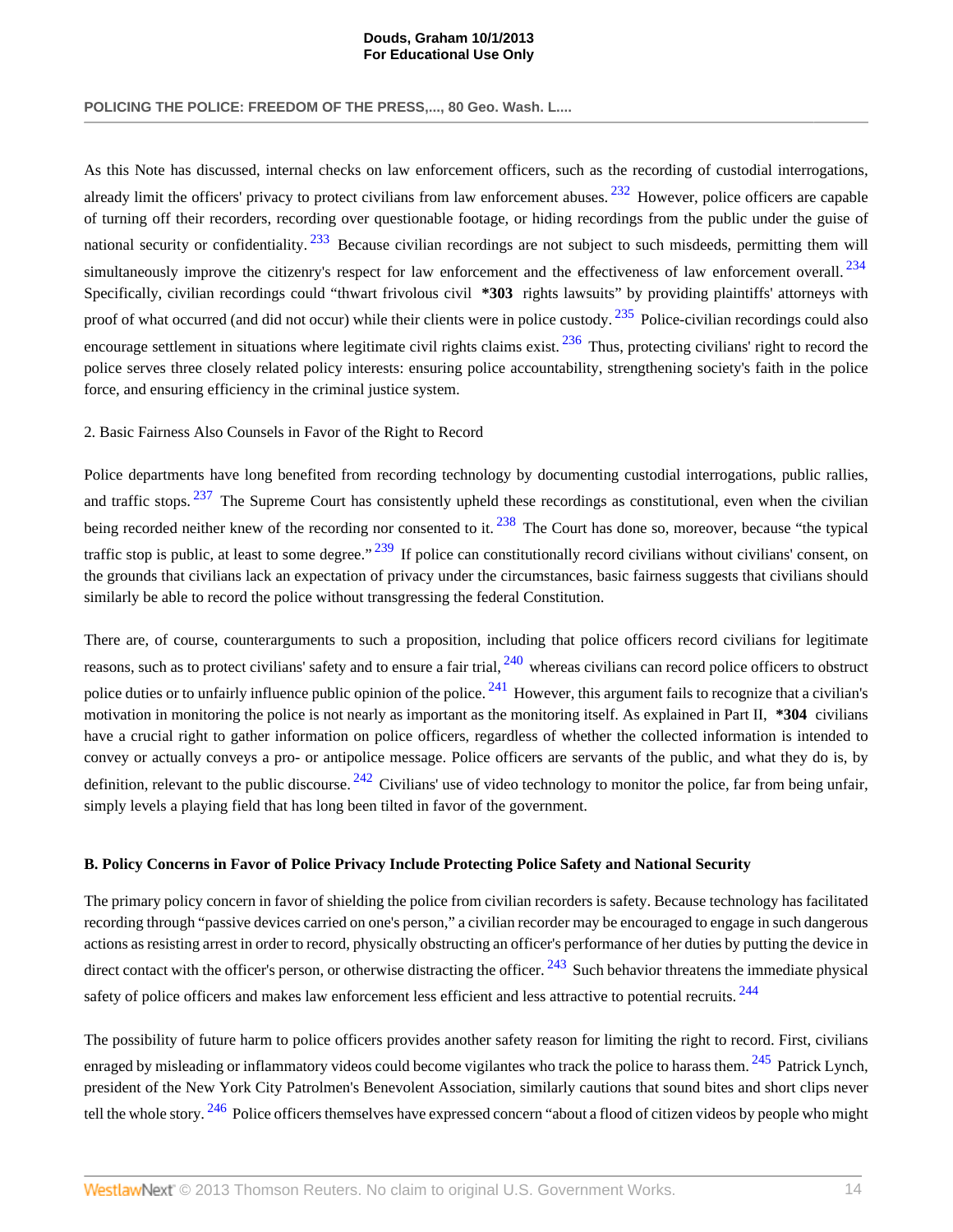# **POLICING THE POLICE: FREEDOM OF THE PRESS,..., 80 Geo. Wash. L....**

<span id="page-14-2"></span><span id="page-14-1"></span>not understand that police work is sometimes a messy business." <sup>[247](#page-28-2)</sup> James Huntley, president of Communications Workers of America Local 1182 (which represents 2500 traffic enforcement agents and sanitation workers in New York City) has **\*305** also voiced concern about traffic agents facing harassment and assaults in the streets for "simply doing their jobs."<sup>[248](#page-28-3)</sup>

In addition to causing harassment by civilians, recordings that track the locations and habits of police officers could be utilized by criminals as a means of physically harming their arresting officers, identifying and exposing undercover officers, framing officers for crimes, or avoiding detection of their own criminal activities. The possibility of facilitating criminal activity is of even greater concern after September 11, 2001. Specifically, there is a fear that permitting recordings of police conduct in public places could "be a precursor to terrorist attacks," insofar as such recordings may constitute a veritable instruction manual to terrorists for when and where to strike.  $249$ 

<span id="page-14-4"></span><span id="page-14-3"></span>Concerns regarding direct and future harm to police safety and national security are likely to arise in conjunction with any law permitting the recording of police activity. A law that protects the right to record the police should expressly incorporate such concerns into its language. As explained in Part IV, this Note's proposed legislation does just that. <sup>[250](#page-28-5)</sup>

# <span id="page-14-0"></span>**C. A Federal Solution Is Necessary**

<span id="page-14-5"></span>States have long exercised control over the performance of their police powers.  $251$  However, a federal solution is preferable to a state solution for two primary reasons.

<span id="page-14-6"></span>First, the issue of civilian recorders of police activity transcends a discussion of police powers and involves the substantially different field of electronic communications regulation. This is an area over which the federal government has long exercised control--as is evidenced by the successful enactment and implementation of Title III itself.  $^{252}$  $^{252}$  $^{252}$  A federal legislative amendment would in fact be consistent **\*306** with tradition, as it merely clarifies to what (and to whom) preexisting law applies.

<span id="page-14-7"></span>Second, any solution must reconcile constitutionally enumerated rights. A federal solution would be controversial because it would preempt conflicting state law, but the statutory floor, enacted on constitutional grounds, has already been set by Title III. [253](#page-28-8) Thus, although state interests will certainly be affected by the proposed amendment, the federal interest in preserving the constitutional rights of all of citizens outweighs those interests and makes federal legislation preferable to state action.

<span id="page-14-12"></span><span id="page-14-11"></span><span id="page-14-10"></span><span id="page-14-9"></span><span id="page-14-8"></span>A possible objection is that a judicial solution is preferable to a statutory one. In this controversial area, however, a bright-line statutory solution is preferable to the caprices of judicial decisionmaking that necessarily accompany developing common law dealing with sensitive constitutional questions. Fourth Amendment jurisprudence is instructive of this point. In the Supreme Court's own words, the test of "reasonableness" under the Fourth Amendment is "not capable of precise definition or mechanical application."  $254$  Rather, it requires in each case "a balancing of the need for the particular search against the invasion of personal rights that the search entails." <sup>[255](#page-28-10)</sup> Applying this nebulous balancing test, courts have drawn line after line between protected and unprotected conduct.  $256$  The effect of judicial discretion, coupled with the limitations inherent in case-by-case adjudication, has created a world where Fourth Amendment law more closely resembles a crazy quilt than it does a blanket. A judicial solution to the problem of civilians recording police activity is likely to be fraught with even more confusion, given the existence of two competing constitutional rights.  $257$  Moreover, a judicial solution does not seem likely  $*307$  to occur: as discussed in Part II.C, the Supreme Court has deliberately avoided issuing a blanket rule that balances First Amendment rights with the right to privacy. <sup>[258](#page-28-13)</sup>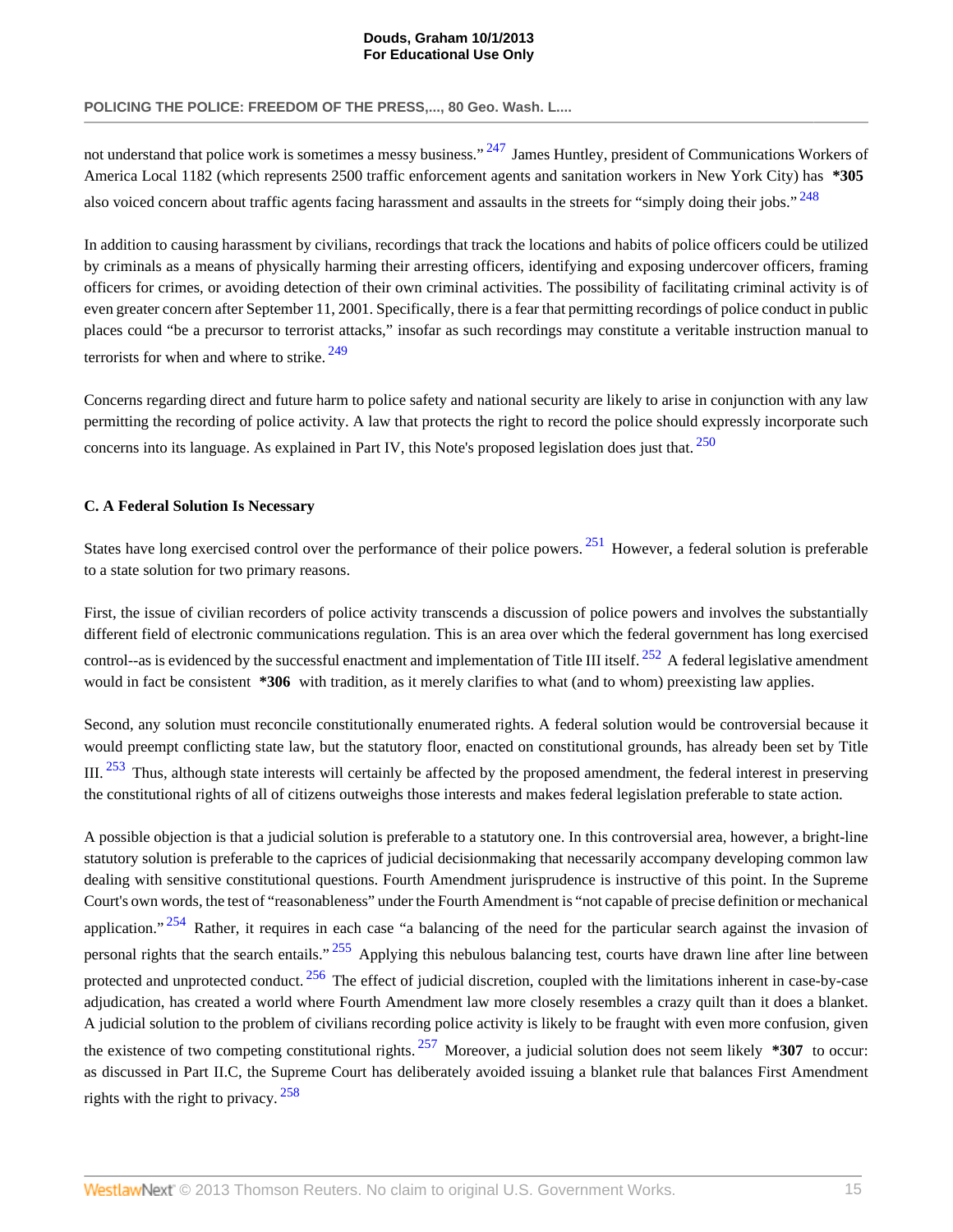### <span id="page-15-3"></span><span id="page-15-2"></span><span id="page-15-1"></span>**IV. The Proposed Legislation**

<span id="page-15-0"></span>Civilians across the country are increasingly prosecuted under state wiretapping laws for recording on-duty police officers while the officers are performing official duties in the public sphere.  $259$  This Note illustrates that such application of wiretapping law infringes the recorders' First Amendment right to freedom of the press.  $^{260}$  $^{260}$  $^{260}$  The right to record, however, cannot be absolute; a crucial consideration remains the recorded police officers' privacy interests. To reconcile these competing claims, this Note proposes that Congress amend [18 U.S.C. § 2510,](http://www.westlaw.com/Link/Document/FullText?findType=L&pubNum=1000546&cite=18USCAS2510&originatingDoc=I3c48c5ba222d11e18b05fdf15589d8e8&refType=LQ&originationContext=document&vr=3.0&rs=cblt1.0&transitionType=DocumentItem&contextData=(sc.Search)) Title III's definition section, as follows:

(2) "oral communication" means any oral communication uttered by a person exhibiting an expectation that such communication is not subject to interception under circumstances justifying such expectation, but such term does not include any electronic communication; nor does such term include any oral communication uttered by an on-duty police officer performing official duties in the public sphere, unless the fact or method of interception would create or significantly exacerbate a substantial risk of imminent harm to the police officer, other persons, or national security. A police officer's expectation of privacy, while the officer is on duty and in public, is thus presumptively unreasonable. <sup>[261](#page-28-16)</sup>

Additionally, the following new provisions should be added to the definition section:

The term "on duty" means that the police officer is working during an assigned or impromptu shift (the latter case covering, for example, scenarios where the police officer happens to be present at the commission of a crime and engages in police activity in response thereto). The term does not include scenarios where, for example, the officer has **\*308** completed her daily police duties and is returning home in her capacity as a private citizen.

The term "official duties" means that the police officer is engaged in police action, including but not limited to making arrests, performing traffic stops, or performing searches and seizures. The term does not include actions or conversations unrelated to police business, including but not limited to personal errands or discussions about family members.

The term "public sphere" means that the police officer is in a public area, in a private area generally accessible to the public, or in a private area where the police officer is performing official duties as defined herein. Therefore, the term includes but is not limited to areas such as streets, sidewalks, parks, police stations, police cars, and locations where the police officer is performing a search and seizure or investigation.

The proposed amendment remedies the constitutionally defective status of state wiretapping laws by serving three equally important objectives: (1) protecting civilians' First Amendment free press right to record police activity, (2) protecting police officers' privacy and safety interests when the unique circumstances so demand, and (3) ensuring uniformity and resolving ambiguity among and within the states in this highly controversial area.

As evidenced by the proposed language, the amendment's primary feature is the rebuttable presumption that an on-duty police officer's oral communications, if uttered in the public sphere, are subject to recording by civilians. This component of the amendment protects the recorder's First Amendment right to freedom of the press from unnecessary abridgment. The second component of the amendment is an exception to this rule, which dictates that an interception of an oral communication uttered by a police officer is lawful "unless the fact or method of interception would create or significantly exacerbate a substantial risk of imminent harm to the police officer, other persons, or national security." This exception acknowledges and protects the police officer's limited right to privacy when substantial safety and security concerns so demand. Moreover, this legislative amendment is designed to protect civilian recorders of police activity from prosecution under wiretapping laws only. In the event that a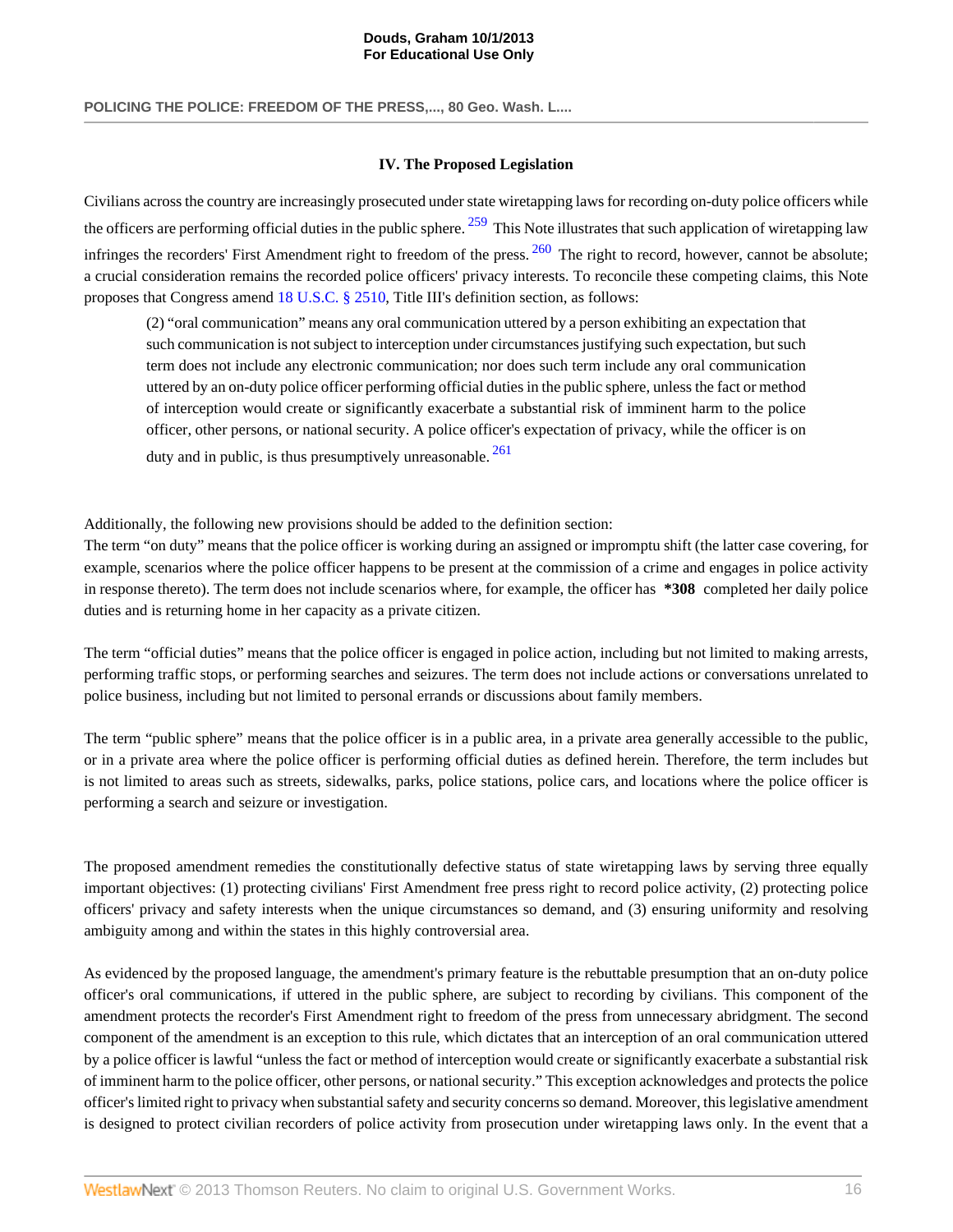## **POLICING THE POLICE: FREEDOM OF THE PRESS,..., 80 Geo. Wash. L....**

civilian endangers the safety and security of a police officer, the officer may still arrest the civilian for the commission of other crimes, such as resisting arrest and obstruction of justice.

**\*309** Finally, insofar as Title III is a federal statute and its amendment would apply to all of the states, implementation of the proposed statutory solution would lead to consistency throughout the states with respect to this important issue.  $262$ Congressman Edolphus Towns (N.Y.) recently demonstrated his belief in the need for consistency in this area by proposing a concurrent resolution in the U.S. Congress that would shield civilians who record the police in public from prosecution.  $^{263}$  $^{263}$  $^{263}$ 

The benefits of the proposed legislative amendment, as illustrated above, are also illustrated by its application in two hypothetical scenarios.

In the first hypothetical, a police officer arrests a civilian on a sidewalk, surrounded by passersby, on suspicion of drug possession. The police officer, under her breath, harasses and threatens the arrestee. The arrestee uses the cell phone in his pocket to record the arrest and later uploads it to YouTube. Under the Maryland, Massachusetts, and Illinois wiretapping laws, discussed in Part I, the recorder could certainly be prosecuted even though there are no safety issues that mandate limiting his

First Amendment right to record. After all, he made the recording secretly and arguably recorded a "private" communication. <sup>[264](#page-29-1)</sup> Under the proposed amendment, by contrast, the civilian's recording would rightly be protected because the recorded oral communication occurred while the officer was on duty and performing official duties in the public sphere. Also, the recording neither created nor substantially exacerbated a threat of imminent harm to any person.

**\*310** In the second hypothetical, a police officer is struggling to arrest a violent suspect who is armed with a knife. A civilian recorder jumps in between the officer and the arrestee, waving a handheld video camera in the officer's face. Under Massachusetts law, even though there are significant safety concerns at stake, the recording would be protected from prosecution under wiretapping law because it was made overtly as opposed to surreptitiously.  $265$  Under the proposed amendment, by contrast, the civilian's recording would not be protected, because the civilian's First Amendment right to record would be limited by the countervailing threat of imminent harm to the police officer caused by the method of recording.

The application of wiretapping law to civilian recorders of police activity is a novel and problematic phenomenon. In the interest of uniformity and clarity, action by the federal government is essential. The proposed amendment sufficiently protects civilian recorders' right to freedom of the press without sacrificing police officers' important right to safety and security in the performance of official police duties.

# <span id="page-16-4"></span><span id="page-16-3"></span><span id="page-16-2"></span><span id="page-16-1"></span>**Conclusion**

<span id="page-16-0"></span>Stimulated by the advent of miniaturized and affordable recording technology, the recent rise of citizen journalism has prompted the widespread application of state wiretapping laws to civilian recorders of police activity. Such application poses unavoidable constitutional questions regarding civilians' First Amendment right to free press and police officers' right to privacy. Given that civilian recordings of on-duty police activity fall within the scope and purpose of the First Amendment, and that police officers' right to privacy is diminished by virtue of their public office, civilians' right to record the police must ordinarily prevail. Public policy considerations, such as the need to ensure police accountability, further support this conclusion.

By establishing a presumption that an on-duty police officer's oral communications may be lawfully recorded, barring a threat of imminent harm to the officer or to others, the legislative amendment proposed in this Note remedies the constitutionally defective status of stringent state wiretapping laws as applied in this context, while ensuring protection of every person's safety and security.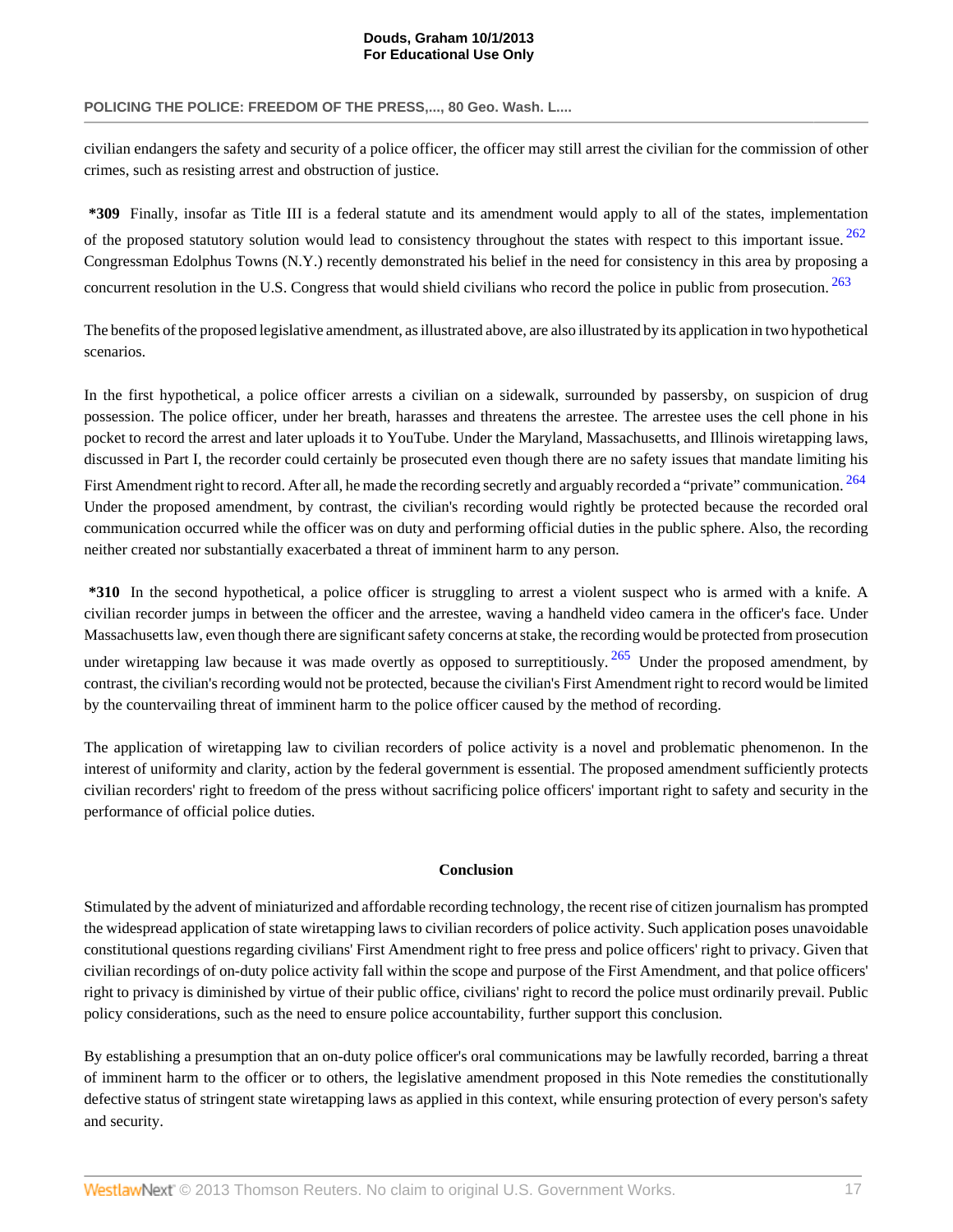**POLICING THE POLICE: FREEDOM OF THE PRESS,..., 80 Geo. Wash. L....**

# Footnotes

- <span id="page-17-0"></span>[a1](#page-0-0) J.D., expected May 2012, The George Washington University Law School; B.A., 2008, Vassar College. I thank Megan Murphy Wilcox and Shireen Husain for their comments during the drafting of this Note, as well as The George Washington Law Review staff for exceptional editorial work. I also thank my husband George for his unending support and encouragement.
- <span id="page-17-1"></span>[1](#page-1-1) Deanna Isaacs, The Accidental Poster Child: Courting Arrest to Protest Street-Art Laws, Chris Drew Stumbled into a More Serious Fight, Chi. Reader, Sept. 23, 2010, http://www.chicagoreader.com/chicago/chris-drew-art-peddling-law-arrest-illinoiseavesdropping-act-aclu/Content?oid=2448923; Don Terry, Eavesdropping Laws Mean That Turning On an Audio Recorder Could Send You to Prison, N.Y. Times, Jan. 23, 2011, http:// www.nytimes.com/2011/01/23/us/23cnceavesdropping.html.
- <span id="page-17-2"></span>[2](#page-1-2) Isaacs, supra note 1.
- <span id="page-17-3"></span>[3](#page-1-3) Terry, supra note 1.
- <span id="page-17-4"></span>[4](#page-1-4) Isaacs, supra note 1.
- <span id="page-17-5"></span>[5](#page-1-5) Id.
- <span id="page-17-6"></span>[6](#page-1-6) Id.
- <span id="page-17-7"></span>[7](#page-1-7) Id.
- <span id="page-17-8"></span>[8](#page-1-8) Id.
- <span id="page-17-9"></span>[9](#page-1-9) Terry, supra note 1.
- <span id="page-17-10"></span>[10](#page-1-10) Isaacs, supra note 1; Jason Mick, Chicago Police: Tape Us, Get Sentenced to 15 Years in Prison, DailyTech (Jan. 24, 2011, 2:25 PM), http:// www.dailytech.com/Chicago+Police+Tape+Us+Get+Sentenced+to+15+Years+in+Prison/article20735.htm; see also [730 Ill.](http://www.westlaw.com/Link/Document/FullText?findType=L&pubNum=1000008&cite=IL730S5%2f5-4.5-20&originatingDoc=I3c48c5ba222d11e18b05fdf15589d8e8&refType=LQ&originationContext=document&vr=3.0&rs=cblt1.0&transitionType=DocumentItem&contextData=(sc.Search)) [Comp. Stat. 5/5-4.5-20\(](http://www.westlaw.com/Link/Document/FullText?findType=L&pubNum=1000008&cite=IL730S5%2f5-4.5-20&originatingDoc=I3c48c5ba222d11e18b05fdf15589d8e8&refType=LQ&originationContext=document&vr=3.0&rs=cblt1.0&transitionType=DocumentItem&contextData=(sc.Search))a) (2010) (providing that the minimum prison sentence for first degree murder is twenty years).

<span id="page-17-11"></span>[11](#page-1-11) See Mary-Rose Papandrea, [Citizen Journalism and the Reporter's Privilege, 91 Minn. L. Rev. 515, 526 \(2007\)](http://www.westlaw.com/Link/Document/FullText?findType=Y&serNum=0330429640&pubNum=1193&originationContext=document&vr=3.0&rs=cblt1.0&transitionType=DocumentItem&contextData=(sc.Search)#co_pp_sp_1193_526).

- <span id="page-17-12"></span>[12](#page-1-12) See Steven Greenhouse, At the Bar: Secret Tape-Recording: A Debate that Divides Old-Line Ethicists from New-Wave Technocrats, N.Y. Times, Sept. 16, 1994, at B18 (noting that microelectronics make "clandestine recordings as easy as flipping a light switch"); see also Keith B. Richburg, New York's Video Vigilante, Scourge of Parking Enforcers: 'Jimmy Justice' Posts Images of Officers Breaking the Law, Wash. Post, Aug. 3, 2008, at A4 (discussing how amateur videos posted on YouTube are "increasingly being used to hold law enforcers to account and shine a public spotlight on their excesses").
- <span id="page-17-13"></span>[13](#page-1-13) Although "police misconduct" is commonly understood to describe the use of excessive force, this Note defines the term more broadly, as "[a]ny deviation from authorized conduct." See Christopher A. Love, The [Myth of Message-Sending: The Continuing](http://www.westlaw.com/Link/Document/FullText?findType=Y&serNum=0112855815&pubNum=100134&originationContext=document&vr=3.0&rs=cblt1.0&transitionType=DocumentItem&contextData=(sc.Search)#co_pp_sp_100134_46) [Search for a True Deterrent to Police Misconduct, 12 J. Suffolk Acad. L. 45, 46 \(1998\).](http://www.westlaw.com/Link/Document/FullText?findType=Y&serNum=0112855815&pubNum=100134&originationContext=document&vr=3.0&rs=cblt1.0&transitionType=DocumentItem&contextData=(sc.Search)#co_pp_sp_100134_46)
- <span id="page-17-14"></span>[14](#page-1-14) Eric Deggans, How the Rodney King Video Paved the Way for Today's Citizen Journalism, CNN (Mar. 7, 2011, 6:20 AM), http:// www.cnn.com/2011/OPINION/03/05/deggans.rodney.king.journalism/index.html? iref=allsearch.
- <span id="page-17-15"></span>[15](#page-1-15) See, e.g., State v. Graber, No. 12-K-10-647, 2010 Md. Cir. Ct. LEXIS 7 (Md. Cir. Ct. Sept. 27, 2010); [Commonwealth v. Hyde, 750](http://www.westlaw.com/Link/Document/FullText?findType=Y&serNum=2001598194&pubNum=578&originationContext=document&vr=3.0&rs=cblt1.0&transitionType=DocumentItem&contextData=(sc.Search)) [N.E.2d 963 \(Mass. 2001\);](http://www.westlaw.com/Link/Document/FullText?findType=Y&serNum=2001598194&pubNum=578&originationContext=document&vr=3.0&rs=cblt1.0&transitionType=DocumentItem&contextData=(sc.Search)) [State v. Flora, 845 P.2d 1355 \(Wash. Ct. App. 1992\).](http://www.westlaw.com/Link/Document/FullText?findType=Y&serNum=1993058345&pubNum=661&originationContext=document&vr=3.0&rs=cblt1.0&transitionType=DocumentItem&contextData=(sc.Search))
- <span id="page-17-16"></span>[16](#page-1-16) See, e.g., Graber, 2010 Md. Cir. Ct. LEXIS 7, at \*7; [Hyde, 750 N.E.2d at 966.](http://www.westlaw.com/Link/Document/FullText?findType=Y&serNum=2001598194&pubNum=578&originationContext=document&vr=3.0&rs=cblt1.0&transitionType=DocumentItem&contextData=(sc.Search)#co_pp_sp_578_966)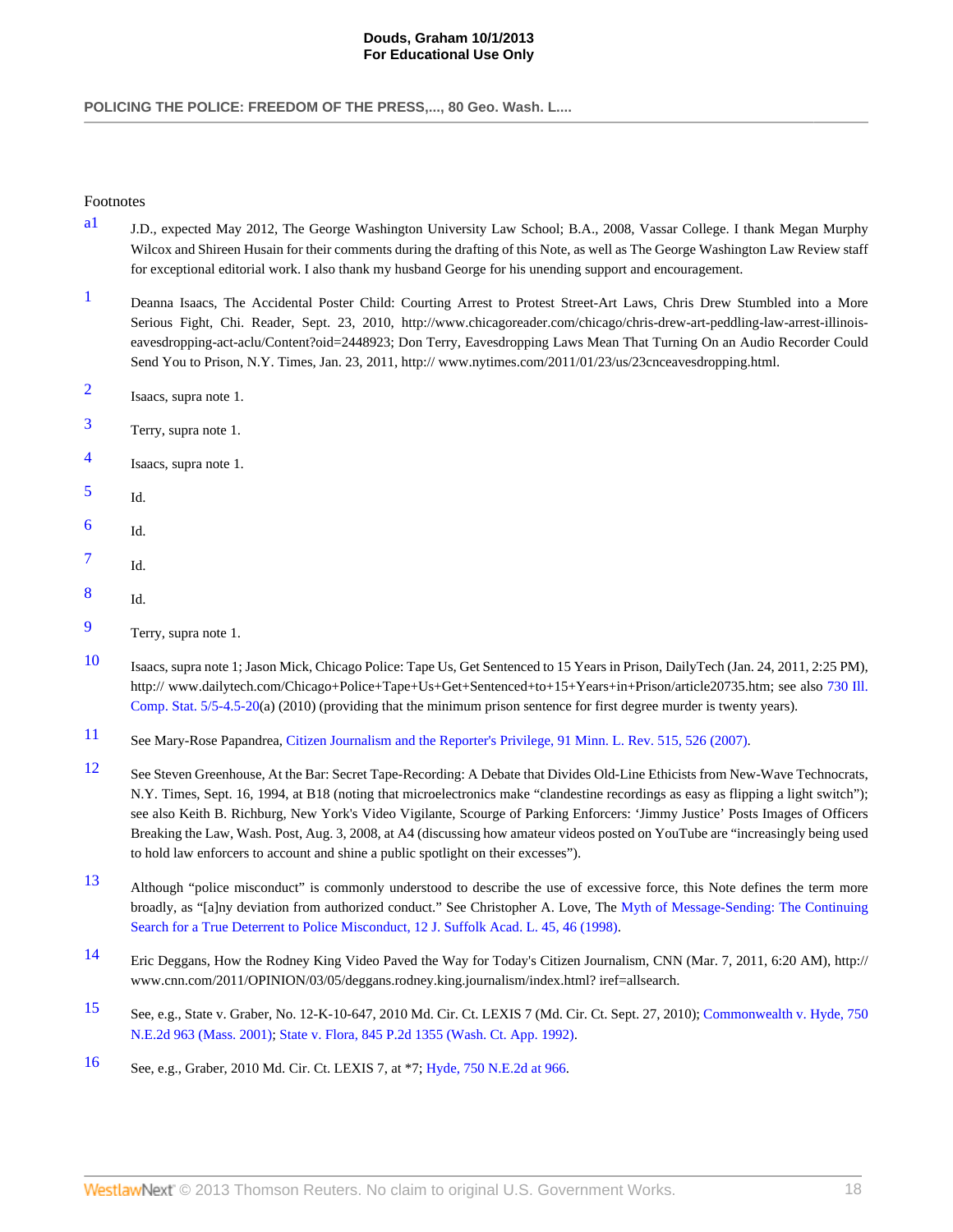- <span id="page-18-0"></span>[17](#page-1-17) See [Iacobucci v. Boulter, 193 F.3d 14, 18, 25 \(1st Cir. 1999\)](http://www.westlaw.com/Link/Document/FullText?findType=Y&serNum=1999222188&pubNum=506&originationContext=document&vr=3.0&rs=cblt1.0&transitionType=DocumentItem&contextData=(sc.Search)#co_pp_sp_506_18) (upholding a damages award against a police officer who arrested an amateur video journalist for recording a conversation between government officials because the plaintiff's activities involved "the exercise of his First Amendment rights").
- <span id="page-18-1"></span>[18](#page-1-18) Omnibus Crime Control and Safe Streets Act of 1968, [18 U.S.C. §§ 2510](http://www.westlaw.com/Link/Document/FullText?findType=L&pubNum=1000546&cite=18USCAS2510&originatingDoc=I3c48c5ba222d11e18b05fdf15589d8e8&refType=LQ&originationContext=document&vr=3.0&rs=cblt1.0&transitionType=DocumentItem&contextData=(sc.Search))[-2522 \(2006\).](http://www.westlaw.com/Link/Document/FullText?findType=L&pubNum=1000546&cite=18USCAS2522&originatingDoc=I3c48c5ba222d11e18b05fdf15589d8e8&refType=LQ&originationContext=document&vr=3.0&rs=cblt1.0&transitionType=DocumentItem&contextData=(sc.Search))
- <span id="page-18-2"></span>[19](#page-2-1) For the sake of brevity, this Note refers to civilians who record police activity as "civilian recorders."
- <span id="page-18-3"></span>[20](#page-2-2) See Seth F. Kreimer, [Pervasive Image Capture and the First Amendment: Memory, Discourse, and the Right to Record, 159 U. Pa.](http://www.westlaw.com/Link/Document/FullText?findType=Y&serNum=0358362346&pubNum=1268&originationContext=document&vr=3.0&rs=cblt1.0&transitionType=DocumentItem&contextData=(sc.Search)#co_pp_sp_1268_337) [L. Rev. 335, 337 \(2011\).](http://www.westlaw.com/Link/Document/FullText?findType=Y&serNum=0358362346&pubNum=1268&originationContext=document&vr=3.0&rs=cblt1.0&transitionType=DocumentItem&contextData=(sc.Search)#co_pp_sp_1268_337)
- <span id="page-18-4"></span>[21](#page-2-3) See Thomas Y. Davies, [Recovering the Original Fourth Amendment, 98 Mich. L. Rev. 547, 576 \(1999\).](http://www.westlaw.com/Link/Document/FullText?findType=Y&serNum=0115709562&pubNum=1192&originationContext=document&vr=3.0&rs=cblt1.0&transitionType=DocumentItem&contextData=(sc.Search)#co_pp_sp_1192_576)
- <span id="page-18-5"></span>[22](#page-2-4) [Id. at 557-58.](http://www.westlaw.com/Link/Document/FullText?findType=Y&serNum=0115709562&originationContext=document&vr=3.0&rs=cblt1.0&transitionType=DocumentItem&contextData=(sc.Search))
- <span id="page-18-6"></span>[23](#page-2-5) [U.S. Const. amend. IV.](http://www.westlaw.com/Link/Document/FullText?findType=L&pubNum=1000546&cite=USCOAMENDIV&originatingDoc=I3c48c5ba222d11e18b05fdf15589d8e8&refType=LQ&originationContext=document&vr=3.0&rs=cblt1.0&transitionType=DocumentItem&contextData=(sc.Search))
- <span id="page-18-7"></span>[24](#page-2-6) See [Mapp v. Ohio, 367 U.S. 643, 655-56 \(1961\)](http://www.westlaw.com/Link/Document/FullText?findType=Y&serNum=1961125528&pubNum=780&originationContext=document&vr=3.0&rs=cblt1.0&transitionType=DocumentItem&contextData=(sc.Search)#co_pp_sp_780_655) (declaring that the exclusionary rule applies to both state and federal officials).
- <span id="page-18-8"></span>[25](#page-2-7) Anjali Singhal, The [Piracy of Privacy? A Fourth Amendment Analysis of Key Escrow Cryptography, 7 Stan. L. & Pol'y Rev. 189,](http://www.westlaw.com/Link/Document/FullText?findType=Y&serNum=0106675982&pubNum=101481&originationContext=document&vr=3.0&rs=cblt1.0&transitionType=DocumentItem&contextData=(sc.Search)#co_pp_sp_101481_191) [191 \(1996\).](http://www.westlaw.com/Link/Document/FullText?findType=Y&serNum=0106675982&pubNum=101481&originationContext=document&vr=3.0&rs=cblt1.0&transitionType=DocumentItem&contextData=(sc.Search)#co_pp_sp_101481_191)
- <span id="page-18-9"></span>[26](#page-2-8) In [Olmstead v. United States, 277 U.S. 438, 455 \(1928\),](http://www.westlaw.com/Link/Document/FullText?findType=Y&serNum=1928126400&pubNum=780&originationContext=document&vr=3.0&rs=cblt1.0&transitionType=DocumentItem&contextData=(sc.Search)#co_pp_sp_780_455) overruled in part by [Katz v. United States, 389 U.S. 347 \(1967\)](http://www.westlaw.com/Link/Document/FullText?findType=Y&serNum=1967129584&pubNum=780&originationContext=document&vr=3.0&rs=cblt1.0&transitionType=DocumentItem&contextData=(sc.Search)), the petitioners were convicted of conspiracy to violate the National Prohibition Act by "unlawfully possessing, transporting and importing intoxicating liquors and maintaining nuisances, and by selling intoxicating liquors." The conspiracy was discovered when four federal prohibition officers began intercepting messages on the conspirators' telephones. [Id. at 456.](http://www.westlaw.com/Link/Document/FullText?findType=Y&serNum=1928126400&originationContext=document&vr=3.0&rs=cblt1.0&transitionType=DocumentItem&contextData=(sc.Search))
- <span id="page-18-10"></span>[27](#page-2-9) See [id. at 464](http://www.westlaw.com/Link/Document/FullText?findType=Y&serNum=1928126400&originationContext=document&vr=3.0&rs=cblt1.0&transitionType=DocumentItem&contextData=(sc.Search)) ("The Amendment itself shows that the search is to be of material things--the person, the house, his papers or his effects.").
- <span id="page-18-11"></span>[28](#page-2-10) [Katz v. United States, 389 U.S. 347 \(1967\).](http://www.westlaw.com/Link/Document/FullText?findType=Y&serNum=1967129584&pubNum=780&originationContext=document&vr=3.0&rs=cblt1.0&transitionType=DocumentItem&contextData=(sc.Search))
- <span id="page-18-12"></span>[29](#page-2-11) Lisa A. Skehill, Note, [Cloaking Police Misconduct in Privacy: Why the Massachusetts Anti-Wiretapping Statute Should Allow for](http://www.westlaw.com/Link/Document/FullText?findType=Y&serNum=0346056518&pubNum=1242&originationContext=document&vr=3.0&rs=cblt1.0&transitionType=DocumentItem&contextData=(sc.Search)#co_pp_sp_1242_988) [the Surreptitious Recording of Police Officers, 42 Suffolk U. L. Rev. 981, 988 \(2009\)](http://www.westlaw.com/Link/Document/FullText?findType=Y&serNum=0346056518&pubNum=1242&originationContext=document&vr=3.0&rs=cblt1.0&transitionType=DocumentItem&contextData=(sc.Search)#co_pp_sp_1242_988).
- <span id="page-18-13"></span>[30](#page-2-12) [Katz, 389 U.S. at 348.](http://www.westlaw.com/Link/Document/FullText?findType=Y&serNum=1967129584&pubNum=780&originationContext=document&vr=3.0&rs=cblt1.0&transitionType=DocumentItem&contextData=(sc.Search)#co_pp_sp_780_348)
- <span id="page-18-14"></span>[31](#page-2-13) Id.
- <span id="page-18-15"></span>[32](#page-2-14) Id. at 348-49.
- <span id="page-18-16"></span>[33](#page-2-15) Id. at 351.
- <span id="page-18-17"></span>[34](#page-2-16) Id. at 351-52 ("[W]hat [a person] seeks to preserve as private, even in an area accessible to the public, may be constitutionally protected.").
- <span id="page-18-18"></span>[35](#page-3-1) See [18 U.S.C. § 2510\(6\)](http://www.westlaw.com/Link/Document/FullText?findType=L&pubNum=1000546&cite=18USCAS2510&originationContext=document&vr=3.0&rs=cblt1.0&transitionType=DocumentItem&contextData=(sc.Search)#co_pp_1e9a0000fd6a3) (2006); see also Skehill, supra note 29, at 989.
- <span id="page-18-19"></span>[36](#page-3-2) See [18 U.S.C. § 2511\(2\)\(d\)](http://www.westlaw.com/Link/Document/FullText?findType=L&pubNum=1000546&cite=18USCAS2511&originationContext=document&vr=3.0&rs=cblt1.0&transitionType=DocumentItem&contextData=(sc.Search)#co_pp_93670000bd080) ("It shall not be unlawful... for a person not acting under color of law to intercept a wire, oral, or electronic communication, where such person is a party to the communication or where one of the parties to the communication has given prior consent to such interception....").
- <span id="page-18-20"></span> $37$  Id. [§ 2510\(2\)](http://www.westlaw.com/Link/Document/FullText?findType=L&pubNum=1000546&cite=18USCAS2510&originationContext=document&vr=3.0&rs=cblt1.0&transitionType=DocumentItem&contextData=(sc.Search)#co_pp_58730000872b1) (defining "oral communication" as "any oral communication uttered by a person exhibiting an expectation that such communication is not subject to interception under circumstances justifying such expectation, but such term does not include any electronic communication").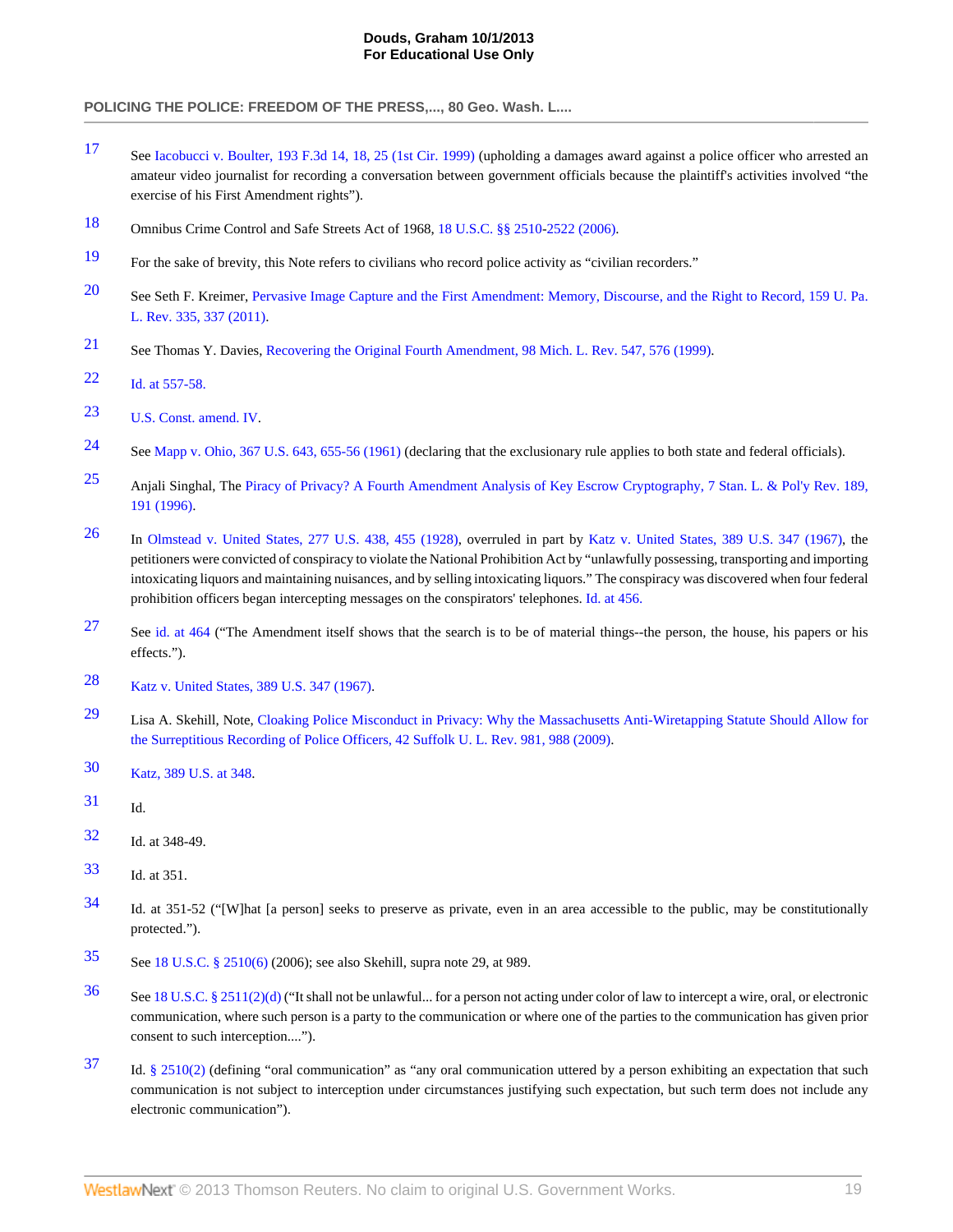- <span id="page-19-0"></span>[38](#page-3-4) Id. § 2511(2)(a)(ii)(A)-(B) (authorizing providers of wire or electronic communication service to provide information, facilities, or technical assistance to "persons authorized by law to intercept wire, oral, or electronic communications or to conduct electronic surveillance" if the persons were provided with a court order or written certification from the appropriate party directing such assistance).
- <span id="page-19-1"></span>[39](#page-3-5) Daniel R. Dinger, [Should Parents Be Allowed to Record a Child's Telephone Conversation When They Believe the Child Is in](http://www.westlaw.com/Link/Document/FullText?findType=Y&serNum=0304691403&pubNum=107349&originationContext=document&vr=3.0&rs=cblt1.0&transitionType=DocumentItem&contextData=(sc.Search)#co_pp_sp_107349_965) [Danger?, 28 Seattle U. L. Rev. 955, 965 \(2005\).](http://www.westlaw.com/Link/Document/FullText?findType=Y&serNum=0304691403&pubNum=107349&originationContext=document&vr=3.0&rs=cblt1.0&transitionType=DocumentItem&contextData=(sc.Search)#co_pp_sp_107349_965)
- <span id="page-19-2"></span>[40](#page-3-6) [Id. at 965 n.58.](http://www.westlaw.com/Link/Document/FullText?findType=Y&serNum=0304691403&originationContext=document&vr=3.0&rs=cblt1.0&transitionType=DocumentItem&contextData=(sc.Search)) However, the Vermont Supreme Court has held that the government's surreptitious and warrantless electronic monitoring of communications in a person's home is unconstitutional. See [State v. Geraw, 795 A.2d 1219, 1220 \(Vt. 2002\)](http://www.westlaw.com/Link/Document/FullText?findType=Y&serNum=2002180020&pubNum=162&originationContext=document&vr=3.0&rs=cblt1.0&transitionType=DocumentItem&contextData=(sc.Search)#co_pp_sp_162_1220). Therefore, although Vermont lacks a wiretapping law, the state does provide its citizens with a measure of protection against government wiretapping of quintessentially private communications.
- <span id="page-19-3"></span>[41](#page-3-7) [S. Rep. No. 90-1097, at 98 \(1968\),](http://www.westlaw.com/Link/Document/FullText?findType=Y&serNum=0100859668&pubNum=0001503&originationContext=document&vr=3.0&rs=cblt1.0&transitionType=DocumentItem&contextData=(sc.Search)) reprinted in 1968 U.S.C.C.A.N. 2112, 2187 (stating the legislative intent that under Title III, "[s]tates would be free to adopt more restrictive legislation, or no legislation at all, but not less restrictive legislation"); see also [People v. Conklin, 522 P.2d 1049, 1057 \(Cal. 1974\)](http://www.westlaw.com/Link/Document/FullText?findType=Y&serNum=1974124419&pubNum=661&originationContext=document&vr=3.0&rs=cblt1.0&transitionType=DocumentItem&contextData=(sc.Search)#co_pp_sp_661_1057) ("The legislative history of [T]itle III reveals that Congress intended that the states be allowed to enact more restrictive laws designed to protect the right of privacy.").
- <span id="page-19-4"></span>[42](#page-3-8) [Conklin, 522 P.2d at 1057.](http://www.westlaw.com/Link/Document/FullText?findType=Y&serNum=1974124419&pubNum=661&originationContext=document&vr=3.0&rs=cblt1.0&transitionType=DocumentItem&contextData=(sc.Search)#co_pp_sp_661_1057)
- <span id="page-19-5"></span>[43](#page-3-9) States that have adopted a more stringent wiretapping law include California, Connecticut, Florida, Illinois, Maryland, Massachusetts, Michigan, Montana, New Hampshire, Pennsylvania, and Washington. See [Cal. Penal Code § 632 \(West 2010\);](http://www.westlaw.com/Link/Document/FullText?findType=L&pubNum=1000217&cite=CAPES632&originatingDoc=I3c48c5ba222d11e18b05fdf15589d8e8&refType=LQ&originationContext=document&vr=3.0&rs=cblt1.0&transitionType=DocumentItem&contextData=(sc.Search)) [Conn. Gen. Stat. §](http://www.westlaw.com/Link/Document/FullText?findType=L&pubNum=1000264&cite=CTSTS53A-189&originatingDoc=I3c48c5ba222d11e18b05fdf15589d8e8&refType=LQ&originationContext=document&vr=3.0&rs=cblt1.0&transitionType=DocumentItem&contextData=(sc.Search)) [53a-189](http://www.westlaw.com/Link/Document/FullText?findType=L&pubNum=1000264&cite=CTSTS53A-189&originatingDoc=I3c48c5ba222d11e18b05fdf15589d8e8&refType=LQ&originationContext=document&vr=3.0&rs=cblt1.0&transitionType=DocumentItem&contextData=(sc.Search)) (2011); [Fla. Stat. § 934.03 \(2010\);](http://www.westlaw.com/Link/Document/FullText?findType=L&pubNum=1000006&cite=FLSTS934.03&originatingDoc=I3c48c5ba222d11e18b05fdf15589d8e8&refType=LQ&originationContext=document&vr=3.0&rs=cblt1.0&transitionType=DocumentItem&contextData=(sc.Search)) [720 Ill. Comp. Stat. 5/14-2 \(2010\);](http://www.westlaw.com/Link/Document/FullText?findType=L&pubNum=1000008&cite=ILSTC720S5%2f14-2&originatingDoc=I3c48c5ba222d11e18b05fdf15589d8e8&refType=LQ&originationContext=document&vr=3.0&rs=cblt1.0&transitionType=DocumentItem&contextData=(sc.Search)) [Md. Code Ann., Cts. & Jud. Proc. § 10-402 \(LexisNexis](http://www.westlaw.com/Link/Document/FullText?findType=L&pubNum=1000021&cite=MDCATS10-402&originatingDoc=I3c48c5ba222d11e18b05fdf15589d8e8&refType=LQ&originationContext=document&vr=3.0&rs=cblt1.0&transitionType=DocumentItem&contextData=(sc.Search)) [2006\);](http://www.westlaw.com/Link/Document/FullText?findType=L&pubNum=1000021&cite=MDCATS10-402&originatingDoc=I3c48c5ba222d11e18b05fdf15589d8e8&refType=LQ&originationContext=document&vr=3.0&rs=cblt1.0&transitionType=DocumentItem&contextData=(sc.Search)) [Mass. Gen. Laws Ann. ch. 272, § 99 \(West 2000\);](http://www.westlaw.com/Link/Document/FullText?findType=L&pubNum=1000042&cite=MAST272S99&originatingDoc=I3c48c5ba222d11e18b05fdf15589d8e8&refType=LQ&originationContext=document&vr=3.0&rs=cblt1.0&transitionType=DocumentItem&contextData=(sc.Search)) [Mich. Comp. Laws Ann. § 750.539c \(West 2004\)](http://www.westlaw.com/Link/Document/FullText?findType=L&pubNum=1000043&cite=MIST750.539C&originatingDoc=I3c48c5ba222d11e18b05fdf15589d8e8&refType=LQ&originationContext=document&vr=3.0&rs=cblt1.0&transitionType=DocumentItem&contextData=(sc.Search)); [Mont. Code Ann. §](http://www.westlaw.com/Link/Document/FullText?findType=L&pubNum=1002018&cite=MTST45-8-213&originatingDoc=I3c48c5ba222d11e18b05fdf15589d8e8&refType=LQ&originationContext=document&vr=3.0&rs=cblt1.0&transitionType=DocumentItem&contextData=(sc.Search)) [45-8-213](http://www.westlaw.com/Link/Document/FullText?findType=L&pubNum=1002018&cite=MTST45-8-213&originatingDoc=I3c48c5ba222d11e18b05fdf15589d8e8&refType=LQ&originationContext=document&vr=3.0&rs=cblt1.0&transitionType=DocumentItem&contextData=(sc.Search)) (2009); [N.H. Rev. Stat. Ann. § 570-A:2 \(2001\)](http://www.westlaw.com/Link/Document/FullText?findType=L&pubNum=1000864&cite=NHSTS570-A%3a2&originatingDoc=I3c48c5ba222d11e18b05fdf15589d8e8&refType=LQ&originationContext=document&vr=3.0&rs=cblt1.0&transitionType=DocumentItem&contextData=(sc.Search)); [18 Pa. Cons. Stat. § 5703](http://www.westlaw.com/Link/Document/FullText?findType=L&pubNum=1000262&cite=PA18S5703&originatingDoc=I3c48c5ba222d11e18b05fdf15589d8e8&refType=LQ&originationContext=document&vr=3.0&rs=cblt1.0&transitionType=DocumentItem&contextData=(sc.Search)) (2008); [Wash. Rev. Code § 9.73.030](http://www.westlaw.com/Link/Document/FullText?findType=L&pubNum=1000259&cite=WAST9.73.030&originatingDoc=I3c48c5ba222d11e18b05fdf15589d8e8&refType=LQ&originationContext=document&vr=3.0&rs=cblt1.0&transitionType=DocumentItem&contextData=(sc.Search)) (2010); see also Dinger, supra note 39, at 967 n.66.
- <span id="page-19-6"></span>[44](#page-3-10) See [Lane v. Allstate Ins. Co., 969 P.2d 938, 939-41 \(Nev. 1998\).](http://www.westlaw.com/Link/Document/FullText?findType=Y&serNum=1998248893&pubNum=661&originationContext=document&vr=3.0&rs=cblt1.0&transitionType=DocumentItem&contextData=(sc.Search)#co_pp_sp_661_939)
- <span id="page-19-7"></span>[45](#page-3-11) [86 C.J.S. Telecommunications § 247 \(2010\).](http://www.westlaw.com/Link/Document/FullText?findType=Y&serNum=0289697998&pubNum=0158539&originationContext=document&vr=3.0&rs=cblt1.0&transitionType=DocumentItem&contextData=(sc.Search)) In Nebraska, for example, it is unlawful to deliberately intercept any "oral communications" unless the interceptor has previously obtained a court order permitting the interception or is a party to the communication, or one of the parties to the communication has previously consented to the interception. [State v. Hinton, 415 N.W.2d](http://www.westlaw.com/Link/Document/FullText?findType=Y&serNum=1987143014&pubNum=595&originationContext=document&vr=3.0&rs=cblt1.0&transitionType=DocumentItem&contextData=(sc.Search)#co_pp_sp_595_143) [138, 143 \(Neb. 1987\).](http://www.westlaw.com/Link/Document/FullText?findType=Y&serNum=1987143014&pubNum=595&originationContext=document&vr=3.0&rs=cblt1.0&transitionType=DocumentItem&contextData=(sc.Search)#co_pp_sp_595_143) For a statement to fall within the protection of Nebraska's wiretapping law, it must be deemed an "oral communication," defined as a communication uttered by someone who had a subjective expectation of privacy that was objectively reasonable. See [State v. Weikle, 474 N.W.2d 486, 488 \(Neb. 1991\).](http://www.westlaw.com/Link/Document/FullText?findType=Y&serNum=1991158641&pubNum=595&originationContext=document&vr=3.0&rs=cblt1.0&transitionType=DocumentItem&contextData=(sc.Search)#co_pp_sp_595_488)
- <span id="page-19-8"></span>[46](#page-3-12) [18 U.S.C. § 2510\(4\)](http://www.westlaw.com/Link/Document/FullText?findType=L&pubNum=1000546&cite=18USCAS2510&originationContext=document&vr=3.0&rs=cblt1.0&transitionType=DocumentItem&contextData=(sc.Search)#co_pp_0bd500007a412) (2006).
- <span id="page-19-9"></span>[47](#page-3-13) [People v. Ceja, 789 N.E.2d 1228, 1240 \(Ill. 2003\).](http://www.westlaw.com/Link/Document/FullText?findType=Y&serNum=2003294042&pubNum=578&originationContext=document&vr=3.0&rs=cblt1.0&transitionType=DocumentItem&contextData=(sc.Search)#co_pp_sp_578_1240) In some states, "a communicating party will be deemed to have consented to having his or her communication recorded when the party knows that the messages will be recorded." [State v. Townsend, 57 P.3d](http://www.westlaw.com/Link/Document/FullText?findType=Y&serNum=2002706421&pubNum=4645&originationContext=document&vr=3.0&rs=cblt1.0&transitionType=DocumentItem&contextData=(sc.Search)#co_pp_sp_4645_260) [255, 260 \(Wash. 2002\).](http://www.westlaw.com/Link/Document/FullText?findType=Y&serNum=2002706421&pubNum=4645&originationContext=document&vr=3.0&rs=cblt1.0&transitionType=DocumentItem&contextData=(sc.Search)#co_pp_sp_4645_260)
- <span id="page-19-10"></span>[48](#page-3-14) [86 C.J.S. Telecommunications § 247.](http://www.westlaw.com/Link/Document/FullText?findType=Y&serNum=0289697998&pubNum=0158539&originationContext=document&vr=3.0&rs=cblt1.0&transitionType=DocumentItem&contextData=(sc.Search))
- <span id="page-19-11"></span>[49](#page-3-15) See [Mass. Gen. Laws Ann. ch. 272, § 99](http://www.westlaw.com/Link/Document/FullText?findType=L&pubNum=1000042&cite=MAST272S99&originatingDoc=I3c48c5ba222d11e18b05fdf15589d8e8&refType=LQ&originationContext=document&vr=3.0&rs=cblt1.0&transitionType=DocumentItem&contextData=(sc.Search))(B)(4) (West 2000) ("The term 'interception' means to secretly hear, secretly record, or aid another to secretly hear or secretly record the contents of any wire or oral communication through the use of any intercepting device by any person other than a person given prior authority by all parties to such communication....").
- <span id="page-19-12"></span>[50](#page-3-16) See [Md. Code Ann., Cts. & Jud. Proc. § 10-402 \(LexisNexis 2006\)](http://www.westlaw.com/Link/Document/FullText?findType=L&pubNum=1000021&cite=MDCATS10-402&originatingDoc=I3c48c5ba222d11e18b05fdf15589d8e8&refType=LQ&originationContext=document&vr=3.0&rs=cblt1.0&transitionType=DocumentItem&contextData=(sc.Search)).
- <span id="page-19-13"></span>[51](#page-3-17) Id. §  $10-402(a)(1)$ .
- <span id="page-19-14"></span>[52](#page-3-18) Id. § 10-401(2)(i).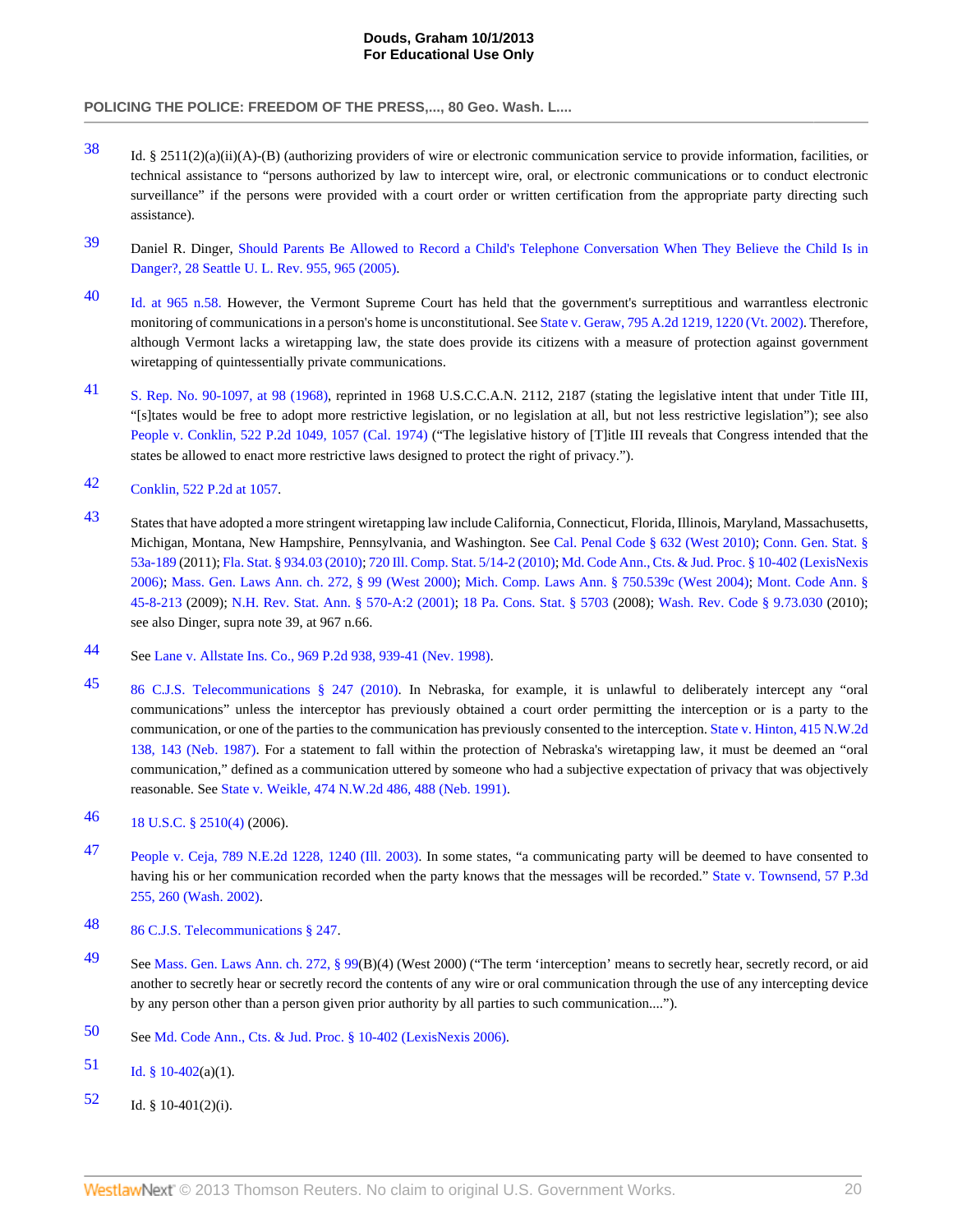**POLICING THE POLICE: FREEDOM OF THE PRESS,..., 80 Geo. Wash. L....**

<span id="page-20-0"></span> See Letter from Robert N. McDonald, Chief Counsel, Opinions & Advice, Office of the Attorney General, State of Md., to The Honorable Samuel I. Rosenberg, Member, House of Delegates, State of Md. 4-6 (July 7, 2010) (on file with author).

<span id="page-20-1"></span>See [Md. Code Ann., Cts. & Jud. Proc. § 10-402\(](http://www.westlaw.com/Link/Document/FullText?findType=L&pubNum=1000021&cite=MDCATS10-402&originatingDoc=I3c48c5ba222d11e18b05fdf15589d8e8&refType=LQ&originationContext=document&vr=3.0&rs=cblt1.0&transitionType=DocumentItem&contextData=(sc.Search))c)(1)-(2).

```
55 Id. \frac{1}{2} 10-402(c)(3).
```
- <span id="page-20-3"></span> Annys Shin, From YouTube to Your Local Court: Video of Traffic Spot Sparks Debate on Whether Police Are Twisting Md. Wiretap Laws, Wash. Post, June 16, 2010, at A1.
- <span id="page-20-4"></span>Id.
- <span id="page-20-5"></span>Id.
- <span id="page-20-6"></span>State v. Graber, No. 12-K-10-647, 2010 Md. Cir. Ct. LEXIS 7 (Md. Cir. Ct. Sept. 27, 2010).
- <span id="page-20-7"></span>Shin, supra note 56.
- <span id="page-20-8"></span>Id.
- <span id="page-20-9"></span>Id. (internal quotation marks omitted).
- <span id="page-20-10"></span>Id.
- <span id="page-20-11"></span> Id. See Motorcycle Traffic Violation--Cop Pulls Out Gun, YouTube (Mar. 10, 2010), http://www.youtube.com/watch? v=BHjjF55M8JQ&feature=related, to view the video.
- <span id="page-20-12"></span>Shin, supra note 56.
- <span id="page-20-13"></span>Id.
- <span id="page-20-14"></span>Id.
- <span id="page-20-15"></span>Id.
- <span id="page-20-16"></span>Id.
- <span id="page-20-17"></span>See State v. Graber, No. 12-K-10-647, 2010 Md. Cir. Ct. LEXIS 7, at \*19 (Md. Cir. Ct. Sept. 27, 2010).
- <span id="page-20-18"></span>See Letter from Robert N. McDonald, supra note 53, at 10-11.
- <span id="page-20-19"></span>Shin, supra note 56.
- <span id="page-20-20"></span> John Wharton, Fritz Says Recording of Deputy Legal: State's Attorney to Drop Charges Against Woman Whose Cell Phone Was Snatched, S. Md. Newspapers Online, June 23, 2010, http://www.somdnews.com/stories/06232010/entetop163018 32318.shtml.
- <span id="page-20-21"></span>Id.
- <span id="page-20-22"></span>Id.
- <span id="page-20-23"></span>See infra Part II.A.
- <span id="page-20-24"></span>Se. [Promotions, Ltd. v. Conrad, 420 U.S. 546, 559 \(1975\)](http://www.westlaw.com/Link/Document/FullText?findType=Y&serNum=1975129759&pubNum=780&originationContext=document&vr=3.0&rs=cblt1.0&transitionType=DocumentItem&contextData=(sc.Search)#co_pp_sp_780_559).
- <span id="page-20-25"></span>[Mass. Gen. Laws Ann. ch. 272, § 99](http://www.westlaw.com/Link/Document/FullText?findType=L&pubNum=1000042&cite=MAST272S99&originatingDoc=I3c48c5ba222d11e18b05fdf15589d8e8&refType=LQ&originationContext=document&vr=3.0&rs=cblt1.0&transitionType=DocumentItem&contextData=(sc.Search))(C)(1) (West 2000).
- <span id="page-20-26"></span>[79](#page-5-4) Id.  $\frac{1}{99(B)(4)}$ .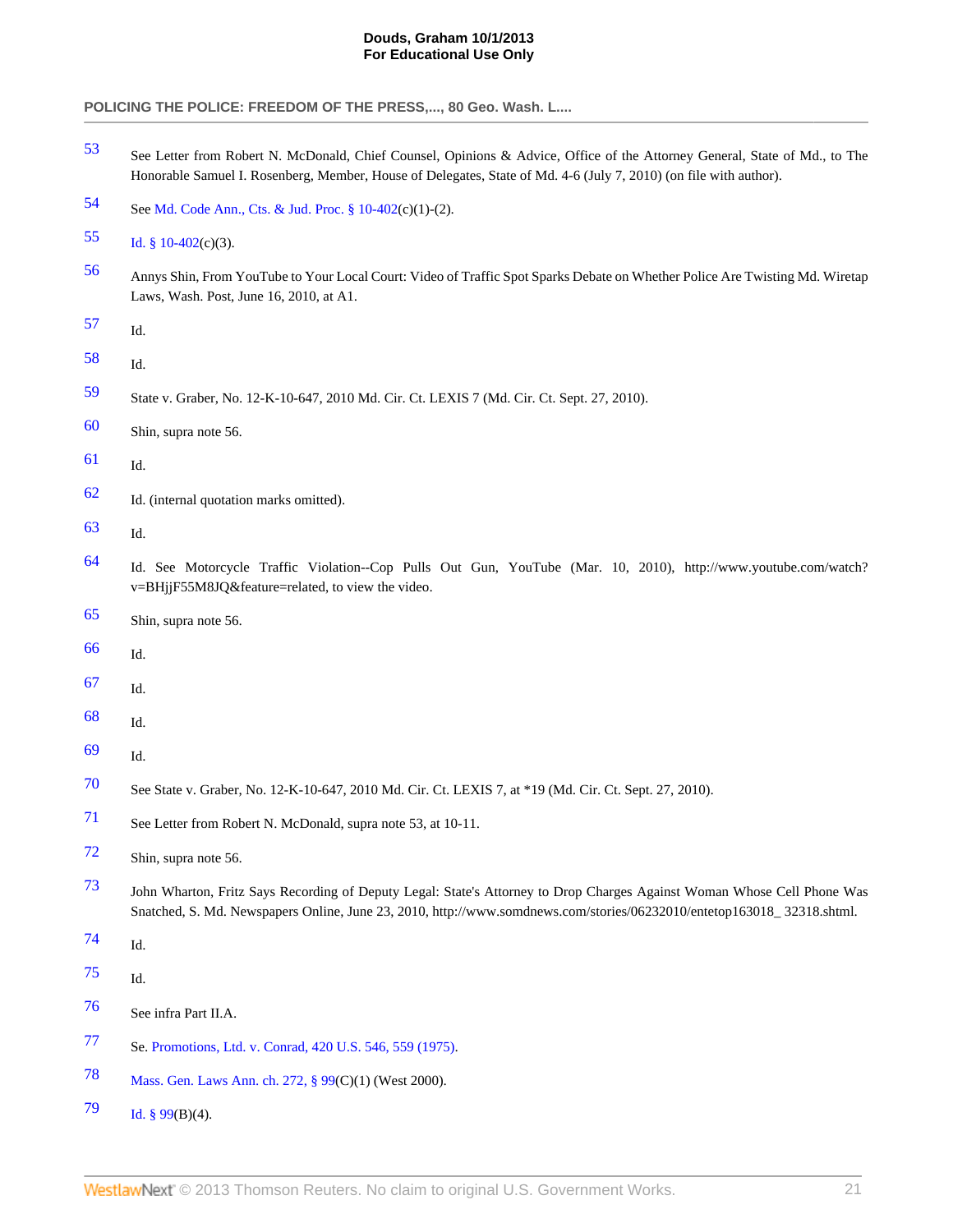- <span id="page-21-0"></span>See Skehill, supra note 29, at 983.
- <span id="page-21-1"></span> See [Commonwealth v. Hyde, 750 N.E.2d 963, 966 \(Mass. 2001\)](http://www.westlaw.com/Link/Document/FullText?findType=Y&serNum=2001598194&pubNum=578&originationContext=document&vr=3.0&rs=cblt1.0&transitionType=DocumentItem&contextData=(sc.Search)#co_pp_sp_578_966) ("The Commonwealth asserts that the plain language of the statute unambiguously expresses the Legislature's intent to prohibit the secret recording of the speech of anyone.... We agree with the Commonwealth."); see also Skehill, supra note 29, at 990-91.
- <span id="page-21-2"></span>[Hyde, 750 N.E.2d at 972](http://www.westlaw.com/Link/Document/FullText?findType=Y&serNum=2001598194&pubNum=578&originationContext=document&vr=3.0&rs=cblt1.0&transitionType=DocumentItem&contextData=(sc.Search)#co_pp_sp_578_972) (Marshall, C.J., dissenting).
- <span id="page-21-3"></span> See Daniel Rowinski, Police Fight Cellphone Recordings: Witnesses Taking Audio of Officers Arrested, Charged with Illegal Surveillance, Boston.com (Jan. 12, 2010), http:// www.boston.com/news/local/massachusetts/articles/2010/01/12/police\_fight\_ cellphone recordings/ (discussing the arrests of Massachusetts citizens Jeffrey Manzelli in 2002, Peter Lowney in 2006, Simon Glik in 2007, and John Surmacz in 2008).
- <span id="page-21-4"></span>[Commonwealth v. Hyde, 750 N.E.2d 963 \(Mass. 2001\)](http://www.westlaw.com/Link/Document/FullText?findType=Y&serNum=2001598194&pubNum=578&originationContext=document&vr=3.0&rs=cblt1.0&transitionType=DocumentItem&contextData=(sc.Search)).
- <span id="page-21-5"></span>[Id. at 964.](http://www.westlaw.com/Link/Document/FullText?findType=Y&serNum=2001598194&originationContext=document&vr=3.0&rs=cblt1.0&transitionType=DocumentItem&contextData=(sc.Search))
- <span id="page-21-6"></span>[Id. at 964-65.](http://www.westlaw.com/Link/Document/FullText?findType=Y&serNum=2001598194&originationContext=document&vr=3.0&rs=cblt1.0&transitionType=DocumentItem&contextData=(sc.Search))
- <span id="page-21-7"></span>[Id. at 964.](http://www.westlaw.com/Link/Document/FullText?findType=Y&serNum=2001598194&originationContext=document&vr=3.0&rs=cblt1.0&transitionType=DocumentItem&contextData=(sc.Search))
- <span id="page-21-8"></span>[Id. at 965.](http://www.westlaw.com/Link/Document/FullText?findType=Y&serNum=2001598194&originationContext=document&vr=3.0&rs=cblt1.0&transitionType=DocumentItem&contextData=(sc.Search))
- <span id="page-21-9"></span>Id.
- <span id="page-21-10"></span>Id.
- <span id="page-21-11"></span>Id.
- <span id="page-21-12"></span> Denise Lavoie, SJC Upholds Conviction of Man Who Secretly Taped Police, Boston.com (July 13, 2001), http://www.boston.com/ news/daily/13/police\_ recording.htm.
- <span id="page-21-13"></span>[Hyde, 750 N.E.2d at 971.](http://www.westlaw.com/Link/Document/FullText?findType=Y&serNum=2001598194&pubNum=578&originationContext=document&vr=3.0&rs=cblt1.0&transitionType=DocumentItem&contextData=(sc.Search)#co_pp_sp_578_971)
- <span id="page-21-14"></span>Id.
- <span id="page-21-15"></span>See infra Part II.A.
- <span id="page-21-16"></span>See ACLU of Ill. v. Alvarez, No. 1:10-cv-05235, 2010 U.S. Dist. LEXIS 115354 (N.D. Ill. Oct. 28, 2010).
- <span id="page-21-17"></span>See Isaacs, supra note 1.
- <span id="page-21-18"></span>[720 Ill. Comp. Stat. 5/14-2\(](http://www.westlaw.com/Link/Document/FullText?findType=L&pubNum=1000008&cite=ILSTC720S5%2f14-2&originatingDoc=I3c48c5ba222d11e18b05fdf15589d8e8&refType=LQ&originationContext=document&vr=3.0&rs=cblt1.0&transitionType=DocumentItem&contextData=(sc.Search))a)(1) (2010).
- <span id="page-21-19"></span>Id. 5/14-1(d).
- <span id="page-21-20"></span>See Amended Complaint at 15, ACLU of Ill. v. Alvarez, 2010 U.S. Dist. LEXIS 115354 (Oct. 28, 2010).
- <span id="page-21-21"></span>See supra notes 1-10.
- <span id="page-21-22"></span>Terry, supra note 1.
- <span id="page-21-23"></span>Id.
- <span id="page-21-24"></span>Id.
- <span id="page-21-25"></span>Id.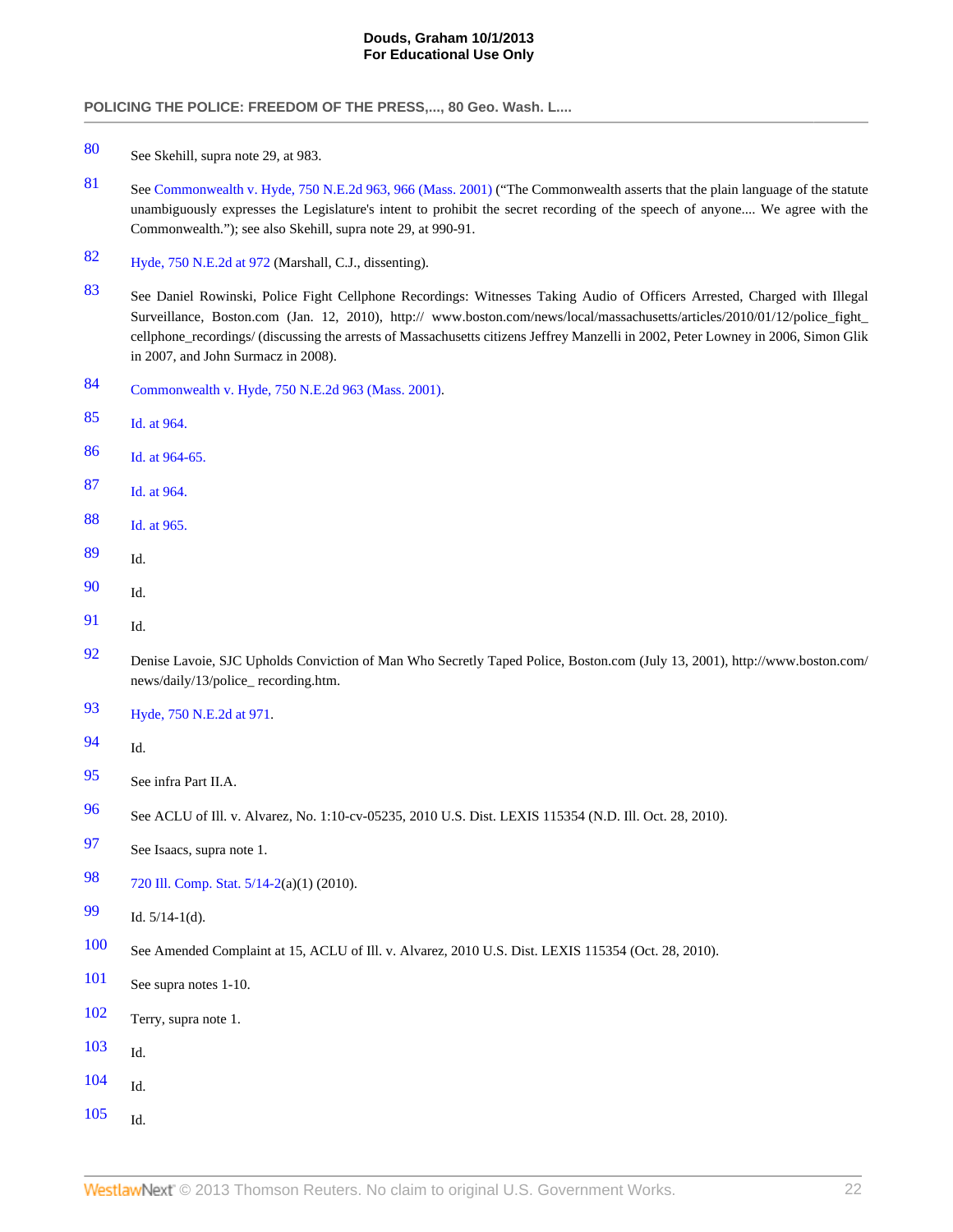<span id="page-22-22"></span><span id="page-22-21"></span><span id="page-22-20"></span><span id="page-22-19"></span><span id="page-22-18"></span><span id="page-22-17"></span><span id="page-22-16"></span><span id="page-22-15"></span><span id="page-22-14"></span><span id="page-22-13"></span><span id="page-22-12"></span><span id="page-22-11"></span><span id="page-22-10"></span><span id="page-22-9"></span><span id="page-22-8"></span><span id="page-22-7"></span><span id="page-22-6"></span><span id="page-22-5"></span><span id="page-22-4"></span><span id="page-22-3"></span><span id="page-22-2"></span><span id="page-22-1"></span><span id="page-22-0"></span>

| 106<br>Id.<br>107<br>Id.<br>108<br>Id.<br>109<br>Id. (internal quotation marks omitted).<br>110<br>Id.<br>111<br>ACLU of Ill. v. Alvarez, No. 1:10-cv-05235, 2010 U.S. Dist. LEXIS 115354 (N.D. Ill. Oct. 28, 2010).<br>112<br>Id. at *2 (internal quotation marks omitted).<br>113<br>Id. at *2-3.<br>114<br>Id. at $*1$ .<br>115<br>appeal-filed-in-aclu-v-alvarez/.<br>116<br>ACLU of Ill. v. Alvarez, No. 1:10-cv-05235, 2010 U.S. Dist. LEXIS 115354 (N.D. Ill. Oct. 28, 2010).<br>117<br>Id. at *3-4.<br>118<br>See Shin, supra note 56; Rowinski, supra note 83; Terry, supra note 1; Wharton, supra note 73.<br>119<br>See Commonwealth v. Hyde, 750 N.E.2d 963, 971 (Mass. 2001) (affirming Hyde's conviction).<br>120<br>See infra Parts II, III.<br>121<br>(describing the general incorporation of the Bill of Rights).<br>122<br>U.S. Const. amend. I.<br>123<br>See Thomas v. Bd. of Educ., 607 F.2d 1043, 1047 (2d Cir. 1979).<br>124<br>Id.<br>125<br>(7th ed. 2008).<br>126<br>127<br>of Publication, 39 Hous. L. Rev. 1371, 1407 (2003).<br>128<br>See N.Y. Times Co. v. Sullivan, 376 U.S. 254, 270-71, 279-80 (1964). |                                                                                                                                                                                                                                                                                                                                                                                                                                                                                                                                                                                                                                                                                              |
|-------------------------------------------------------------------------------------------------------------------------------------------------------------------------------------------------------------------------------------------------------------------------------------------------------------------------------------------------------------------------------------------------------------------------------------------------------------------------------------------------------------------------------------------------------------------------------------------------------------------------------------------------------------------------------------------------------------------------------------------------------------------------------------------------------------------------------------------------------------------------------------------------------------------------------------------------------------------------------------------------------------------------------------------------------------------------------------------------------------------------------------------|----------------------------------------------------------------------------------------------------------------------------------------------------------------------------------------------------------------------------------------------------------------------------------------------------------------------------------------------------------------------------------------------------------------------------------------------------------------------------------------------------------------------------------------------------------------------------------------------------------------------------------------------------------------------------------------------|
|                                                                                                                                                                                                                                                                                                                                                                                                                                                                                                                                                                                                                                                                                                                                                                                                                                                                                                                                                                                                                                                                                                                                           |                                                                                                                                                                                                                                                                                                                                                                                                                                                                                                                                                                                                                                                                                              |
|                                                                                                                                                                                                                                                                                                                                                                                                                                                                                                                                                                                                                                                                                                                                                                                                                                                                                                                                                                                                                                                                                                                                           |                                                                                                                                                                                                                                                                                                                                                                                                                                                                                                                                                                                                                                                                                              |
|                                                                                                                                                                                                                                                                                                                                                                                                                                                                                                                                                                                                                                                                                                                                                                                                                                                                                                                                                                                                                                                                                                                                           |                                                                                                                                                                                                                                                                                                                                                                                                                                                                                                                                                                                                                                                                                              |
|                                                                                                                                                                                                                                                                                                                                                                                                                                                                                                                                                                                                                                                                                                                                                                                                                                                                                                                                                                                                                                                                                                                                           |                                                                                                                                                                                                                                                                                                                                                                                                                                                                                                                                                                                                                                                                                              |
|                                                                                                                                                                                                                                                                                                                                                                                                                                                                                                                                                                                                                                                                                                                                                                                                                                                                                                                                                                                                                                                                                                                                           |                                                                                                                                                                                                                                                                                                                                                                                                                                                                                                                                                                                                                                                                                              |
|                                                                                                                                                                                                                                                                                                                                                                                                                                                                                                                                                                                                                                                                                                                                                                                                                                                                                                                                                                                                                                                                                                                                           |                                                                                                                                                                                                                                                                                                                                                                                                                                                                                                                                                                                                                                                                                              |
|                                                                                                                                                                                                                                                                                                                                                                                                                                                                                                                                                                                                                                                                                                                                                                                                                                                                                                                                                                                                                                                                                                                                           |                                                                                                                                                                                                                                                                                                                                                                                                                                                                                                                                                                                                                                                                                              |
|                                                                                                                                                                                                                                                                                                                                                                                                                                                                                                                                                                                                                                                                                                                                                                                                                                                                                                                                                                                                                                                                                                                                           |                                                                                                                                                                                                                                                                                                                                                                                                                                                                                                                                                                                                                                                                                              |
|                                                                                                                                                                                                                                                                                                                                                                                                                                                                                                                                                                                                                                                                                                                                                                                                                                                                                                                                                                                                                                                                                                                                           |                                                                                                                                                                                                                                                                                                                                                                                                                                                                                                                                                                                                                                                                                              |
|                                                                                                                                                                                                                                                                                                                                                                                                                                                                                                                                                                                                                                                                                                                                                                                                                                                                                                                                                                                                                                                                                                                                           | Id. at *6-7. The ACLU later moved to alter the judgment and to file an amended complaint. ACLU of Ill. v. Alvarez, No. 10 C 5235,<br>2011 U.S. Dist. LEXIS 2088, at *1 (N.D. Ill. Jan. 10, 2011). The court denied the motion, id. at *13, and held that although the ACLU<br>had "cured the limited standing deficiencies" identified by the previous court, it had not "alleged a cognizable First Amendment<br>injury," id. at *10. Thus, the court concluded, amending the complaint would be "futile." Id. at *13. The case is currently on appeal<br>before the Seventh Circuit. Allie Carter, Appeal Filed in ACLU v. Alvarez, ACLU (Apr. 20, 2011, 4:43 PM), http://www.aclu-il.org/ |
|                                                                                                                                                                                                                                                                                                                                                                                                                                                                                                                                                                                                                                                                                                                                                                                                                                                                                                                                                                                                                                                                                                                                           |                                                                                                                                                                                                                                                                                                                                                                                                                                                                                                                                                                                                                                                                                              |
|                                                                                                                                                                                                                                                                                                                                                                                                                                                                                                                                                                                                                                                                                                                                                                                                                                                                                                                                                                                                                                                                                                                                           |                                                                                                                                                                                                                                                                                                                                                                                                                                                                                                                                                                                                                                                                                              |
|                                                                                                                                                                                                                                                                                                                                                                                                                                                                                                                                                                                                                                                                                                                                                                                                                                                                                                                                                                                                                                                                                                                                           |                                                                                                                                                                                                                                                                                                                                                                                                                                                                                                                                                                                                                                                                                              |
|                                                                                                                                                                                                                                                                                                                                                                                                                                                                                                                                                                                                                                                                                                                                                                                                                                                                                                                                                                                                                                                                                                                                           |                                                                                                                                                                                                                                                                                                                                                                                                                                                                                                                                                                                                                                                                                              |
|                                                                                                                                                                                                                                                                                                                                                                                                                                                                                                                                                                                                                                                                                                                                                                                                                                                                                                                                                                                                                                                                                                                                           |                                                                                                                                                                                                                                                                                                                                                                                                                                                                                                                                                                                                                                                                                              |
|                                                                                                                                                                                                                                                                                                                                                                                                                                                                                                                                                                                                                                                                                                                                                                                                                                                                                                                                                                                                                                                                                                                                           | The First Amendment and the right to privacy have been incorporated through the Fourteenth Amendment's Due Process Clause;<br>both the states and the federal government are therefore prohibited from encroaching on those rights. See Gitlow v. New York, 268<br>U.S. 256, 666 (1925) (incorporating the First Amendment); see also McDonald v. City of Chicago, 130 S. Ct. 3020, 3032-34 (2010)                                                                                                                                                                                                                                                                                           |
|                                                                                                                                                                                                                                                                                                                                                                                                                                                                                                                                                                                                                                                                                                                                                                                                                                                                                                                                                                                                                                                                                                                                           |                                                                                                                                                                                                                                                                                                                                                                                                                                                                                                                                                                                                                                                                                              |
|                                                                                                                                                                                                                                                                                                                                                                                                                                                                                                                                                                                                                                                                                                                                                                                                                                                                                                                                                                                                                                                                                                                                           |                                                                                                                                                                                                                                                                                                                                                                                                                                                                                                                                                                                                                                                                                              |
|                                                                                                                                                                                                                                                                                                                                                                                                                                                                                                                                                                                                                                                                                                                                                                                                                                                                                                                                                                                                                                                                                                                                           |                                                                                                                                                                                                                                                                                                                                                                                                                                                                                                                                                                                                                                                                                              |
|                                                                                                                                                                                                                                                                                                                                                                                                                                                                                                                                                                                                                                                                                                                                                                                                                                                                                                                                                                                                                                                                                                                                           | Lee C. Bollinger, Images of a Free Press 1 (1991); Kent R. Middleton & William E. Lee, The Law of Public Communication 74                                                                                                                                                                                                                                                                                                                                                                                                                                                                                                                                                                    |
|                                                                                                                                                                                                                                                                                                                                                                                                                                                                                                                                                                                                                                                                                                                                                                                                                                                                                                                                                                                                                                                                                                                                           | Todd F. Simon, Libel as Malpractice: News Media Ethics and the Standard of Care, 53 Fordham L. Rev. 449, 482 (1984).                                                                                                                                                                                                                                                                                                                                                                                                                                                                                                                                                                         |
|                                                                                                                                                                                                                                                                                                                                                                                                                                                                                                                                                                                                                                                                                                                                                                                                                                                                                                                                                                                                                                                                                                                                           | Linda L. Berger, Shielding the Unmedia: Using the Process of Journalism to Protect the Journalist's Privilege in an Infinite Universe                                                                                                                                                                                                                                                                                                                                                                                                                                                                                                                                                        |
|                                                                                                                                                                                                                                                                                                                                                                                                                                                                                                                                                                                                                                                                                                                                                                                                                                                                                                                                                                                                                                                                                                                                           |                                                                                                                                                                                                                                                                                                                                                                                                                                                                                                                                                                                                                                                                                              |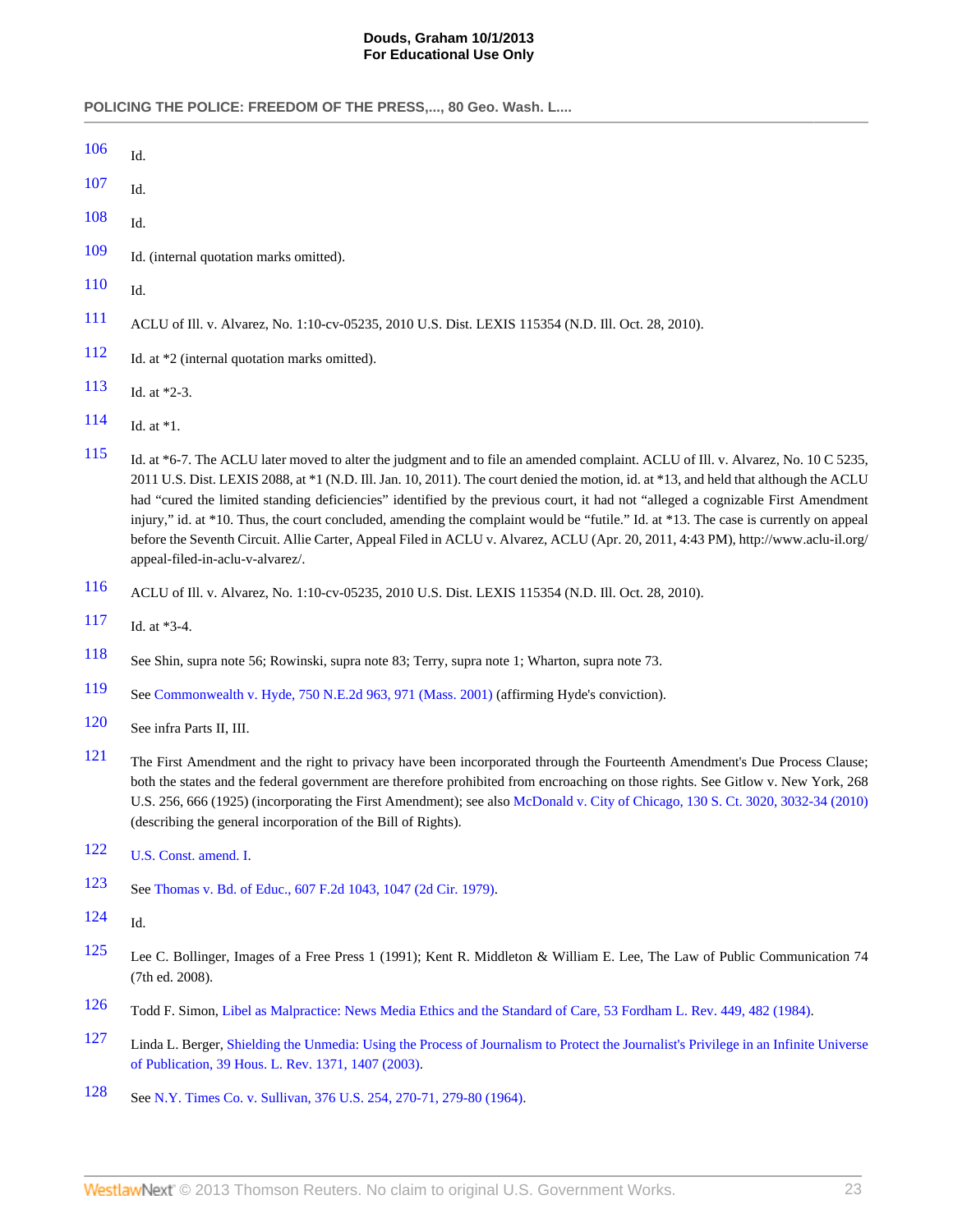- <span id="page-23-0"></span>[129](#page-7-18) [Near v. Minnesota ex rel. Olson, 283 U.S. 697 \(1931\)](http://www.westlaw.com/Link/Document/FullText?findType=Y&serNum=1931123793&pubNum=780&originationContext=document&vr=3.0&rs=cblt1.0&transitionType=DocumentItem&contextData=(sc.Search)).
- <span id="page-23-1"></span>[130](#page-7-19) [N.Y. Times Co. v. Sullivan, 376 U.S. 254 \(1964\).](http://www.westlaw.com/Link/Document/FullText?findType=Y&serNum=1964124777&pubNum=780&originationContext=document&vr=3.0&rs=cblt1.0&transitionType=DocumentItem&contextData=(sc.Search))
- <span id="page-23-2"></span>[131](#page-7-20) [Near, 283 U.S. at 718-19](http://www.westlaw.com/Link/Document/FullText?findType=Y&serNum=1931123793&pubNum=780&originationContext=document&vr=3.0&rs=cblt1.0&transitionType=DocumentItem&contextData=(sc.Search)#co_pp_sp_780_718).
- <span id="page-23-3"></span>[132](#page-8-0) [Id. at 701-02, 722-23.](http://www.westlaw.com/Link/Document/FullText?findType=Y&serNum=1931123793&originationContext=document&vr=3.0&rs=cblt1.0&transitionType=DocumentItem&contextData=(sc.Search))
- <span id="page-23-4"></span>[133](#page-8-1) See [Sullivan, 376 U.S. at 279-80.](http://www.westlaw.com/Link/Document/FullText?findType=Y&serNum=1964124777&pubNum=780&originationContext=document&vr=3.0&rs=cblt1.0&transitionType=DocumentItem&contextData=(sc.Search)#co_pp_sp_780_279)
- <span id="page-23-5"></span>[134](#page-8-2) Id.
- <span id="page-23-6"></span>[135](#page-8-3) Papandrea, supra note 11, at 523.
- <span id="page-23-7"></span>[136](#page-8-4) Id.
- <span id="page-23-8"></span>[137](#page-8-5) Id.; Erica Hepp, Note, [Barking Up the Wrong Channel: An Analysis of Communication Law Problems Through the Lens of Media](http://www.westlaw.com/Link/Document/FullText?findType=Y&serNum=0304188775&pubNum=3197&originationContext=document&vr=3.0&rs=cblt1.0&transitionType=DocumentItem&contextData=(sc.Search)#co_pp_sp_3197_584) [Concentration Rules, 85 B.U. L. Rev. 553, 584 \(2005\)](http://www.westlaw.com/Link/Document/FullText?findType=Y&serNum=0304188775&pubNum=3197&originationContext=document&vr=3.0&rs=cblt1.0&transitionType=DocumentItem&contextData=(sc.Search)#co_pp_sp_3197_584).
- <span id="page-23-9"></span>[138](#page-8-6) See [Branzburg v. Hayes, 408 U.S. 665, 703-04 \(1972\)](http://www.westlaw.com/Link/Document/FullText?findType=Y&serNum=1972127190&pubNum=780&originationContext=document&vr=3.0&rs=cblt1.0&transitionType=DocumentItem&contextData=(sc.Search)#co_pp_sp_780_703) (discussing the "practical and conceptual difficulties" of defining the press if the Court were to find a constitutional reporter's privilege).
- <span id="page-23-10"></span>[139](#page-8-7) See generally [Glik v. Cunniffe, No. 10-1764, 2011 WL 3769092 \(1st Cir. Aug. 26, 2011\);](http://www.westlaw.com/Link/Document/FullText?findType=Y&serNum=2025947894&pubNum=0000999&originationContext=document&vr=3.0&rs=cblt1.0&transitionType=DocumentItem&contextData=(sc.Search)) see also id. at \*5 ("The First Amendment right to gather news is... not one that inures solely to the benefit of the news media; rather, the public's right of access to information is coextensive with that of the press.").
- <span id="page-23-11"></span>[140](#page-8-8) Id. at \*1.
- <span id="page-23-12"></span>[141](#page-8-9) Id.
- <span id="page-23-13"></span>[142](#page-8-10) Id. at \*2; see also [42 U.S.C. § 1983 \(2006\)](http://www.westlaw.com/Link/Document/FullText?findType=L&pubNum=1000546&cite=42USCAS1983&originatingDoc=I3c48c5ba222d11e18b05fdf15589d8e8&refType=LQ&originationContext=document&vr=3.0&rs=cblt1.0&transitionType=DocumentItem&contextData=(sc.Search)) (providing a civil cause of action to redress deprivations under color of state law of constitutional rights).
- <span id="page-23-14"></span>[143](#page-8-11) [Glik, 2011 WL 3769092, at \\*2.](http://www.westlaw.com/Link/Document/FullText?findType=Y&serNum=2025947894&pubNum=0000999&originationContext=document&vr=3.0&rs=cblt1.0&transitionType=DocumentItem&contextData=(sc.Search))
- <span id="page-23-15"></span>[144](#page-8-12) Id. at \*1; see also id. at \*3 ("[I]s there a constitutionally protected right to videotape police carrying out their duties in public? Basic First Amendment principles, along with case law from this and other circuits, answer that question unambiguously in the affirmative.").
- <span id="page-23-16"></span>[145](#page-8-13) Id. at  $*1$ .
- <span id="page-23-17"></span>[146](#page-8-14) Papandrea, supra note 11, at 585.
- <span id="page-23-18"></span>[147](#page-8-15) See, e.g., [Cusumano v. Microsoft Corp., 162 F.3d 708, 714 \(1st Cir. 1998\)](http://www.westlaw.com/Link/Document/FullText?findType=Y&serNum=1998248450&pubNum=506&originationContext=document&vr=3.0&rs=cblt1.0&transitionType=DocumentItem&contextData=(sc.Search)#co_pp_sp_506_714) ("Academicians engaged in pre-publication research should be accorded protection commensurate to that which the law provides for journalists."); [In re Madden, 151 F.3d 125, 129-30 \(3d Cir.](http://www.westlaw.com/Link/Document/FullText?findType=Y&serNum=1998166422&pubNum=506&originationContext=document&vr=3.0&rs=cblt1.0&transitionType=DocumentItem&contextData=(sc.Search)#co_pp_sp_506_129) [1998\)](http://www.westlaw.com/Link/Document/FullText?findType=Y&serNum=1998166422&pubNum=506&originationContext=document&vr=3.0&rs=cblt1.0&transitionType=DocumentItem&contextData=(sc.Search)#co_pp_sp_506_129) ("As we see it, the [reporter] privilege is only available to persons whose purposes are those traditionally inherent to the press; persons gathering news for publication."); [Shoen v. Shoen, 5 F.3d 1289, 1293 \(9th Cir. 1993\)](http://www.westlaw.com/Link/Document/FullText?findType=Y&serNum=1993184625&pubNum=506&originationContext=document&vr=3.0&rs=cblt1.0&transitionType=DocumentItem&contextData=(sc.Search)#co_pp_sp_506_1293) ("The journalist's privilege is designed to protect investigative reporting, regardless of the medium used to report the news to the public. Investigative book authors, like more conventional reporters, have historically played a vital role in bringing to light 'newsworthy' facts on topical and controversial matters of great public importance."); [von Bulow v. von Bulow, 811 F.2d 136, 144 \(2d Cir. 1987\)](http://www.westlaw.com/Link/Document/FullText?findType=Y&serNum=1987018854&pubNum=350&originationContext=document&vr=3.0&rs=cblt1.0&transitionType=DocumentItem&contextData=(sc.Search)#co_pp_sp_350_144) ("We hold that the individual claiming the [reporter] privilege must demonstrate, through competent evidence, the intent to use material--sought, gathered or received--to disseminate information to the public and that such intent existed at the inception of the newsgathering process.").
- <span id="page-23-19"></span>[148](#page-8-16) [von Bulow v. von Bulow, 811 F.2d 136 \(2d Cir. 1987\).](http://www.westlaw.com/Link/Document/FullText?findType=Y&serNum=1987018854&pubNum=350&originationContext=document&vr=3.0&rs=cblt1.0&transitionType=DocumentItem&contextData=(sc.Search))
- <span id="page-23-20"></span>[149](#page-8-17) [Id. at 144.](http://www.westlaw.com/Link/Document/FullText?findType=Y&serNum=1987018854&originationContext=document&vr=3.0&rs=cblt1.0&transitionType=DocumentItem&contextData=(sc.Search))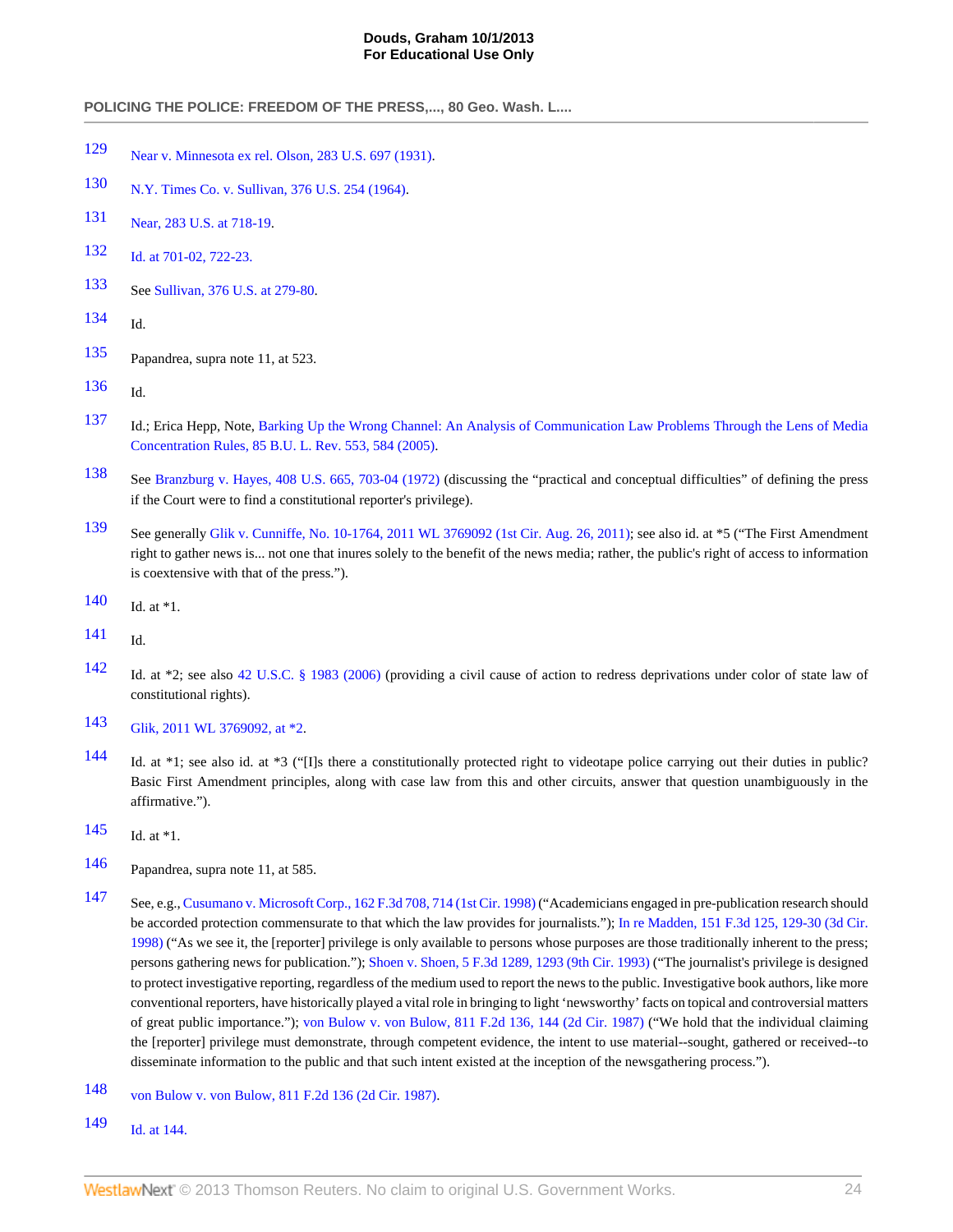**POLICING THE POLICE: FREEDOM OF THE PRESS,..., 80 Geo. Wash. L....**

- <span id="page-24-0"></span>Id.
- <span id="page-24-1"></span>Id. at 144-45.
- <span id="page-24-2"></span>[Shoen v. Shoen, 5 F.3d 1289 \(9th Cir. 1993\)](http://www.westlaw.com/Link/Document/FullText?findType=Y&serNum=1993184625&pubNum=506&originationContext=document&vr=3.0&rs=cblt1.0&transitionType=DocumentItem&contextData=(sc.Search)).

<span id="page-24-3"></span>[Id. at 1293.](http://www.westlaw.com/Link/Document/FullText?findType=Y&serNum=1993184625&originationContext=document&vr=3.0&rs=cblt1.0&transitionType=DocumentItem&contextData=(sc.Search))

- <span id="page-24-4"></span>[Cusumano v. Microsoft Corp., 162 F.3d 708, 714-15 \(1st Cir. 1998\).](http://www.westlaw.com/Link/Document/FullText?findType=Y&serNum=1998248450&pubNum=506&originationContext=document&vr=3.0&rs=cblt1.0&transitionType=DocumentItem&contextData=(sc.Search)#co_pp_sp_506_714)
- <span id="page-24-5"></span> [In re Madden, 151 F.3d 125, 129-30 \(3d Cir. 1998\)](http://www.westlaw.com/Link/Document/FullText?findType=Y&serNum=1998166422&pubNum=506&originationContext=document&vr=3.0&rs=cblt1.0&transitionType=DocumentItem&contextData=(sc.Search)#co_pp_sp_506_129) (upholding the test but with the added requirement that the person claiming journalist status be involved in news gathering or investigative reporting).
- <span id="page-24-6"></span>Isaacs, supra note 1.
- <span id="page-24-7"></span>[von Bulow v. von Bulow, 811 F.2d 136, 144 \(2d Cir. 1987\).](http://www.westlaw.com/Link/Document/FullText?findType=Y&serNum=1987018854&pubNum=350&originationContext=document&vr=3.0&rs=cblt1.0&transitionType=DocumentItem&contextData=(sc.Search)#co_pp_sp_350_144)
- <span id="page-24-8"></span>Papandrea, supra note 11, at 585.
- <span id="page-24-9"></span>Id. at 572.
- <span id="page-24-10"></span>Shin, supra note 56.
- <span id="page-24-11"></span> Stephanie J. Frazee, Note, [Bloggers as Reporters: An Effect-Based Approach to First Amendment Protections in a New Age of](http://www.westlaw.com/Link/Document/FullText?findType=Y&serNum=0324473563&pubNum=191623&originationContext=document&vr=3.0&rs=cblt1.0&transitionType=DocumentItem&contextData=(sc.Search)#co_pp_sp_191623_639) [Information Dissemination, 8 Vand. J. Ent. & Tech. L. 609, 639 \(2006\).](http://www.westlaw.com/Link/Document/FullText?findType=Y&serNum=0324473563&pubNum=191623&originationContext=document&vr=3.0&rs=cblt1.0&transitionType=DocumentItem&contextData=(sc.Search)#co_pp_sp_191623_639)
- <span id="page-24-12"></span> See, e.g., [Smith v. City of Cumming, 212 F.3d 1332, 1333 \(11th Cir. 2000\)](http://www.westlaw.com/Link/Document/FullText?findType=Y&serNum=2000368243&pubNum=506&originationContext=document&vr=3.0&rs=cblt1.0&transitionType=DocumentItem&contextData=(sc.Search)#co_pp_sp_506_1333) (stating that the First Amendment protects "a right to record matters of public interest"); [Iacobucci v. Boulter, 193 F.3d 14, 24-25 \(1st Cir. 1999\)](http://www.westlaw.com/Link/Document/FullText?findType=Y&serNum=1999222188&pubNum=506&originationContext=document&vr=3.0&rs=cblt1.0&transitionType=DocumentItem&contextData=(sc.Search)#co_pp_sp_506_24) (protecting an independent reporter's recording of a town hall meeting); [Fordyce v. City of Seattle, 55 F.3d 436, 439 \(9th Cir. 1995\)](http://www.westlaw.com/Link/Document/FullText?findType=Y&serNum=1995109060&pubNum=506&originationContext=document&vr=3.0&rs=cblt1.0&transitionType=DocumentItem&contextData=(sc.Search)#co_pp_sp_506_439) (holding that a genuine dispute of material fact existed as to whether Fordyce, while videotaping a public protest march, was assaulted by a police officer attempting to dissuade him from exercising his "First Amendment right to film matters of public interest").
- <span id="page-24-13"></span>[Smith v. City of Cumming, 212 F.3d 1332 \(11th Cir. 2000\).](http://www.westlaw.com/Link/Document/FullText?findType=Y&serNum=2000368243&pubNum=506&originationContext=document&vr=3.0&rs=cblt1.0&transitionType=DocumentItem&contextData=(sc.Search))
- <span id="page-24-14"></span>[Id. at 1333](http://www.westlaw.com/Link/Document/FullText?findType=Y&serNum=2000368243&originationContext=document&vr=3.0&rs=cblt1.0&transitionType=DocumentItem&contextData=(sc.Search)) (emphasis added).
- <span id="page-24-15"></span>Id.
- <span id="page-24-16"></span>Id.
- <span id="page-24-17"></span> [Glik v. Cunniffe, No. 10-1764, 2011 WL 3769092, at \\*5 \(1st Cir. Aug. 26, 2011\)](http://www.westlaw.com/Link/Document/FullText?findType=Y&serNum=2025947894&pubNum=0000999&originationContext=document&vr=3.0&rs=cblt1.0&transitionType=DocumentItem&contextData=(sc.Search)) (explaining that the "news-gathering protections of the First Amendment cannot turn on professional credentials or status").
- <span id="page-24-18"></span> See Roy S. Gutterman, Note, [Chilled Bananas: Why Newsgathering Demands More First Amendment Protection, 50 Syracuse L.](http://www.westlaw.com/Link/Document/FullText?findType=Y&serNum=0118916547&pubNum=1245&originationContext=document&vr=3.0&rs=cblt1.0&transitionType=DocumentItem&contextData=(sc.Search)#co_pp_sp_1245_207) [Rev. 197, 207-08 \(2000\).](http://www.westlaw.com/Link/Document/FullText?findType=Y&serNum=0118916547&pubNum=1245&originationContext=document&vr=3.0&rs=cblt1.0&transitionType=DocumentItem&contextData=(sc.Search)#co_pp_sp_1245_207)
- <span id="page-24-19"></span> See [Abrams v. United States, 250 U.S. 616, 630 \(1919\)](http://www.westlaw.com/Link/Document/FullText?findType=Y&serNum=1919100515&pubNum=780&originationContext=document&vr=3.0&rs=cblt1.0&transitionType=DocumentItem&contextData=(sc.Search)#co_pp_sp_780_630) (Holmes, J., dissenting); Stanley Ingber, The [Marketplace of Ideas: A](http://www.westlaw.com/Link/Document/FullText?findType=Y&serNum=0103103960&pubNum=1133&originationContext=document&vr=3.0&rs=cblt1.0&transitionType=DocumentItem&contextData=(sc.Search)#co_pp_sp_1133_3) [Legitimizing Myth, 1984 Duke L.J. 1, 3](http://www.westlaw.com/Link/Document/FullText?findType=Y&serNum=0103103960&pubNum=1133&originationContext=document&vr=3.0&rs=cblt1.0&transitionType=DocumentItem&contextData=(sc.Search)#co_pp_sp_1133_3).
- <span id="page-24-20"></span> Joseph S. Alonzo, Note, [Restoring the Ideal Marketplace: How Recognizing Bloggers as Journalists Can Save the Press, 9 N.Y.U.](http://www.westlaw.com/Link/Document/FullText?findType=Y&serNum=0328606008&pubNum=127704&originationContext=document&vr=3.0&rs=cblt1.0&transitionType=DocumentItem&contextData=(sc.Search)#co_pp_sp_127704_763) [J. Legis. & Pub. Pol'y 751, 763 \(2006\)](http://www.westlaw.com/Link/Document/FullText?findType=Y&serNum=0328606008&pubNum=127704&originationContext=document&vr=3.0&rs=cblt1.0&transitionType=DocumentItem&contextData=(sc.Search)#co_pp_sp_127704_763).
- <span id="page-24-21"></span>Potter Stewart, "Or of the Press," 26 Hastings L.J. 631, 634 (1975).
- <span id="page-24-22"></span>[Estes v. Texas, 381 U.S. 532 \(1965\).](http://www.westlaw.com/Link/Document/FullText?findType=Y&serNum=1965125097&pubNum=780&originationContext=document&vr=3.0&rs=cblt1.0&transitionType=DocumentItem&contextData=(sc.Search))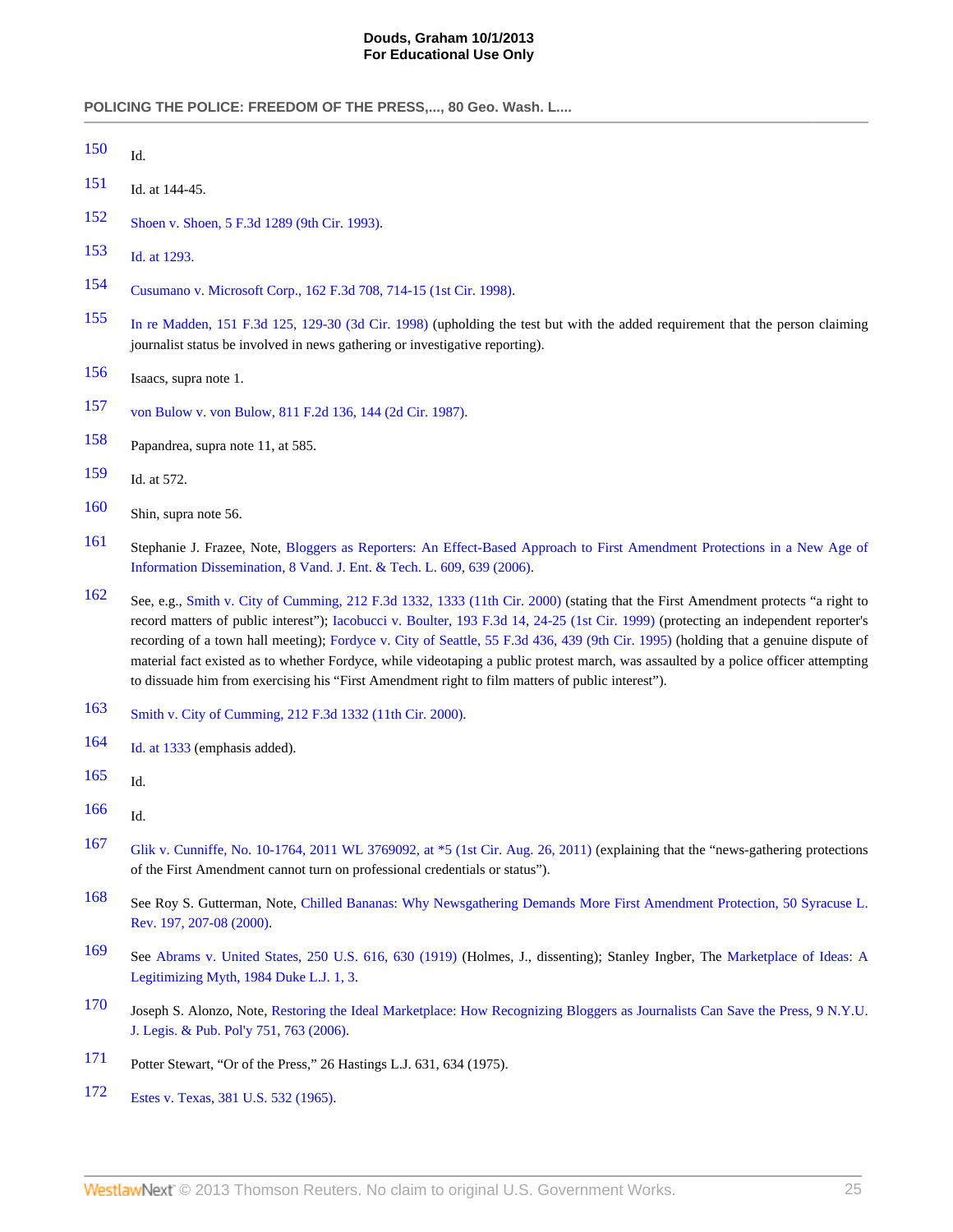- <span id="page-25-0"></span>[Id. at 539.](http://www.westlaw.com/Link/Document/FullText?findType=Y&serNum=1965125097&originationContext=document&vr=3.0&rs=cblt1.0&transitionType=DocumentItem&contextData=(sc.Search))
- <span id="page-25-1"></span>Stewart, supra note 171, at 633.
- <span id="page-25-2"></span> Recently, one commentator has suggested that because "image capture" is inherently expressive, it constitutes speech within the ambit of the First Amendment's right to freedom of speech. Kreimer, supra note 20, at 372-74. No court, however, has explicitly endorsed this view, and this Note does not discuss it for this reason.
- <span id="page-25-3"></span> James Madison, Report on the Virginia Resolution, reprinted in 4 Debates on the Adoption of the Federal Constitution 546, 570 (Jonathan Elliot ed., 2d ed., J. B. Lippincott Co. 1941) (1836).
- <span id="page-25-4"></span> See [Avins v. Rutgers, 385 F.2d 151, 152 \(3d Cir. 1967\)](http://www.westlaw.com/Link/Document/FullText?findType=Y&serNum=1967118495&pubNum=350&originationContext=document&vr=3.0&rs=cblt1.0&transitionType=DocumentItem&contextData=(sc.Search)#co_pp_sp_350_152) (stating that "the validity of a restraint on speech in each case depends on the particular circumstances").
- <span id="page-25-5"></span>See [Zemel v. Rusk, 381 U.S. 1, 17 \(1965\).](http://www.westlaw.com/Link/Document/FullText?findType=Y&serNum=1965106550&pubNum=780&originationContext=document&vr=3.0&rs=cblt1.0&transitionType=DocumentItem&contextData=(sc.Search)#co_pp_sp_780_17)
- <span id="page-25-6"></span>[Zemel v. Rusk, 381 U.S. 1 \(1965\).](http://www.westlaw.com/Link/Document/FullText?findType=Y&serNum=1965106550&pubNum=780&originationContext=document&vr=3.0&rs=cblt1.0&transitionType=DocumentItem&contextData=(sc.Search))
- <span id="page-25-7"></span>[Id. at 17.](http://www.westlaw.com/Link/Document/FullText?findType=Y&serNum=1965106550&originationContext=document&vr=3.0&rs=cblt1.0&transitionType=DocumentItem&contextData=(sc.Search))
- <span id="page-25-8"></span> See, e.g., [Smith v. Daily Mail Publ'g Co., 443 U.S. 97, 103 \(1979\)](http://www.westlaw.com/Link/Document/FullText?findType=Y&serNum=1979135163&pubNum=780&originationContext=document&vr=3.0&rs=cblt1.0&transitionType=DocumentItem&contextData=(sc.Search)#co_pp_sp_780_103) (holding that "if a newspaper lawfully obtains truthful information about a matter of public significance then state officials may not constitutionally punish publication of the information, absent a need to further a state interest of the highest order"); [Cohen v. California, 403 U.S. 15, 21 \(1971\)](http://www.westlaw.com/Link/Document/FullText?findType=Y&serNum=1971127088&pubNum=780&originationContext=document&vr=3.0&rs=cblt1.0&transitionType=DocumentItem&contextData=(sc.Search)#co_pp_sp_780_21) ("The ability of government, consonant with the Constitution, to shut off discourse solely to protect others from hearing it is... dependent upon a showing that substantial privacy interests are being invaded in an essentially intolerable manner.").
- <span id="page-25-9"></span>[Bartnicki v. Vopper, 532 U.S. 514 \(2001\).](http://www.westlaw.com/Link/Document/FullText?findType=Y&serNum=2001423776&pubNum=780&originationContext=document&vr=3.0&rs=cblt1.0&transitionType=DocumentItem&contextData=(sc.Search))
- <span id="page-25-10"></span>[Id. at 517;](http://www.westlaw.com/Link/Document/FullText?findType=Y&serNum=2001423776&originationContext=document&vr=3.0&rs=cblt1.0&transitionType=DocumentItem&contextData=(sc.Search)) see [18 U.S.C. § 2511\(1\)\(c\)](http://www.westlaw.com/Link/Document/FullText?findType=L&pubNum=1000546&cite=18USCAS2511&originationContext=document&vr=3.0&rs=cblt1.0&transitionType=DocumentItem&contextData=(sc.Search)#co_pp_626f000023d46) (2006).
- <span id="page-25-11"></span>[Bartnicki, 532 U.S. at 526](http://www.westlaw.com/Link/Document/FullText?findType=Y&serNum=2001423776&pubNum=780&originationContext=document&vr=3.0&rs=cblt1.0&transitionType=DocumentItem&contextData=(sc.Search)#co_pp_sp_780_526).
- <span id="page-25-12"></span>See [id. at 535.](http://www.westlaw.com/Link/Document/FullText?findType=Y&serNum=2001423776&originationContext=document&vr=3.0&rs=cblt1.0&transitionType=DocumentItem&contextData=(sc.Search))
- <span id="page-25-13"></span>[Id. at 526.](http://www.westlaw.com/Link/Document/FullText?findType=Y&serNum=2001423776&originationContext=document&vr=3.0&rs=cblt1.0&transitionType=DocumentItem&contextData=(sc.Search))
- <span id="page-25-14"></span>[Id. at 528](http://www.westlaw.com/Link/Document/FullText?findType=Y&serNum=2001423776&originationContext=document&vr=3.0&rs=cblt1.0&transitionType=DocumentItem&contextData=(sc.Search)) (internal quotation marks omitted).
- <span id="page-25-15"></span>See [U.S. Const. amend. IV.](http://www.westlaw.com/Link/Document/FullText?findType=L&pubNum=1000546&cite=USCOAMENDIV&originatingDoc=I3c48c5ba222d11e18b05fdf15589d8e8&refType=LQ&originationContext=document&vr=3.0&rs=cblt1.0&transitionType=DocumentItem&contextData=(sc.Search))
- <span id="page-25-16"></span>[Burdeau v. McDowell, 256 U.S. 465, 475 \(1921\)](http://www.westlaw.com/Link/Document/FullText?findType=Y&serNum=1921113668&pubNum=780&originationContext=document&vr=3.0&rs=cblt1.0&transitionType=DocumentItem&contextData=(sc.Search)#co_pp_sp_780_475).
- <span id="page-25-17"></span> See [Griswold v. Connecticut, 381 U.S. 479, 484 \(1965\)](http://www.westlaw.com/Link/Document/FullText?findType=Y&serNum=1965125098&pubNum=780&originationContext=document&vr=3.0&rs=cblt1.0&transitionType=DocumentItem&contextData=(sc.Search)#co_pp_sp_780_484) (finding that various amendments in the Bill of Rights create "zones of privacy").
- <span id="page-25-18"></span> See [Lawrence v. Texas, 539 U.S. 558, 578 \(2003\)](http://www.westlaw.com/Link/Document/FullText?findType=Y&serNum=2003452259&pubNum=780&originationContext=document&vr=3.0&rs=cblt1.0&transitionType=DocumentItem&contextData=(sc.Search)#co_pp_sp_780_578); [Roe v. Wade, 410 U.S. 113, 153 \(1973\);](http://www.westlaw.com/Link/Document/FullText?findType=Y&serNum=1973126316&pubNum=780&originationContext=document&vr=3.0&rs=cblt1.0&transitionType=DocumentItem&contextData=(sc.Search)#co_pp_sp_780_153) [Stanley v. Georgia, 394 U.S. 557, 565](http://www.westlaw.com/Link/Document/FullText?findType=Y&serNum=1969132965&pubNum=780&originationContext=document&vr=3.0&rs=cblt1.0&transitionType=DocumentItem&contextData=(sc.Search)#co_pp_sp_780_565) [\(1969\);](http://www.westlaw.com/Link/Document/FullText?findType=Y&serNum=1969132965&pubNum=780&originationContext=document&vr=3.0&rs=cblt1.0&transitionType=DocumentItem&contextData=(sc.Search)#co_pp_sp_780_565) [Griswold, 381 U.S. at 484.](http://www.westlaw.com/Link/Document/FullText?findType=Y&serNum=1965125098&pubNum=780&originationContext=document&vr=3.0&rs=cblt1.0&transitionType=DocumentItem&contextData=(sc.Search)#co_pp_sp_780_484)
- <span id="page-25-19"></span>[Griswold v. Connecticut, 381 U.S. 479 \(1965\)](http://www.westlaw.com/Link/Document/FullText?findType=Y&serNum=1965125098&pubNum=780&originationContext=document&vr=3.0&rs=cblt1.0&transitionType=DocumentItem&contextData=(sc.Search)).
- <span id="page-25-20"></span>[Id. at 484.](http://www.westlaw.com/Link/Document/FullText?findType=Y&serNum=1965125098&originationContext=document&vr=3.0&rs=cblt1.0&transitionType=DocumentItem&contextData=(sc.Search))
- <span id="page-25-21"></span>[Id. at 485-86.](http://www.westlaw.com/Link/Document/FullText?findType=Y&serNum=1965125098&originationContext=document&vr=3.0&rs=cblt1.0&transitionType=DocumentItem&contextData=(sc.Search))
- <span id="page-25-22"></span>[Stanley v. Georgia, 394 U.S. 557 \(1969\)](http://www.westlaw.com/Link/Document/FullText?findType=Y&serNum=1969132965&pubNum=780&originationContext=document&vr=3.0&rs=cblt1.0&transitionType=DocumentItem&contextData=(sc.Search)).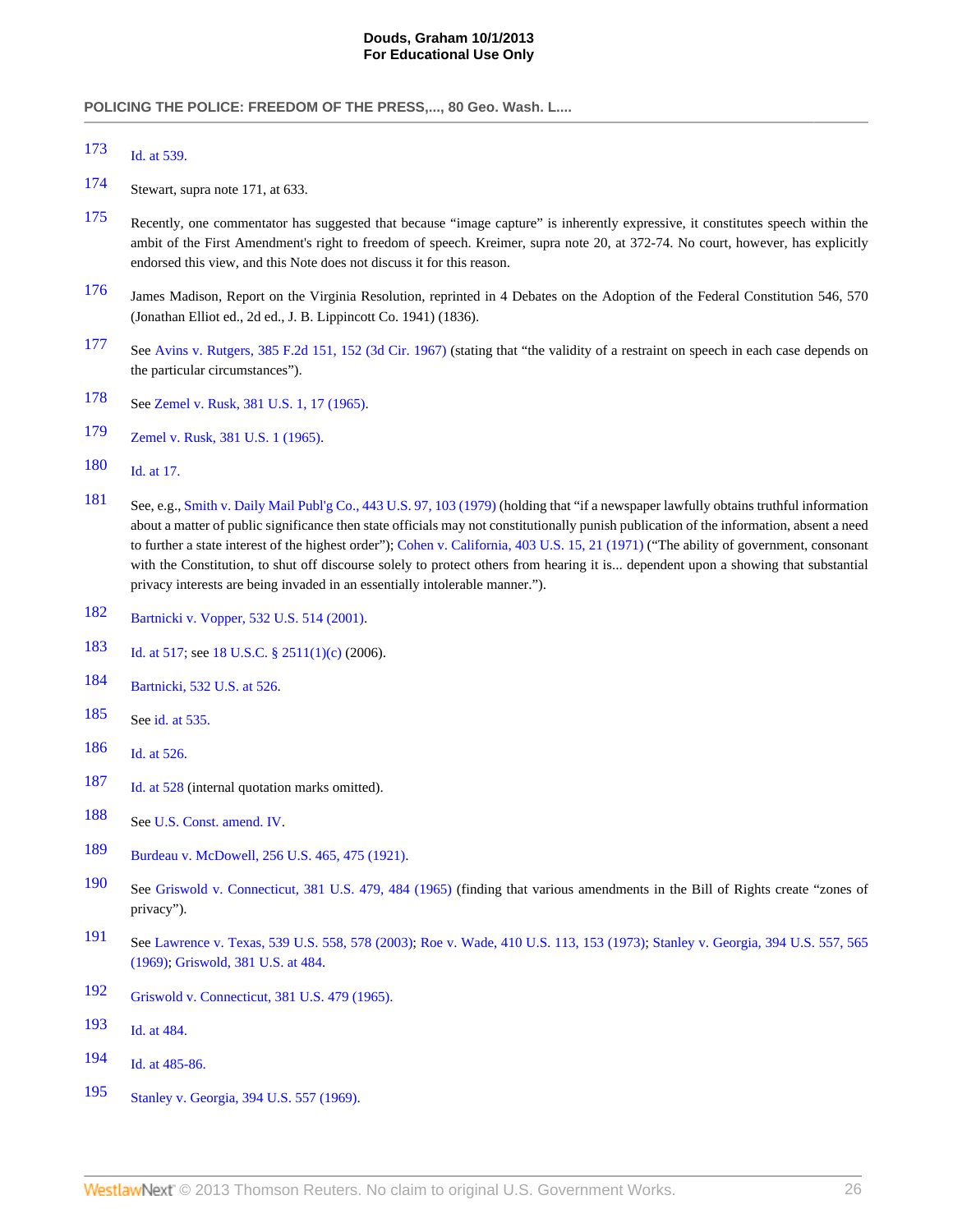- <span id="page-26-0"></span>[Id. at 568.](http://www.westlaw.com/Link/Document/FullText?findType=Y&serNum=1969132965&originationContext=document&vr=3.0&rs=cblt1.0&transitionType=DocumentItem&contextData=(sc.Search))
- <span id="page-26-1"></span>[Roe v. Wade, 410 U.S. 113 \(1973\).](http://www.westlaw.com/Link/Document/FullText?findType=Y&serNum=1973126316&pubNum=780&originationContext=document&vr=3.0&rs=cblt1.0&transitionType=DocumentItem&contextData=(sc.Search))
- <span id="page-26-2"></span>[Id. at 164-66.](http://www.westlaw.com/Link/Document/FullText?findType=Y&serNum=1973126316&originationContext=document&vr=3.0&rs=cblt1.0&transitionType=DocumentItem&contextData=(sc.Search))
- <span id="page-26-3"></span>[Lawrence v. Texas, 539 U.S. 558 \(2003\)](http://www.westlaw.com/Link/Document/FullText?findType=Y&serNum=2003452259&pubNum=780&originationContext=document&vr=3.0&rs=cblt1.0&transitionType=DocumentItem&contextData=(sc.Search)).
- <span id="page-26-4"></span>[Id. at 578.](http://www.westlaw.com/Link/Document/FullText?findType=Y&serNum=2003452259&originationContext=document&vr=3.0&rs=cblt1.0&transitionType=DocumentItem&contextData=(sc.Search))
- <span id="page-26-5"></span>See supra notes 191-200 and accompanying text.
- <span id="page-26-6"></span>[18 U.S.C. § 2510\(6\)](http://www.westlaw.com/Link/Document/FullText?findType=L&pubNum=1000546&cite=18USCAS2510&originationContext=document&vr=3.0&rs=cblt1.0&transitionType=DocumentItem&contextData=(sc.Search)#co_pp_1e9a0000fd6a3) (2006).
- <span id="page-26-7"></span> See, e.[g., Jean v. Mass. State Police, 492 F.3d 24, 30-31 \(1st Cir. 2007\);](http://www.westlaw.com/Link/Document/FullText?findType=Y&serNum=2012533100&pubNum=506&originationContext=document&vr=3.0&rs=cblt1.0&transitionType=DocumentItem&contextData=(sc.Search)#co_pp_sp_506_30) [People v. Beardsley, 503 N.E.2d 346, 350 \(Ill. 1986\)](http://www.westlaw.com/Link/Document/FullText?findType=Y&serNum=1986162354&pubNum=578&originationContext=document&vr=3.0&rs=cblt1.0&transitionType=DocumentItem&contextData=(sc.Search)#co_pp_sp_578_350); [Rawlins v. Hutchinson Publ'g Co., 543 P.2d 988, 992 \(Kan. 1975\)](http://www.westlaw.com/Link/Document/FullText?findType=Y&serNum=1975129372&pubNum=661&originationContext=document&vr=3.0&rs=cblt1.0&transitionType=DocumentItem&contextData=(sc.Search)#co_pp_sp_661_992); [Hornberger v. Am. Broad. Cos., 799 A.2d 566, 625 \(N.J. Super.](http://www.westlaw.com/Link/Document/FullText?findType=Y&serNum=2002335207&pubNum=162&originationContext=document&vr=3.0&rs=cblt1.0&transitionType=DocumentItem&contextData=(sc.Search)#co_pp_sp_162_625) [Ct. App. Div. 2002\)](http://www.westlaw.com/Link/Document/FullText?findType=Y&serNum=2002335207&pubNum=162&originationContext=document&vr=3.0&rs=cblt1.0&transitionType=DocumentItem&contextData=(sc.Search)#co_pp_sp_162_625).
- <span id="page-26-8"></span>See [Katz v. United States, 389 U.S. 347, 361 \(1967\)](http://www.westlaw.com/Link/Document/FullText?findType=Y&serNum=1967129584&pubNum=780&originationContext=document&vr=3.0&rs=cblt1.0&transitionType=DocumentItem&contextData=(sc.Search)#co_pp_sp_780_361) (Harlan, J., concurring).
- <span id="page-26-9"></span>Id.
- <span id="page-26-10"></span>[Hornberger v. Am. Broad. Cos., 799 A.2d 566 \(N.J. Super. Ct. App. Div. 2002\).](http://www.westlaw.com/Link/Document/FullText?findType=Y&serNum=2002335207&pubNum=162&originationContext=document&vr=3.0&rs=cblt1.0&transitionType=DocumentItem&contextData=(sc.Search))
- <span id="page-26-11"></span>[Id. at 594](http://www.westlaw.com/Link/Document/FullText?findType=Y&serNum=2002335207&originationContext=document&vr=3.0&rs=cblt1.0&transitionType=DocumentItem&contextData=(sc.Search)) (citing [Angel v. Williams, 12 F.3d 786, 790 \(8th Cir. 1993\)](http://www.westlaw.com/Link/Document/FullText?findType=Y&serNum=1993240720&pubNum=506&originationContext=document&vr=3.0&rs=cblt1.0&transitionType=DocumentItem&contextData=(sc.Search)#co_pp_sp_506_790); [State v. Flora, 845 P.2d 1355, 1357 \(Wash. Ct. App. 1992\)\)](http://www.westlaw.com/Link/Document/FullText?findType=Y&serNum=1993058345&pubNum=661&originationContext=document&vr=3.0&rs=cblt1.0&transitionType=DocumentItem&contextData=(sc.Search)#co_pp_sp_661_1357).
- <span id="page-26-12"></span>[Jean v. Mass. State Police, 492 F.3d 24 \(1st Cir. 2007\)](http://www.westlaw.com/Link/Document/FullText?findType=Y&serNum=2012533100&pubNum=506&originationContext=document&vr=3.0&rs=cblt1.0&transitionType=DocumentItem&contextData=(sc.Search)).
- <span id="page-26-13"></span>[Id. at 30.](http://www.westlaw.com/Link/Document/FullText?findType=Y&serNum=2012533100&originationContext=document&vr=3.0&rs=cblt1.0&transitionType=DocumentItem&contextData=(sc.Search))
- <span id="page-26-14"></span> See, e.g., [42 U.S.C. § 1983 \(2006\)](http://www.westlaw.com/Link/Document/FullText?findType=L&pubNum=1000546&cite=42USCAS1983&originatingDoc=I3c48c5ba222d11e18b05fdf15589d8e8&refType=LQ&originationContext=document&vr=3.0&rs=cblt1.0&transitionType=DocumentItem&contextData=(sc.Search)); Skehill, supra note 29, at 997 (discussing the ways in which many police departments voluntarily limit their officers' right to privacy).
- <span id="page-26-15"></span>[42 U.S.C. § 1983;](http://www.westlaw.com/Link/Document/FullText?findType=L&pubNum=1000546&cite=42USCAS1983&originatingDoc=I3c48c5ba222d11e18b05fdf15589d8e8&refType=LQ&originationContext=document&vr=3.0&rs=cblt1.0&transitionType=DocumentItem&contextData=(sc.Search)) see also Skehill, supra note 29, at 995-96.
- <span id="page-26-16"></span>See [42 U.S.C. § 1983.](http://www.westlaw.com/Link/Document/FullText?findType=L&pubNum=1000546&cite=42USCAS1983&originatingDoc=I3c48c5ba222d11e18b05fdf15589d8e8&refType=LQ&originationContext=document&vr=3.0&rs=cblt1.0&transitionType=DocumentItem&contextData=(sc.Search))
- <span id="page-26-17"></span>Skehill, supra note 29, at 997.
- <span id="page-26-18"></span>Id.
- <span id="page-26-19"></span>Id.
- <span id="page-26-20"></span>See [Griswold v. Connecticut, 381 U.S. 479, 484 \(1965\).](http://www.westlaw.com/Link/Document/FullText?findType=Y&serNum=1965125098&pubNum=780&originationContext=document&vr=3.0&rs=cblt1.0&transitionType=DocumentItem&contextData=(sc.Search)#co_pp_sp_780_484)
- <span id="page-26-21"></span> See, e.[g., Jean v. Mass. State Police, 492 F.3d 24, 30 \(1st Cir. 2007\);](http://www.westlaw.com/Link/Document/FullText?findType=Y&serNum=2012533100&pubNum=506&originationContext=document&vr=3.0&rs=cblt1.0&transitionType=DocumentItem&contextData=(sc.Search)#co_pp_sp_506_30) [People v. Beardsley, 503 N.E.2d 346, 350 \(Ill. 1986\);](http://www.westlaw.com/Link/Document/FullText?findType=Y&serNum=1986162354&pubNum=578&originationContext=document&vr=3.0&rs=cblt1.0&transitionType=DocumentItem&contextData=(sc.Search)#co_pp_sp_578_350) [Rawlins](http://www.westlaw.com/Link/Document/FullText?findType=Y&serNum=1975129372&pubNum=661&originationContext=document&vr=3.0&rs=cblt1.0&transitionType=DocumentItem&contextData=(sc.Search)#co_pp_sp_661_993) [v. Hutchinson Publ'g Co., 543 P.2d 988, 993 \(Kan. 1975\)](http://www.westlaw.com/Link/Document/FullText?findType=Y&serNum=1975129372&pubNum=661&originationContext=document&vr=3.0&rs=cblt1.0&transitionType=DocumentItem&contextData=(sc.Search)#co_pp_sp_661_993); [Hornberger v. Am. Broad. Cos., 799 A.2d 566, 594 \(N.J. Super. Ct. App.](http://www.westlaw.com/Link/Document/FullText?findType=Y&serNum=2002335207&pubNum=162&originationContext=document&vr=3.0&rs=cblt1.0&transitionType=DocumentItem&contextData=(sc.Search)#co_pp_sp_162_594) [Div. 2002\).](http://www.westlaw.com/Link/Document/FullText?findType=Y&serNum=2002335207&pubNum=162&originationContext=document&vr=3.0&rs=cblt1.0&transitionType=DocumentItem&contextData=(sc.Search)#co_pp_sp_162_594)
- <span id="page-26-22"></span>Kreimer, supra note 20, at 392.
- <span id="page-26-23"></span>[Fla. Star v. B.J.F., 491 U.S. 524 \(1989\)](http://www.westlaw.com/Link/Document/FullText?findType=Y&serNum=1989092402&pubNum=780&originationContext=document&vr=3.0&rs=cblt1.0&transitionType=DocumentItem&contextData=(sc.Search)).
- <span id="page-26-24"></span>[Id. at 527-28.](http://www.westlaw.com/Link/Document/FullText?findType=Y&serNum=1989092402&originationContext=document&vr=3.0&rs=cblt1.0&transitionType=DocumentItem&contextData=(sc.Search))
- <span id="page-26-25"></span>[Id. at 533.](http://www.westlaw.com/Link/Document/FullText?findType=Y&serNum=1989092402&originationContext=document&vr=3.0&rs=cblt1.0&transitionType=DocumentItem&contextData=(sc.Search))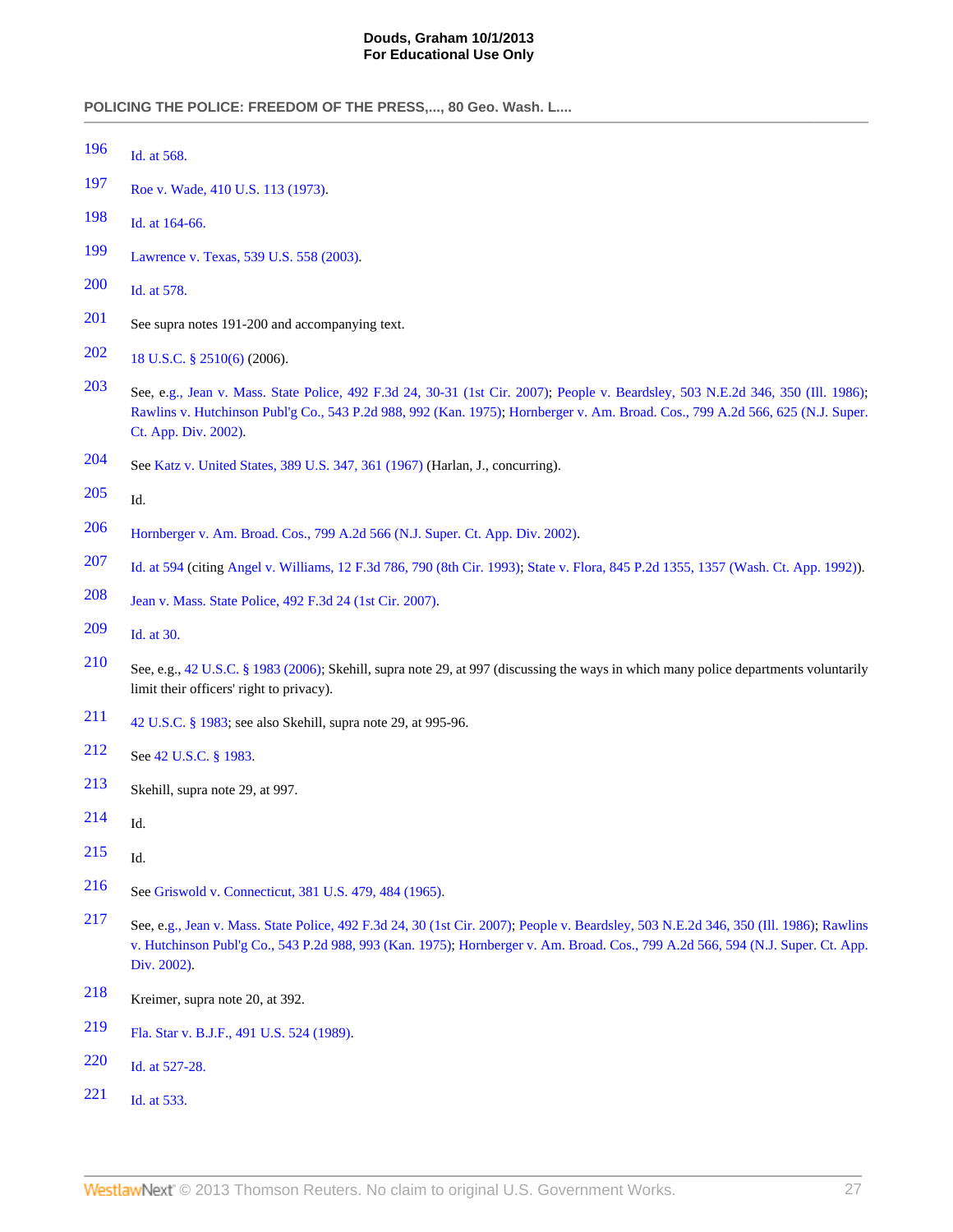- <span id="page-27-0"></span>Id.
- <span id="page-27-1"></span>See id.
- <span id="page-27-2"></span>See id. at 524.
- <span id="page-27-3"></span> The ideas in the text accompanying notes 226-30 are borrowed from Dina Mishra and Lisa Skehill, who have explored the policy concerns of civilian recordings of police in their own scholarly work.
- <span id="page-27-4"></span>See Laurie L. Levenson, [Police Corruption and New Models for Reform, 35 Suffolk U. L. Rev. 1, 2-3 \(2001\)](http://www.westlaw.com/Link/Document/FullText?findType=Y&serNum=0289658386&pubNum=1242&originationContext=document&vr=3.0&rs=cblt1.0&transitionType=DocumentItem&contextData=(sc.Search)#co_pp_sp_1242_2).
- <span id="page-27-5"></span> Dina Mishra, Comment, [Undermining Excessive Privacy for Police: Citizen Tape Recording to Check Police Officers' Power, 117](http://www.westlaw.com/Link/Document/FullText?findType=Y&serNum=0339353232&pubNum=1292&originationContext=document&vr=3.0&rs=cblt1.0&transitionType=DocumentItem&contextData=(sc.Search)#co_pp_sp_1292_1551) [Yale L.J. 1549, 1551 \(2008\).](http://www.westlaw.com/Link/Document/FullText?findType=Y&serNum=0339353232&pubNum=1292&originationContext=document&vr=3.0&rs=cblt1.0&transitionType=DocumentItem&contextData=(sc.Search)#co_pp_sp_1292_1551)
- <span id="page-27-6"></span> Id. (citing [Bivens v. Six Unknown Named Agents of Fed. Bureau of Narcotics, 403 U.S. 388, 392 \(1971\)](http://www.westlaw.com/Link/Document/FullText?findType=Y&serNum=1971127105&pubNum=780&originationContext=document&vr=3.0&rs=cblt1.0&transitionType=DocumentItem&contextData=(sc.Search)#co_pp_sp_780_392) (stating that a government agent "possesses a far greater capacity for harm than an individual trespasser")).
- <span id="page-27-7"></span>Id.
- <span id="page-27-8"></span> See Skehill, supra note 29, at 1003; see also Mishra, supra note 227, at 1554 ("Officers may generally avoid performing illegal activities, [if they are] mindful of the risk of being recorded and the attendant public scorn").
- <span id="page-27-9"></span>Skehill, supra note 29, at 985.
- <span id="page-27-10"></span>Mishra, supra note 227, at 1552.
- <span id="page-27-11"></span>Id. at 1553; see also Christopher Slobogin, [Testilying: Police Perjury and What to Do About It, 67 U. Colo. L. Rev. 1037, 1052 \(1996\).](http://www.westlaw.com/Link/Document/FullText?findType=Y&serNum=0107095967&pubNum=1260&originationContext=document&vr=3.0&rs=cblt1.0&transitionType=DocumentItem&contextData=(sc.Search)#co_pp_sp_1260_1052)
- <span id="page-27-12"></span>See Mishra, supra note 227, at 1553 ("[C]itizen recording provides an external check not subject to [police] corruption").
- <span id="page-27-13"></span>Skehill, supra note 29, at 1008.
- <span id="page-27-14"></span>Id.
- <span id="page-27-15"></span>See id. at 997.
- <span id="page-27-16"></span> See, e.g., [Hudson v. Palmer, 468 U.S. 517, 525-26 \(1984\)](http://www.westlaw.com/Link/Document/FullText?findType=Y&serNum=1984132346&pubNum=780&originationContext=document&vr=3.0&rs=cblt1.0&transitionType=DocumentItem&contextData=(sc.Search)#co_pp_sp_780_525) (conversation in a jail cell); [United States v. White, 401 U.S. 745, 751](http://www.westlaw.com/Link/Document/FullText?findType=Y&serNum=1971127045&pubNum=780&originationContext=document&vr=3.0&rs=cblt1.0&transitionType=DocumentItem&contextData=(sc.Search)#co_pp_sp_780_751) [\(1971\)](http://www.westlaw.com/Link/Document/FullText?findType=Y&serNum=1971127045&pubNum=780&originationContext=document&vr=3.0&rs=cblt1.0&transitionType=DocumentItem&contextData=(sc.Search)#co_pp_sp_780_751) (conversation with a police informant wearing a wire); [Lanza v. New York, 370 U.S. 139, 142-44 \(1962\)](http://www.westlaw.com/Link/Document/FullText?findType=Y&serNum=1962127635&pubNum=780&originationContext=document&vr=3.0&rs=cblt1.0&transitionType=DocumentItem&contextData=(sc.Search)#co_pp_sp_780_142) (conversation in a jail visitors' room); [United States v. Turner, 209 F.3d 1198, 1201 \(10th Cir. 2000\)](http://www.westlaw.com/Link/Document/FullText?findType=Y&serNum=2000102939&pubNum=506&originationContext=document&vr=3.0&rs=cblt1.0&transitionType=DocumentItem&contextData=(sc.Search)#co_pp_sp_506_1201) (conversation in a police squad car).
- <span id="page-27-17"></span>[Berkemer v. McCarty, 468 U.S. 420, 438 \(1984\).](http://www.westlaw.com/Link/Document/FullText?findType=Y&serNum=1984132130&pubNum=780&originationContext=document&vr=3.0&rs=cblt1.0&transitionType=DocumentItem&contextData=(sc.Search)#co_pp_sp_780_438)
- <span id="page-27-18"></span> See Daniel Donovan & John Rhodes, [Comes a Time: The Case for Recording Interrogations, 61 Mont. L. Rev. 223, 245-47 \(2000\)](http://www.westlaw.com/Link/Document/FullText?findType=Y&serNum=0119895548&pubNum=3085&originationContext=document&vr=3.0&rs=cblt1.0&transitionType=DocumentItem&contextData=(sc.Search)#co_pp_sp_3085_245); Gail Johnson, [False Confessions and Fundamental Fairness: The Need for Electronic Recording of Custodial Interrogations, 6 B.U.](http://www.westlaw.com/Link/Document/FullText?findType=Y&serNum=0107924718&pubNum=102264&originationContext=document&vr=3.0&rs=cblt1.0&transitionType=DocumentItem&contextData=(sc.Search)#co_pp_sp_102264_735) [Pub. Int. L.J. 719, 735-41 \(1997\);](http://www.westlaw.com/Link/Document/FullText?findType=Y&serNum=0107924718&pubNum=102264&originationContext=document&vr=3.0&rs=cblt1.0&transitionType=DocumentItem&contextData=(sc.Search)#co_pp_sp_102264_735) Wayne T. Westling, [Something Is Rotten in the Interrogation Room: Let's Try Video Oversight,](http://www.westlaw.com/Link/Document/FullText?findType=Y&serNum=0283862207&pubNum=1176&originationContext=document&vr=3.0&rs=cblt1.0&transitionType=DocumentItem&contextData=(sc.Search)#co_pp_sp_1176_547) [34 J. Marshall L. Rev. 537, 547-52 \(2001\)](http://www.westlaw.com/Link/Document/FullText?findType=Y&serNum=0283862207&pubNum=1176&originationContext=document&vr=3.0&rs=cblt1.0&transitionType=DocumentItem&contextData=(sc.Search)#co_pp_sp_1176_547).
- <span id="page-27-19"></span>See Richburg, supra note 12 (quoting James Huntley, president of the traffic enforcers' union).
- <span id="page-27-20"></span>See supra Part II.A.1.
- <span id="page-27-21"></span>Mishra, supra note 227, at 1556.
- <span id="page-27-22"></span> See Brandon Payne, Estimating the Risk Premium of Law Enforcement Officers 11 (Nov. 27, 2002) (unpublished M.S. thesis, East Carolina University), available at http://www.ecu.edu/cs-educ/econ/upload/payne.pdf (explaining how "crime rates help determine the wages of law enforcement officers").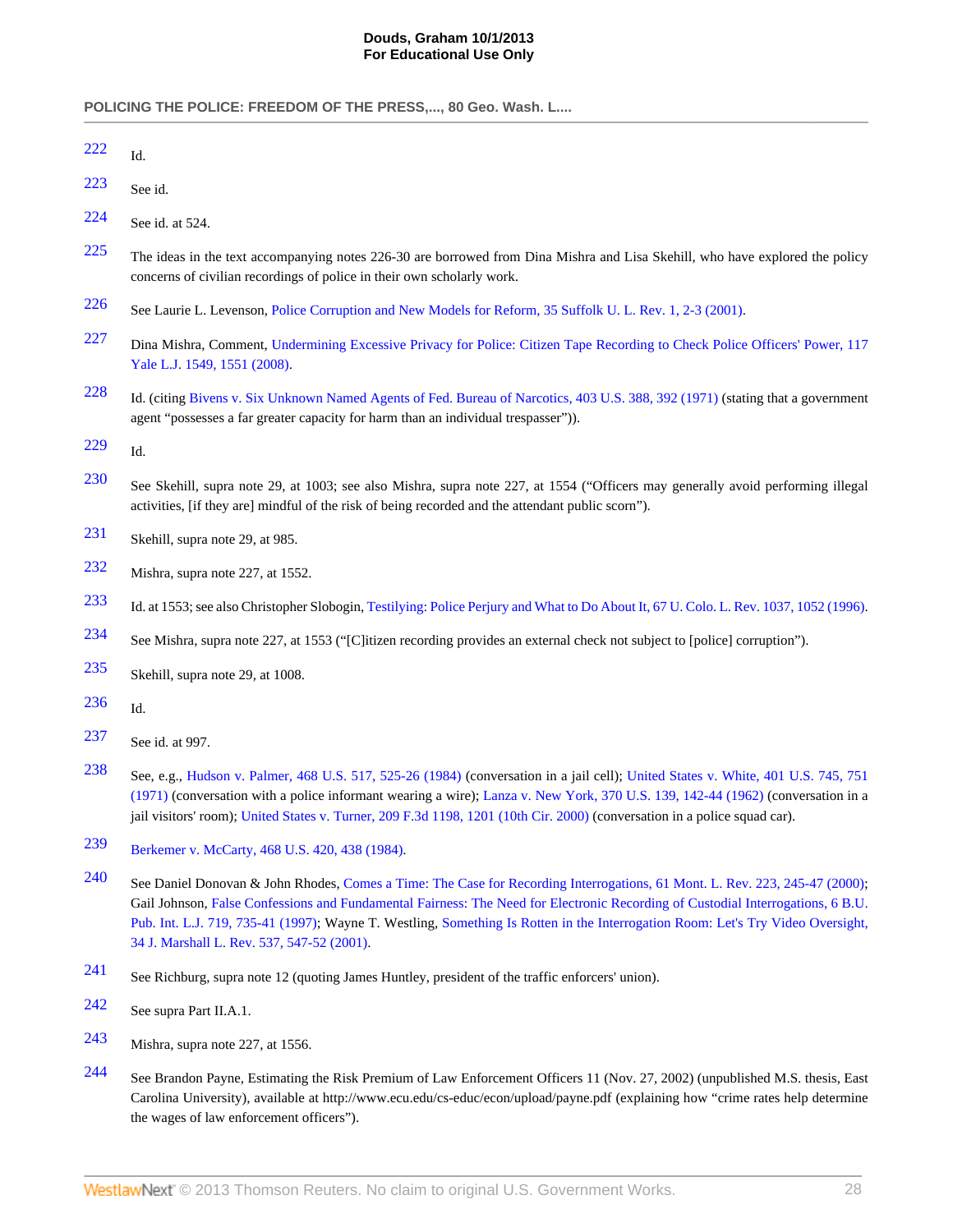## **POLICING THE POLICE: FREEDOM OF THE PRESS,..., 80 Geo. Wash. L....**

- <span id="page-28-0"></span>[245](#page-13-15) This practice is particularly dangerous when the officer being recorded is undercover and her exposure could result in serious harm both to the officer and her operation.
- <span id="page-28-1"></span>[246](#page-13-16) Richburg, supra note 12.

<span id="page-28-2"></span> $247$  Id.

<span id="page-28-3"></span>[248](#page-14-2) Id.

- <span id="page-28-4"></span>[249](#page-14-3) Kreimer, supra note 20, at 364. Although the terrorist threat is an important issue, it seems probable that surreptitious recordings by terrorists will occur regardless of how wiretapping law is written and applied. Terrorists are not, after all, likely to post their recordings on YouTube or submit them to internal affairs departments. Thus, measures to combat terrorist recordings should be addressed by different laws and are beyond the scope of this Note.
- <span id="page-28-5"></span>[250](#page-14-4) See infra Part IV.
- <span id="page-28-6"></span>[251](#page-14-5) [United States v. E.C. Knight Co., 156 U.S. 1, 11 \(1895\)](http://www.westlaw.com/Link/Document/FullText?findType=Y&serNum=1895143988&pubNum=780&originationContext=document&vr=3.0&rs=cblt1.0&transitionType=DocumentItem&contextData=(sc.Search)#co_pp_sp_780_11) ("It cannot be denied that the power of a State to protect the lives, health, and property of its citizens, and to preserve good order and the public morals... is a power originally and always belonging to the States, not surrendered by them to the general government, nor directly restrained by the Constitution of the United States, and essentially exclusive.").
- <span id="page-28-7"></span>[252](#page-14-6) See supra Part I (discussing Title III).
- <span id="page-28-8"></span>[253](#page-14-7) Title III is essentially a codification of the Court's decision in Katz v. United States. See supra text accompanying notes 28-38.
- <span id="page-28-9"></span>[254](#page-14-8) [Bell v. Wolfish, 441 U.S. 520, 559 \(1979\)](http://www.westlaw.com/Link/Document/FullText?findType=Y&serNum=1979135110&pubNum=780&originationContext=document&vr=3.0&rs=cblt1.0&transitionType=DocumentItem&contextData=(sc.Search)#co_pp_sp_780_559).
- <span id="page-28-10"></span>[255](#page-14-9) Id.
- <span id="page-28-11"></span>[256](#page-14-10) See, e.g., [Minnesota v. Carter, 525 U.S. 83, 90 \(1998\)](http://www.westlaw.com/Link/Document/FullText?findType=Y&serNum=1998241338&pubNum=780&originationContext=document&vr=3.0&rs=cblt1.0&transitionType=DocumentItem&contextData=(sc.Search)#co_pp_sp_780_90) (finding that "an overnight guest in a home may claim the protection of the Fourth Amendment, but one who is merely present with the consent of the householder may not"); [New York v. Burger, 482 U.S.](http://www.westlaw.com/Link/Document/FullText?findType=Y&serNum=1987076782&pubNum=780&originationContext=document&vr=3.0&rs=cblt1.0&transitionType=DocumentItem&contextData=(sc.Search)#co_pp_sp_780_700) [691, 700 \(1987\)](http://www.westlaw.com/Link/Document/FullText?findType=Y&serNum=1987076782&pubNum=780&originationContext=document&vr=3.0&rs=cblt1.0&transitionType=DocumentItem&contextData=(sc.Search)#co_pp_sp_780_700) (finding that although a business owner has an expectation of privacy in commercial property, that interest is "less than[ ] a similar expectation in an individual's home"); [United States v. King, 55 F.3d 1193, 1195-96 \(6th Cir. 1995\)](http://www.westlaw.com/Link/Document/FullText?findType=Y&serNum=1995121067&pubNum=506&originationContext=document&vr=3.0&rs=cblt1.0&transitionType=DocumentItem&contextData=(sc.Search)#co_pp_sp_506_1195) (finding that letters are in the general class of effects protected by the Fourth Amendment, but that the sender's expectation of privacy ordinarily terminates upon delivery of a letter to another); [United States v. Grandstaff, 813 F.2d 1353, 1357 \(9th Cir. 1987\)](http://www.westlaw.com/Link/Document/FullText?findType=Y&serNum=1987041058&pubNum=350&originationContext=document&vr=3.0&rs=cblt1.0&transitionType=DocumentItem&contextData=(sc.Search)#co_pp_sp_350_1357) (per curiam) (finding that "a guest who stays overnight and keeps personal belongings in the residence of another might have a reasonable expectation of privacy, [but] mere presence in the hotel room of another is not enough" (citations omitted)).
- <span id="page-28-12"></span>[257](#page-14-11) See generally supra Part II; see also supra notes 218-22 and accompanying text.
- <span id="page-28-13"></span>[258](#page-14-12) See [Fla. Star v. B.J.F., 491 U.S. 524, 533 \(1989\)](http://www.westlaw.com/Link/Document/FullText?findType=Y&serNum=1989092402&pubNum=780&originationContext=document&vr=3.0&rs=cblt1.0&transitionType=DocumentItem&contextData=(sc.Search)#co_pp_sp_780_533) ("We continue to believe that the sensitivity and significance of the interests presented in clashes between First Amendment and privacy rights counsel relying on limited principles that sweep no more broadly than the appropriate context of the instant case.").
- <span id="page-28-14"></span>[259](#page-15-1) See Rowinski, supra note 83; Shin, supra note 56; Terry, supra note 1; Wharton, supra note 73.
- <span id="page-28-15"></span>[260](#page-15-2) See supra Part II.A.
- <span id="page-28-16"></span>[261](#page-15-3) The text in regular typeface represents the current language of [18 U.S.C. § 2510\(2\)](http://www.westlaw.com/Link/Document/FullText?findType=L&pubNum=1000546&cite=18USCAS2510&originationContext=document&vr=3.0&rs=cblt1.0&transitionType=DocumentItem&contextData=(sc.Search)#co_pp_58730000872b1) (2006). Additions are indicated in italics.
- <span id="page-28-17"></span>[262](#page-16-1) See James A. Pautler, Note, [You Know More Than You Think: State v. Townsend, Imputed Knowledge, and Implied Consent Under](http://www.westlaw.com/Link/Document/FullText?findType=Y&serNum=0302616101&pubNum=107349&originationContext=document&vr=3.0&rs=cblt1.0&transitionType=DocumentItem&contextData=(sc.Search)#co_pp_sp_107349_238) [the Washington Privacy Act, 28 Seattle U. L. Rev. 209, 238 \(2004\)](http://www.westlaw.com/Link/Document/FullText?findType=Y&serNum=0302616101&pubNum=107349&originationContext=document&vr=3.0&rs=cblt1.0&transitionType=DocumentItem&contextData=(sc.Search)#co_pp_sp_107349_238) ("[W]e may be at the point where the federal government's occupation of the field of regulating electronic communications is so pervasive so as to make out an argument for federal preemption."); see also id. (stating that there would be significant advantages to having "a consistent law regulating the monitoring of electronic communications that applies uniformly across all fifty states").